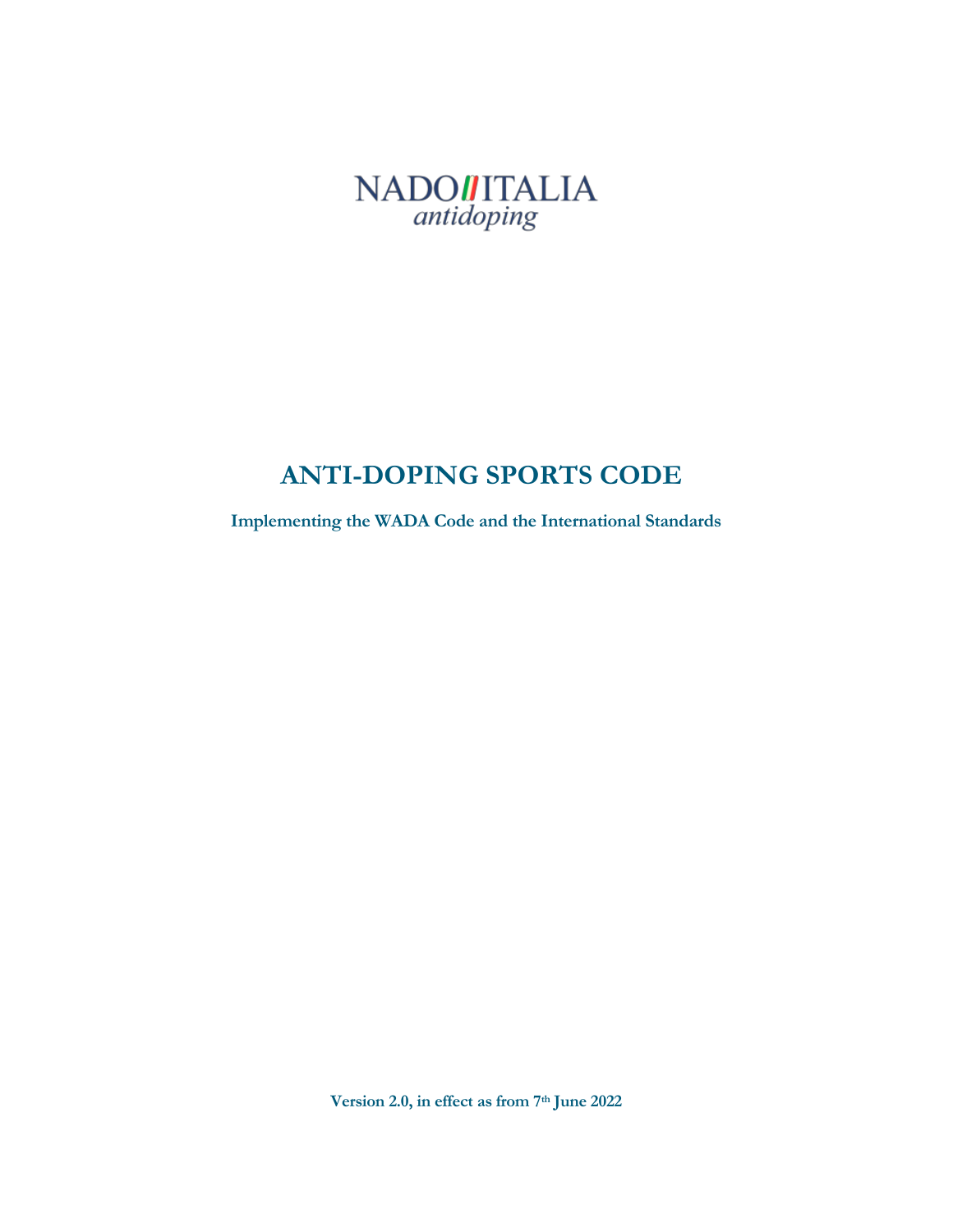#### **TABLE OF CONTENTS**

| INTRODUCTION      |                                                                                         |  |
|-------------------|-----------------------------------------------------------------------------------------|--|
| <b>ARTICLE 1</b>  |                                                                                         |  |
| <b>ARTICLE 2</b>  |                                                                                         |  |
| <b>ARTICLE 3</b>  |                                                                                         |  |
| <b>ARTICLE 4</b>  |                                                                                         |  |
| <b>ARTICLE 5</b>  |                                                                                         |  |
| <b>ARTICLE 6</b>  |                                                                                         |  |
| <b>ARTICLE 7</b>  |                                                                                         |  |
| <b>ARTICLE 8</b>  | RESULTS MANAGEMENT: RESPONSIBILITY, INITIAL REVIEW, NOTICE AND PROVISIONAL              |  |
| <b>ARTICLE 9</b>  | RESULTS MANAGEMENT: RIGHT TO A FAIR HEARING AND NOTICE OF HEARING DECISION _____ 27     |  |
| <b>ARTICLE 10</b> | AUTOMATIC DISQUALIFICATION OF INDIVIDUAL RESULTS ________________________________ 27    |  |
| <b>ARTICLE 11</b> |                                                                                         |  |
| <b>ARTICLE 12</b> |                                                                                         |  |
| <b>ARTICLE 13</b> | CONSEQUENCES FOR OTHER ANTI-DOPING SPORTS CODE VIOLATIONS________________________ 41    |  |
| <b>ARTICLE 14</b> | <b>CONSEQUENCES ON INDIVIDUALS WHO ARE NOT REGISTERED OR HAVE RETIRED FROM SPORT 41</b> |  |
| <b>ARTICLE 15</b> | SANCTIONS BY NADO ITALIA AGAINST OTHER SPORTING BODIES ___________________________ 42   |  |
| <b>ARTICLE 16</b> | FINANCIAL CONSEQUENCES AND COST OF PROCEEDINGS __________________________________ 42    |  |
| <b>ARTICLE 17</b> |                                                                                         |  |
| <b>ARTICLE 18</b> |                                                                                         |  |
| <b>ARTICLE 19</b> |                                                                                         |  |
| <b>ARTICLE 20</b> |                                                                                         |  |
| <b>ARTICLE 21</b> |                                                                                         |  |
| <b>ARTICLE 22</b> |                                                                                         |  |
| <b>ARTICLE 23</b> |                                                                                         |  |
| <b>ARTICLE 24</b> |                                                                                         |  |
| <b>APPENDIX 1</b> |                                                                                         |  |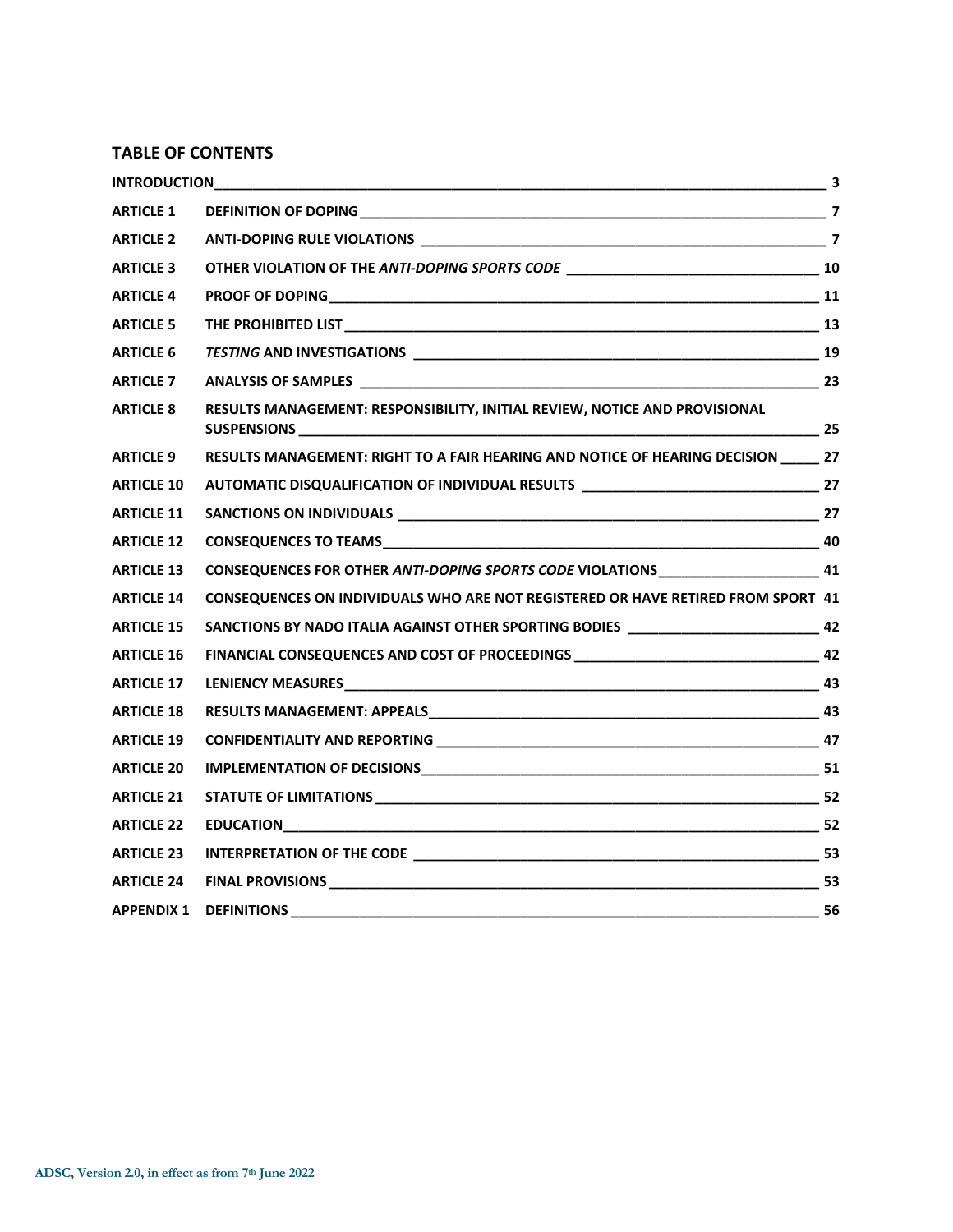# **NADO ITALIA'S ANTI-DOPING SPORTS CODE**

#### **INTRODUCTION**

#### <span id="page-2-0"></span>**Preface**

This *Anti-Doping Sports Code* (*ADSC*) is adopted and implemented in accordance with NADO Italia's responsibilities under the World Anti-Doping Code (the *Code)*, and in furtherance of NADO Italia's continuing efforts to eradicate doping in sport in Italy.

Italicized terms in this *Anti-Doping Sports Code* are defined in Appendix 1.

Unless otherwise specified, references to Articles are references to Articles of this *Anti-Doping Sports Code*.

# **Fundamental Rationale for NADO Italia's Anti-Doping Sports Code**

Anti-doping programs are founded on the intrinsic value of sport and seek to protect the health of *Athletes* and to provide the opportunity for *Athletes* to pursue human excellence without the *Use* of *Prohibited Substances* and *Prohibited Methods*.

Anti-doping programs seek to maintain the integrity of sport in terms of respect for rules, other competitors, fair competition, a level playing field, and the value of clean sport to the world.

# **The National Anti-Doping Program**

NADO Italia was established under Law No. 230 dated 26 November 2007, ratifying the International Convention against doping in sport adopted by the UNESCO General Conference, and in accordance with the *Code*, of which NADO Italia is a *Signatory*, with the objective of acting as the *National Anti-Doping Organization* for Italy.

NADO Italia's overall activities are conducted under condition of full independence and autonomy and are subject to ongoing supervision and audit by *WADA*.

The roles and responsibilities described in *Code* Article 20.5 for *National Anti-Doping Organizations* apply and are incorporated by reference in this *ADSC*. NADO Italia shall report to *WADA* on its compliance with the *Code* and *International Standards* in accordance with *Code* Article 24.1.2.

NADO Italia is chaired by a President, governed by a Director General and consists of the following bodies:

*Oversight Board* (hereinafter the "OB") which oversees implementation of the "Three-Year Strategic Plan" of NADO Italia; examines the annual report of the activities of NADO Italia; evaluates the annual budget issuing any necessary recommendations, ensuring the implementation by NADO Italia of its core responsibilities in accordance with the *Code*;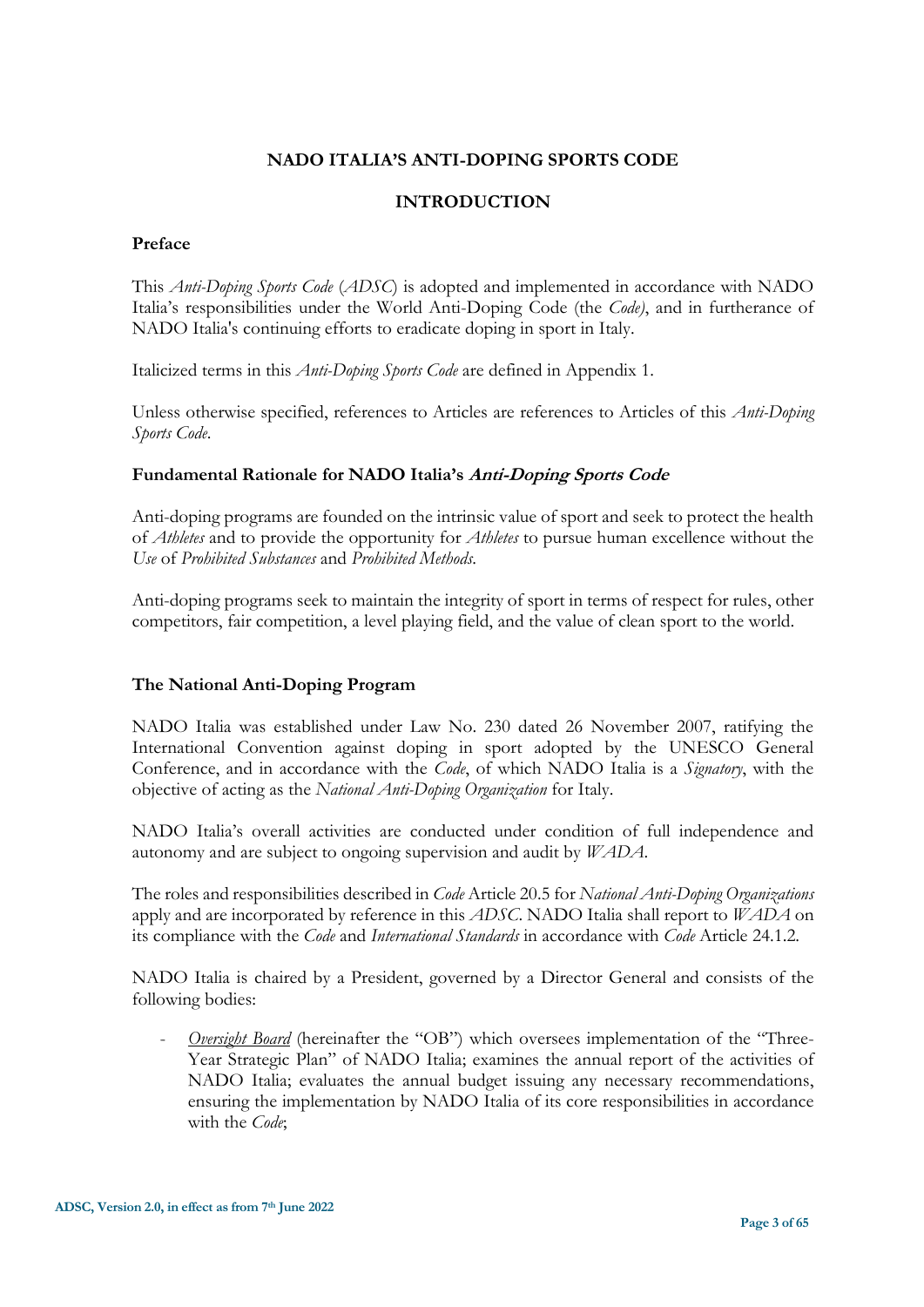- *Executive Board* (hereinafter the "EB"): evaluates NADO Italia's compliance with the rules, the *Code* and *International Standards* and deliberates on their adoption; monitors, through the Director General, the updates approved by WADA; deliberates the annual report of NADO Italia's activities; deliberates the "Three-Years Strategic Plan" of NADO Italia; deliberates on the annual budget of NADO Italia and submits it to the OB;
- *Anti-Doping Controls Committee* (hereinafter the "ADCC") who prepares the Test Distribution Plan (TDP), arranging the conduct of *In-competition* and *Out-of-Competition* tests. This Committee is also tasked with the annual drafting of the criteria whereby *Athletes* are included in the *RTP* and the related procedures pertaining to *Athlete* whereabouts;
- − *Therapeutic Use Exemptions Committee* (hereinafter the "TUEC") who considers applications for *TUEs*;
- − *Anti-Doping Education, Learning and Research Committee* (hereinafter the "ERC"), pursues the research and training objectives of anti-doping, planning, monitoring and evaluating on an annual basis the *Education* programmes implemented by NADO Italia;
- − *National Anti-Doping Prosecutor's Office* (hereinafter the "NADP") whose duties include *Results Management* and establishing responsibilities of individuals who have shown any conduct that infringes the *ADSC*;
- − *National Anti-Doping Tribunal* (hereinafter the "NADT"), having jurisdiction to pass first instance judgement on *ADSC* violations.

For the purposes of conducting *In-competition* and *Out-of-Competition* tests, NADO Italia relies on Doping Control Officers/Blood Control Officers (respectively, DCOs/BCOs) – *Sample*  collection physicians from FMSI (hereinafter "FMSI") – and, with regard to *Sample* analysis, the Rome-based Anti-Doping Laboratory, the only WADA-accredited laboratory nationwide, or other WADA-approved or accredited laboratories. NADO Italia always remains fully responsible for ensuring that any delegated aspects of the *Doping Control* are performed in compliance with the *Code* and *International Standards*.

For any matter not expressly covered in this regulation, or in the event of conflict between this regulation and the *Code* and/or *International Standards*, the latter shall apply together with the relevant comments. Similarly, the *ADSC* shall be interpreted and construed by making reference to the *Code* and/or *International Standards* together with the relevant comments.

# **Sphere of Application of this Anti-Doping Sports Code**

The *Anti-Doping Sports Code* constitutes the only regulation within the Italian sports system that governs anti-doping matters and the conditions to comply with when engaging in sports endeavors.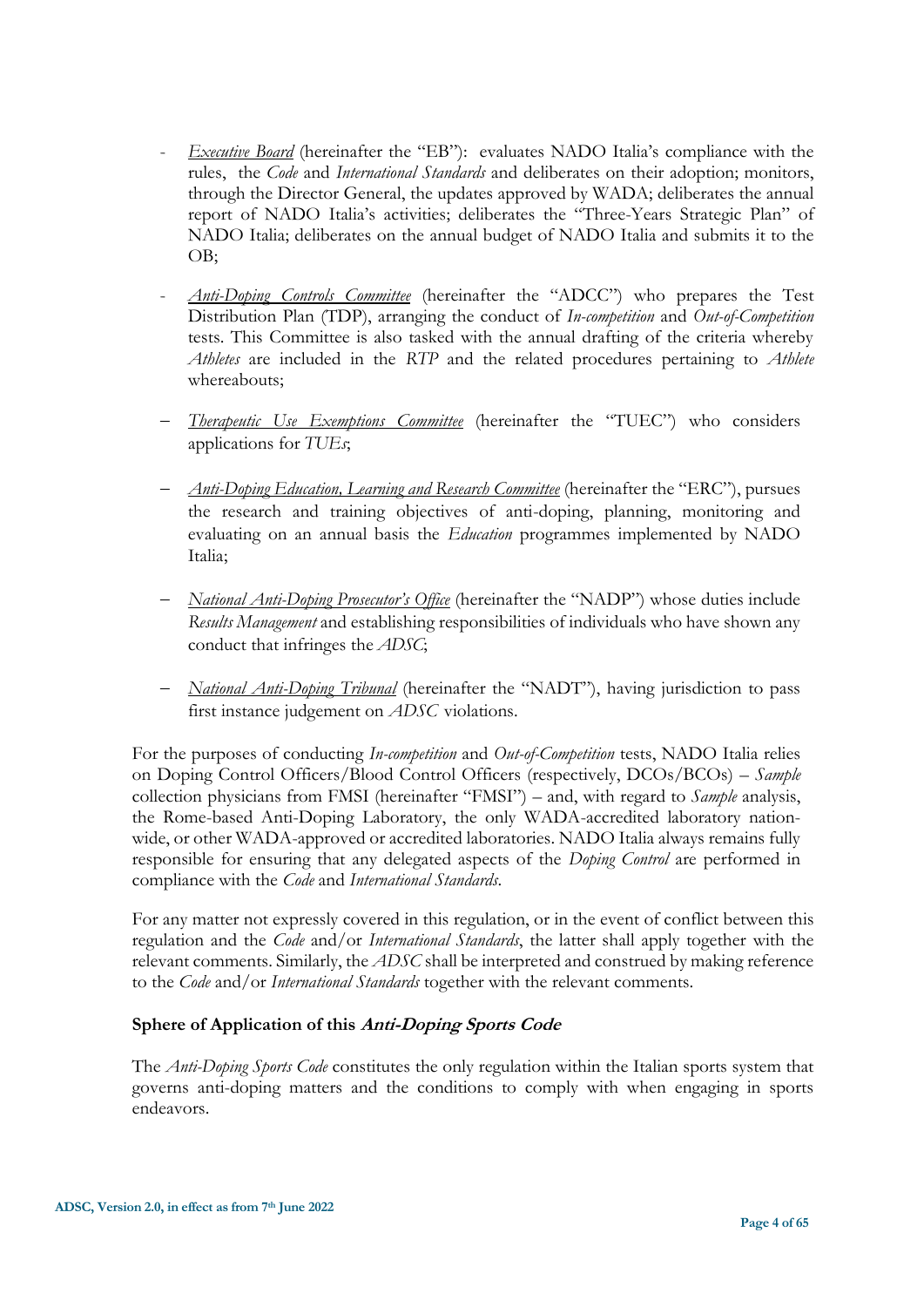The introduction is deemed to form an integral and material part hereof, as well as the *Results Management Procedure* (RMP) and the *Technical Document for Testing and Investigations* (TD\_TI), available on NADO Italia's website ([www.nadoitalia.it\)](http://www.nadoitalia.it/).

This *ADSC* shall apply to NADO Italia, including its board members, director, officers and specified employees, and *Delegated Third Parties* and their employees, who are involved in any aspect of *Doping Control*.

National Sports Federations, Associated Sports Disciplines, Sports Promotion Entities, Leagues, Clubs and all the other sports bodies however established shall be considered to fall under the jurisdiction of NADO Italia and shall be required to comply with *ADSC* provisions and collaborate with NADO Italia in enforcing the anti-doping programme.

By virtue of their membership, registration, accreditation or at any rate their belonging to the aforementioned organizations or participation in sports events, *Athletes*, *Athlete Support Personnel* and other *Persons* shall be required to be familiar and comply with this *ADSC* as a condition precedent to engaging in sports activities.

This *ADSC* shall also apply to all paralympic sports activities and *Athletes*.

# **CORE ROLES AND RESPONSIBILITIES OF ATHLETES**

It is personal responsibility of each *Athlete*:

- to be knowledgeable of and comply with this *Anti-Doping Sports Code* and with the obligations arising from it;
- to be available for *Sample* collection at all times;
- to take responsibility, in the context of anti-doping, for what they ingest and *Use*;
- to inform medical personnel of their obligation not to *Use Prohibited Substances* and *Prohibited Methods* and to take responsibility to make sure that any medical treatment received does not violate this *Anti-Doping Sports Code*;
- to disclose to NADO Italia and their International Federation any decision by a non-*Signatory* finding that the *Athlete* committed an anti-doping rule violation within the previous ten (10) years;
- to cooperate with *Anti-Doping Organizations* investigating anti-doping rule violations;
- to disclose the identity of their *Athlete Support Personnel* upon request by NADO Italia or a *National Sport Federation*, or any other *Anti-Doping Organization* with authority over the *Athlete*.

# **CORE ROLES AND RESPONSIBILITIES OF ATHLETE SUPPORT PERSONNEL**

It is personal responsibility of each *Athlete Support Personnel*:

- to be knowledgeable of and comply with this *Anti-Doping Sports Code*;
- to cooperate with the *Athlete Testing* program;
- to use their influence on *Athlete* values and behavior to foster anti-doping attitudes;
- to disclose to NADO Italia and their *International Federation* any decision by a non-*Signatory* finding that they committed an anti-doping rule violation within the previous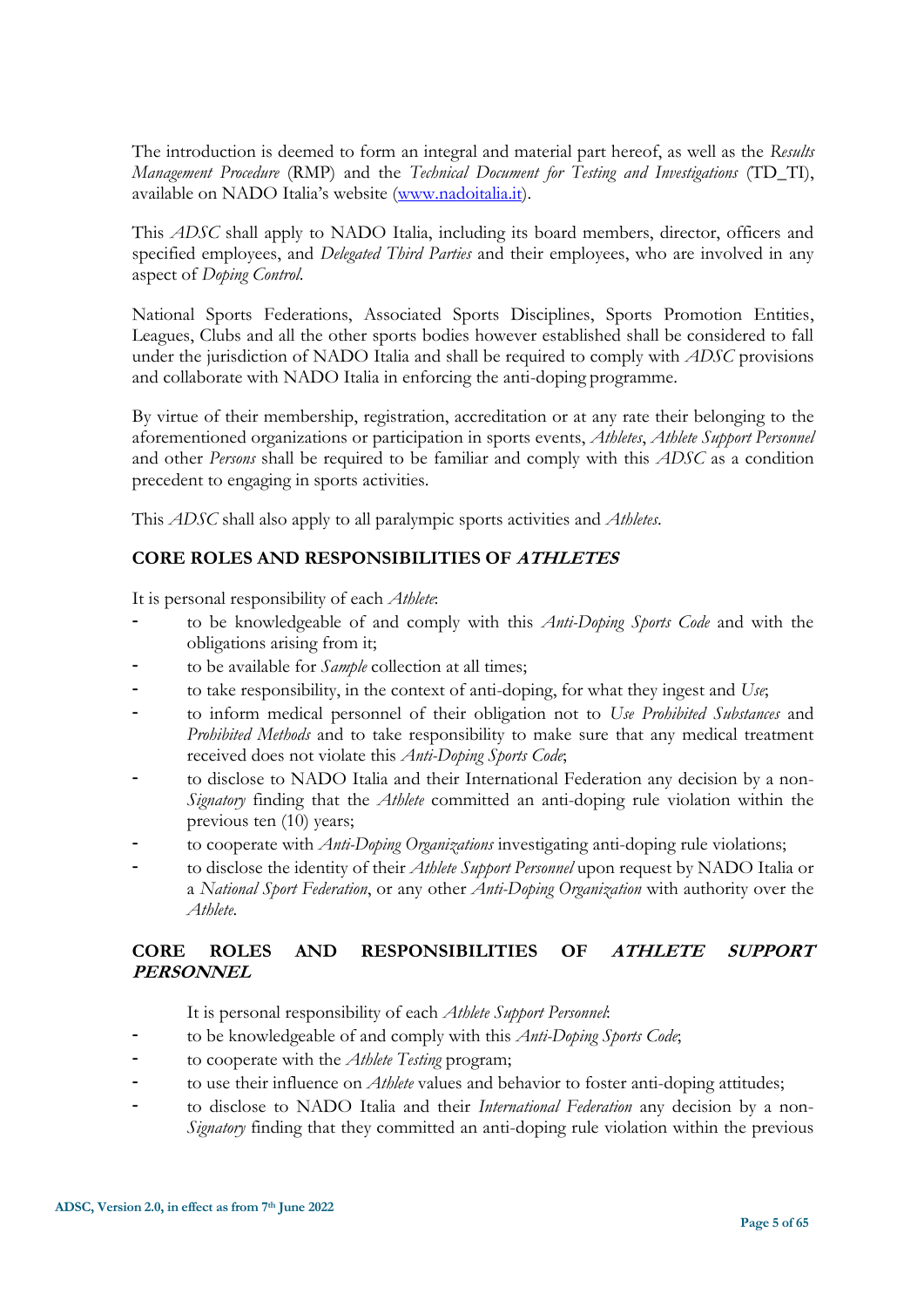ten (10) years;

to cooperate with *Anti-Doping Organizations* investigating anti-doping rule violations.

*Athlete Support Personnel* shall not *Use* or *Possess* any *Prohibited Substance* or *Prohibited Method* without valid justification.

# **CORE ROLES AND RESPONSIBILITIES OF OTHER PERSONS SUBJECT TO THIS ANTI-DOPING SPORTS CODE**

It is their responsibility:

- to be knowledgeable of and comply with this *Anti-Doping Sports Code*;
- to disclose to NADO Italia and their *International Federation* any decision by a non-*Signatory* finding that they committed an anti-doping rule violation within the previous ten (10) years;
- to cooperate with *Anti-Doping Organizations* investigating anti-doping rule violations;
- not to *Use* or *Possess* any *Prohibited Substance* or *Prohibited Method* without valid justification.

# **CORE ROLES AND RESPONSIBILITIES OF NATIONAL FEDERATIONS**

All *National Federations* of Italy and their members shall comply with the *Code, International Standards*, and this *Anti-Doping Sports Code*. All *National Federations* of Italy and other members shall include in their policies, rules and programs the provisions necessary to recognize the authority and responsibility of NADO Italia for implementing Italian's National Anti-Doping Program and enforcing this *Anti-Doping Sports Code*.

By adopting this *Anti-Doping Sports Code*, and incorporating it into their governing documents and rules of sport, *National Federations* shall cooperate with and support NADO Italia in that function*.* They shall also recognize, abide by and implement the decisions made pursuant to this *Anti-Doping Sports Code*, including the decisions imposing sanctions on *Persons* under their authority.

All *National Federations* of Italy shall take appropriate action to enforce compliance with the *Code*, *WADA's International Standards*, and this *Anti-Doping Sports Code* by, *inter alia*, recognizing the authority of NADO Italia in accordance with Article 5.2.1 of the *Code* and assisting as appropriate with NADO Italia's implementation of the national *Testing* program for their sport. All *National Federations* shall include on the membership card/license that the holder of this card is bound by this *Anti-Doping Sports Code* and those of the relevant *International Federation* with a signature acknowledging this acceptance.

All *National Federations* shall report any information suggesting or relating to an anti-doping rule violation to NADO Italia and to their International Federation and shall cooperate with investigations conducted by any *Anti-Doping Organization* with authority to conduct the investigation.

All *National Federations* shall conduct anti-doping *Education* only in coordination with NADO Italia*.*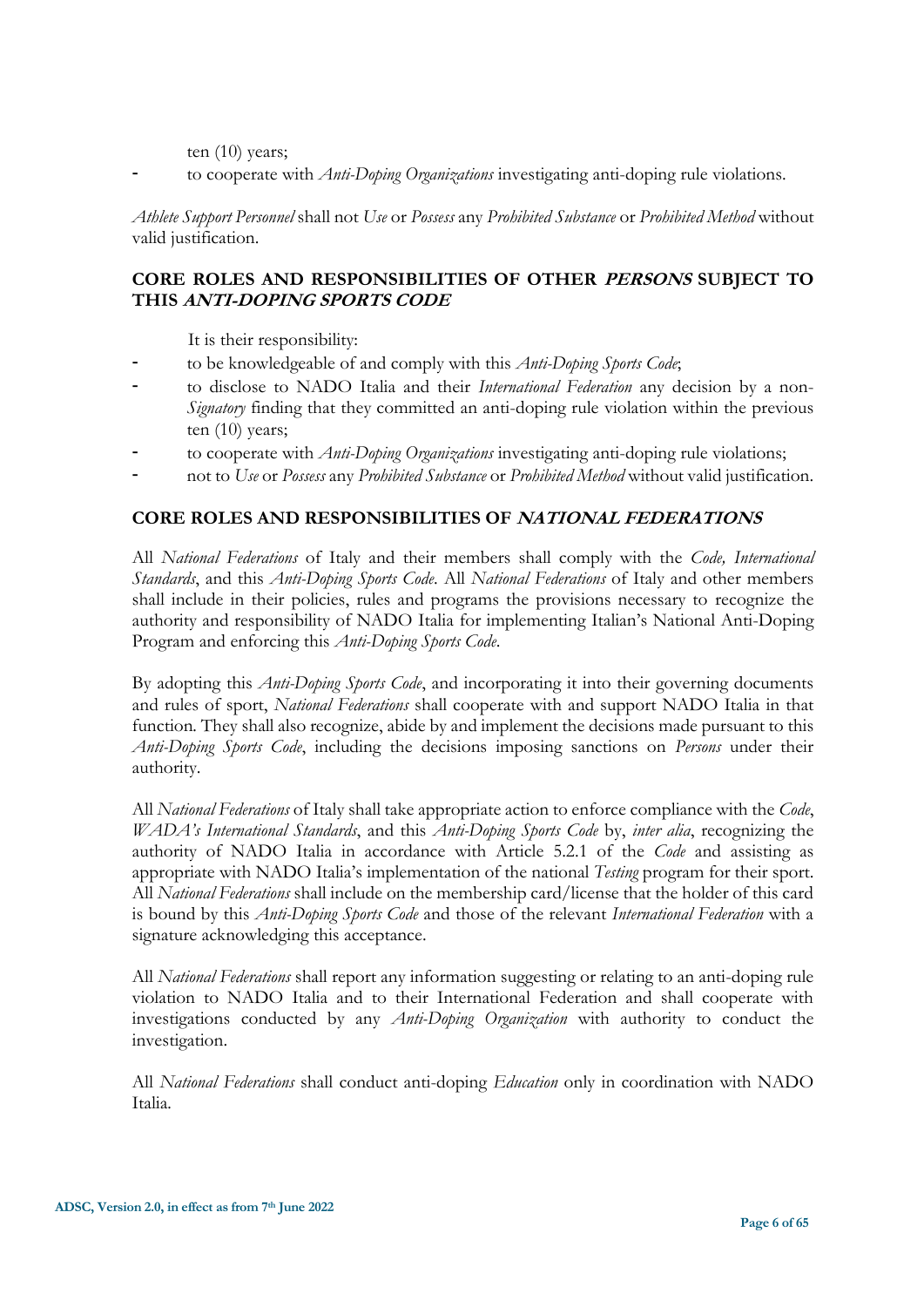# <span id="page-6-0"></span>**ARTICLE 1 DEFINITION OF DOPING**

<span id="page-6-1"></span>Doping is defined as the occurrence of one or more of the anti-doping rule violations set forth in Article 2.1 through Article 2.11. Other violations of this *Anti-Doping Sports Code* are set forth in Article 3.

# **ARTICLE 2 ANTI-DOPING RULE VIOLATIONS**

The purpose of Article 2 is to specify the circumstances and conduct which constitute antidoping rule violations. Hearings in doping cases will proceed based on the assertion that one or more of these specific rules have been violated.

*Athletes* or other *Persons* shall be responsible for knowing what constitutes an anti-doping rule violation and the substances and methods which have been included on the *Prohibited List*.

The following constitute anti-doping rule violations:

# **2.1 Presence of a Prohibited Substance or its Metabolites or Markers in an Athlete's Sample**

- **2.1.1** It is the *Athletes'* personal duty to ensure that no *Prohibited Substance* enters their bodies. *Athletes* are responsible for any *Prohibited Substance* or its *Metabolites* or *Markers* found to be present in their *Samples*. Accordingly, it is not necessary that intent, *Fault*, *Negligence* or knowing *Use* on the *Athlete's* part be demonstrated in order to establish an antidoping rule violation under Article 2.1.
- **2.1.2** Sufficient proof of an anti-doping rule violation under Article 2.1 is established by any of the following: presence of a *Prohibited Substance* or its *Metabolites* or *Markers* in the *Athlete's* A *Sample* where the *Athlete* waives analysis of the B *Sample* and the B *Sample* is not analyzed; or, where the *Athlete's* B *Sample* is analyzed and the analysis of the *Athlete's* B *Sample* confirms the presence of the *Prohibited Substance* or its *Metabolites* or *Markers* found in the *Athlete's* A *Sample*; or, where the *Athlete's* A or B *Sample* is split into two (2) parts and the analysis of the confirmation part of the split *Sample* confirms the presence of the *Prohibited Substance* or its *Metabolites* or *Markers* found in the first part of the split Sample or the *Athlete* waives analysis of the confirmation part of the split *Sample*.
- **2.1.3** Excepting those substances for which a *Decision Limit* is specifically identified in the *Prohibited List* or a *Technical Document*, the presence of any reported quantity of a *Prohibited Substance* or its *Metabolites* or *Markers* in an *Athlete's Sample* shall constitute an anti-doping rule violation.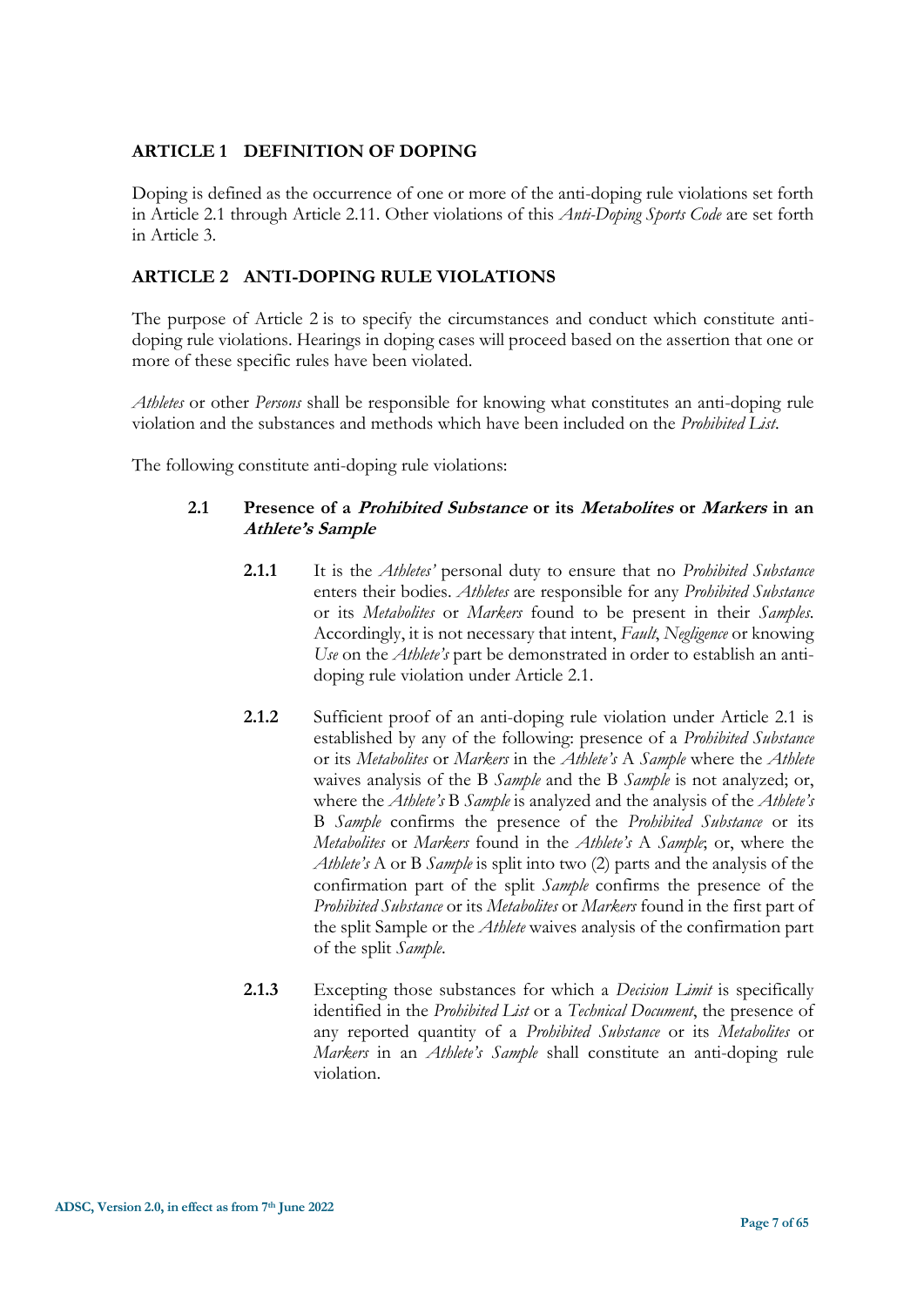**2.1.4** As an exception to the general rule of Article 2.1, the *Prohibited List*, *International Standards*, or *Technical Documents* may establish special criteria for reporting or the evaluation of certain *Prohibited Substances*.

# **2.2 Use or Attempted Use by an Athlete of a Prohibited Substance or a Prohibited Method**

- **2.2.1** It is the *Athletes'* personal duty to ensure that no *Prohibited Substance* enters their bodies and that no *Prohibited Method* is *Used*. Accordingly, it is not necessary that intent, *Fault*, *Negligence* or knowing *Use* on the *Athlete's* part be demonstrated in order to establish an anti-doping rule violation for *Use* of a *Prohibited Substance* or a *Prohibited Method*.
- **2.2.2** The success or failure of the *Use* or *Attempted Use* of a *Prohibited Substance* or *Prohibited Method* is not material. It is sufficient that the *Prohibited Substance* or *Prohibited Method* was *Used* or *Attempted* to be *Used* for an anti-doping rule violation to be committed.

# **2.3 Evading, Refusing or Failing to Submit to Sample Collection by an Athlete**

Evading *Sample* collection; or refusing or failing to submit to *Sample* collection without compelling justification after notification by a duly authorized *Person*.

# **2.4 Whereabouts Failures by an Athlete**

Any combination of three (3) missed tests and/or filing failures, as defined in the *International Standard* for *Results Management*, within a twelve-month period by an *Athlete*  in a *Registered Testing Pool*.

# **2.5 Tampering or Attempted Tampering with any Part of Doping Control by an Athlete or Other Person**

# **2.6 Possession of a Prohibited Substance or a Prohibited Method by an Athlete or Athlete Support Person**

- **2.6.1** *Possession* by an *Athlete In-Competition* of any *Prohibited Substance* or any *Prohibited Method,* or *Possession* by an *Athlete Out-of-Competition* of any *Prohibited Substance* or any *Prohibited Method* which is prohibited *Out-of-Competition* unless the *Athlete* establishes that the *Possession* is consistent with a Therapeutic Use Exemption ("*TUE*") granted in accordance with Article 5.4 or other acceptable justification.
- **2.6.2** *Possession* by an *Athlete Support Person In-Competition* of any *Prohibited Substance* or any *Prohibited Method,* or *Possession* by an *Athlete Support Person Out-of-Competition* of any *Prohibited Substance* or any *Prohibited Method* which is prohibited *Out-of-Competition* in connection with an *Athlete*, *Competition* or training, unless the *Athlete Support Person*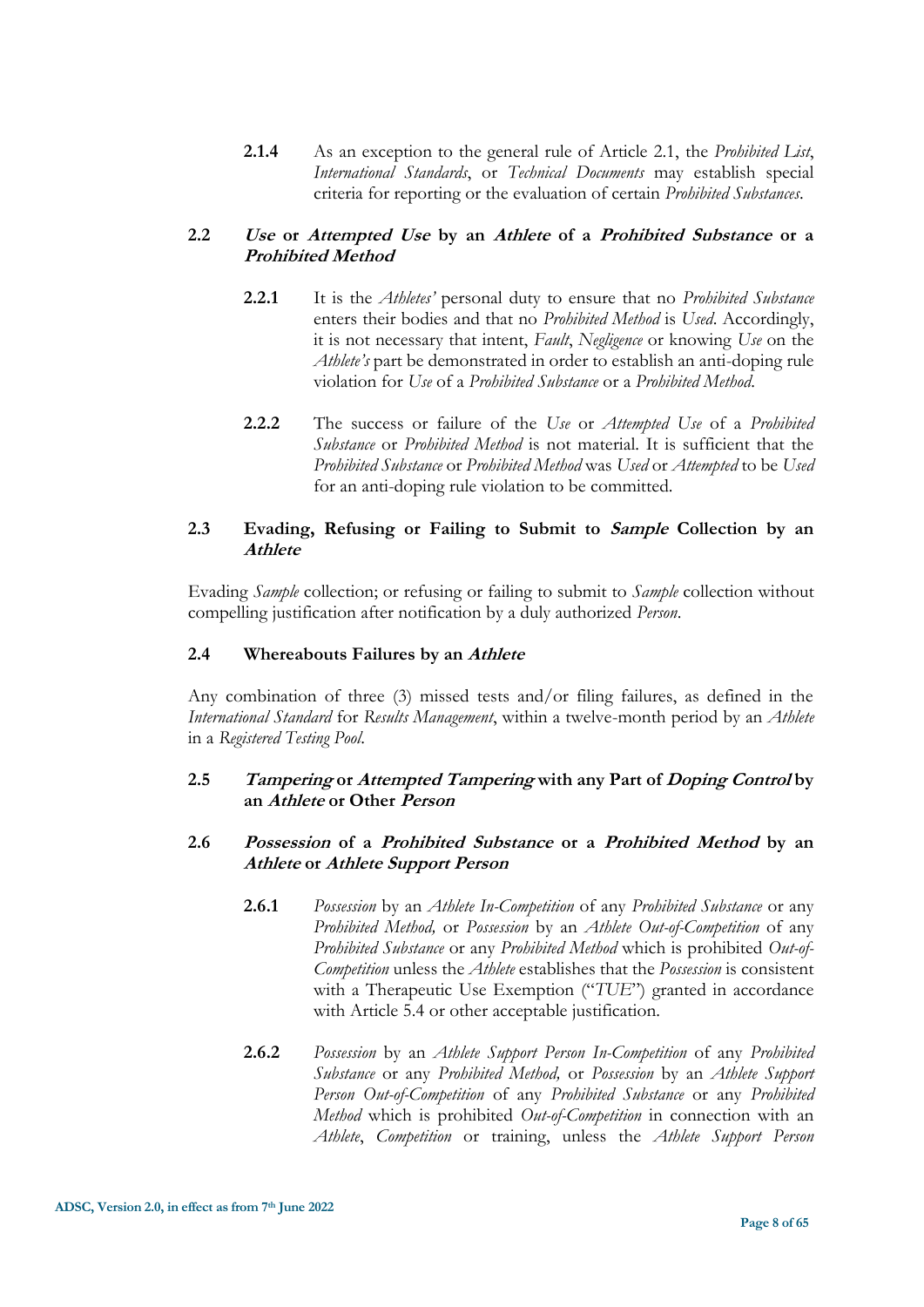establishes that the *Possession* is consistent with a *TUE* granted to an *Athlete* in accordance with Article 5.4 or other acceptable justification.

#### **2.7 Trafficking or Attempted Trafficking in any Prohibited Substance or Prohibited Method by an Athlete or Other Person**

**2.8 Administration or Attempted Administration by an Athlete or Other Person to any Athlete In-Competition of any Prohibited Substance or Prohibited Method, or Administration or Attempted Administration to any Athlete Out-of-Competition of any Prohibited Substance or any Prohibited Method that is Prohibited Out-of-Competition**

#### **2.9 Complicity or Attempted Complicity by an Athlete or Other Person**

Assisting, encouraging, aiding, abetting, conspiring, covering up or any other type of intentional complicity or *Attempted* complicity involving an anti-doping rule violation, *Attempted* anti-doping rule violation, or violation of Article 11.14.1 by another *Person*.

#### **2.10 Prohibited Association by an Athlete or Other Person**

- **2.10.1** Association by an *Athlete* or other *Person* subject to the authority of an *Anti-Doping Organization* in a professional or sport-related capacity with any *Athlete Support Person* who:
	- **2.10.1.1** If subject to the authority of an *Anti-Doping Organization*, is serving a period of *Ineligibility*; or
	- **2.10.1.2** If not subject to the authority of an *Anti-Doping Organization*, and where *Ineligibility* has not been addressed in a *Results Management* process pursuant to the *Code*, has been convicted or found in a criminal, disciplinary or professional proceeding to have engaged in conduct which would have constituted a violation of anti-doping rules if *Code*-compliant rules had been applicable to such *Person.* The disqualifying status of such *Person* shall be in force for the longer of six (6) years from the criminal, professional or disciplinary decision or the duration of the criminal, disciplinary or professional sanction imposed; or
	- **2.10.1.3** Is serving as a front or intermediary for an individual described in Article 2.10.1.1 or 2.10.1.2.
- **2.10.2** To establish a violation of Article 2.10, an *Anti-Doping Organization* must establish that the *Athlete* or other *Person* knew of the *Athlete Support Person*'s disqualifying status.

The burden shall be on the *Athlete* or other *Person* to establish that any association with an *Athlete Support Person* described in Article 2.10.1.1 or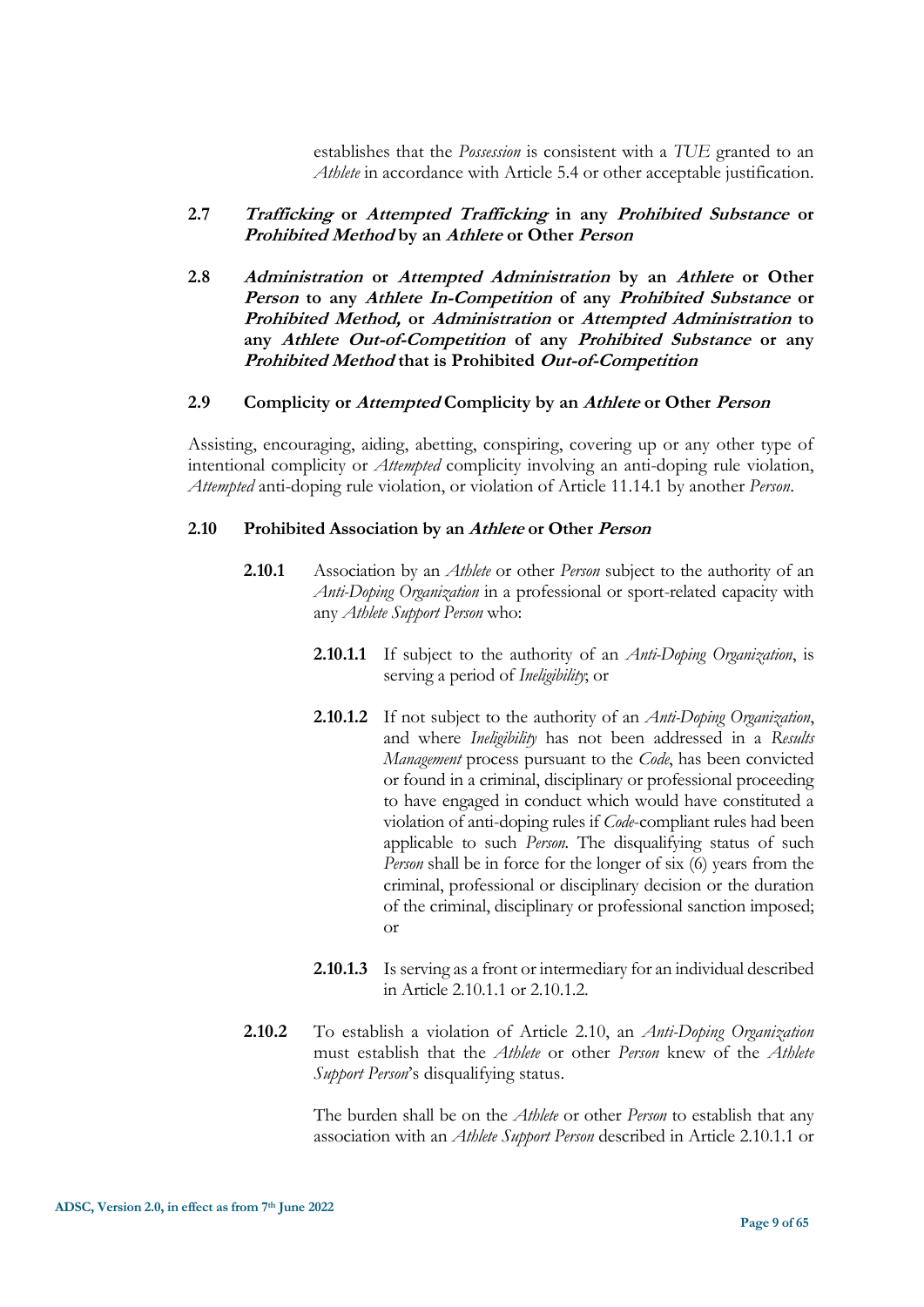2.10.1.2 is not in a professional or sport-related capacity and/or that such association could not have been reasonably avoided.

*Anti-Doping Organizations* that are aware of *Athlete Support Personnel* who meet the criteria described in Article 2.10.1.1, 2.10.1.2, or 2.10.1.3 shall submit that information to *WADA*.

# **2.11 Acts by an Athlete or Other Person to Discourage or Retaliate Against Reporting to Authorities**

Where such conduct does not otherwise constitute a violation of Article 2.5:

- **2.11.1** Any act which threatens or seeks to intimidate another *Person* with the intent of discouraging the *Person* from the good-faith reporting of information that relates to an alleged anti-doping rule violation or alleged non-compliance with the *Code* to *WADA*, an *Anti-Doping Organization*, law enforcement, regulatory or professional disciplinary body, hearing body or *Person* conducting an investigation for *WADA* or an *Anti-Doping Organization*.
- **2.11.2** Retaliation against a *Person* who, in good faith, has provided evidence or information that relates to an alleged anti-doping rule violation or alleged non-compliance with the *Code* to *WADA*, an *Anti-Doping Organization*, law enforcement, regulatory or professional disciplinary body, hearing body or *Person* conducting an investigation for *WADA* or an *Anti-Doping Organization*.

For purposes of Article 2.11, retaliation, threatening and intimidation include an act taken against such *Person* either because the act lacks a good faith basis or is a disproportionate response.

# <span id="page-9-0"></span>**ARTICLE 3 OTHER VIOLATION OF THE ANTI-DOPING SPORTS CODE**

The following constitute other *ADSC*'s violations:

- **3.1** failure to provide co-operation by any individual to ensure compliance with *ADSC*, including failure to report relevant circumstances for the purpose of establishing doping offences;
- **3.2** any offensive conduct towards the DCO and/or Doping Control Personnel that does not qualify as a violation of Article 2.5.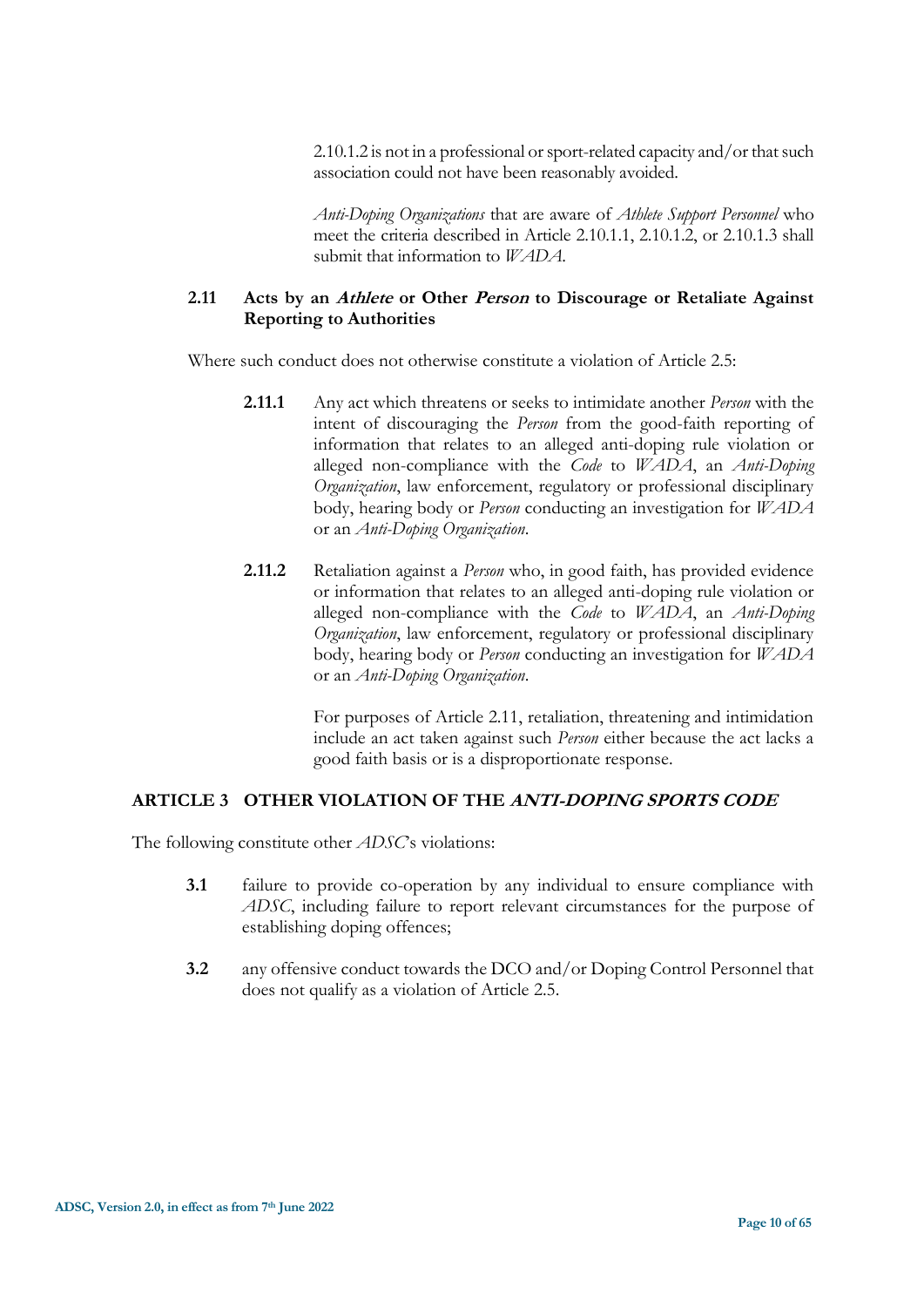# <span id="page-10-0"></span>**ARTICLE 4 PROOF OF DOPING**

#### **4.1 Burdens and Standards of Proof**

NADO Italia shall have the burden of establishing that an anti-doping rule violation has occurred. The standard of proof shall be whether NADO Italia has established an antidoping rule violation to the comfortable satisfaction of the hearing panel, bearing in mind the seriousness of the allegation which is made. This standard of proof in all cases is greater than a mere balance of probability but less than proof beyond a reasonable doubt. Where this *Anti-Doping Sports Code* places the burden of proof upon the *Athlete* or other *Person* alleged to have committed an anti-doping rule violation to rebut a presumption or establish specified facts or circumstances, except as provided in Articles 4.2.2 and 4.2.3, the standard of proof shall be by a balance of probability.

#### **4.2 Methods of Establishing Facts and Presumptions**

Facts related to anti-doping rule violations may be established by any reliable means, including admissions. The following rules of proof shall be applicable in doping cases:

- **4.2.1** Analytical methods or *Decision Limits* approved by *WADA* after consultation within the relevant scientific community or which have been the subject of peer review are presumed to be scientifically valid. Any *Athlete* or other *Person* seeking to challenge whether the conditions for such presumption have been met or to rebut this presumption of scientific validity shall, as a condition precedent to any such challenge, first notify *WADA* of the challenge and the basis of the challenge. The NADT or *CAS*, on its own initiative, may also inform *WADA* of any such challenge. Within ten (10) days of *WADA*'s receipt of such notice and the case file related to such challenge, *WADA* shall also have the right to intervene as a party, appear as amicus curiae or otherwise provide evidence in such proceeding. In cases before *CAS*, at *WADA's* request, the *CAS* panel shall appoint an appropriate scientific expert to assist the panel in its evaluation of the challenge.
- **4.2.2** *WADA*-accredited laboratories, and other laboratories approved by *WADA*, are presumed to have conducted *Sample* analysis and custodial procedures in accordance with the *International Standard* for Laboratories. The *Athlete* or other *Person* may rebut this presumption by establishing that a departure from the *International Standard* for Laboratories occurred which could reasonably have caused the *Adverse Analytical Finding*.

If the *Athlete* or other *Person* rebuts the preceding presumption by showing that a departure from the *International Standard* for Laboratories occurred which could reasonably have caused the *Adverse Analytical Finding*, then NADO Italia shall have the burden to establish that such departure did not cause the *Adverse Analytical Finding*.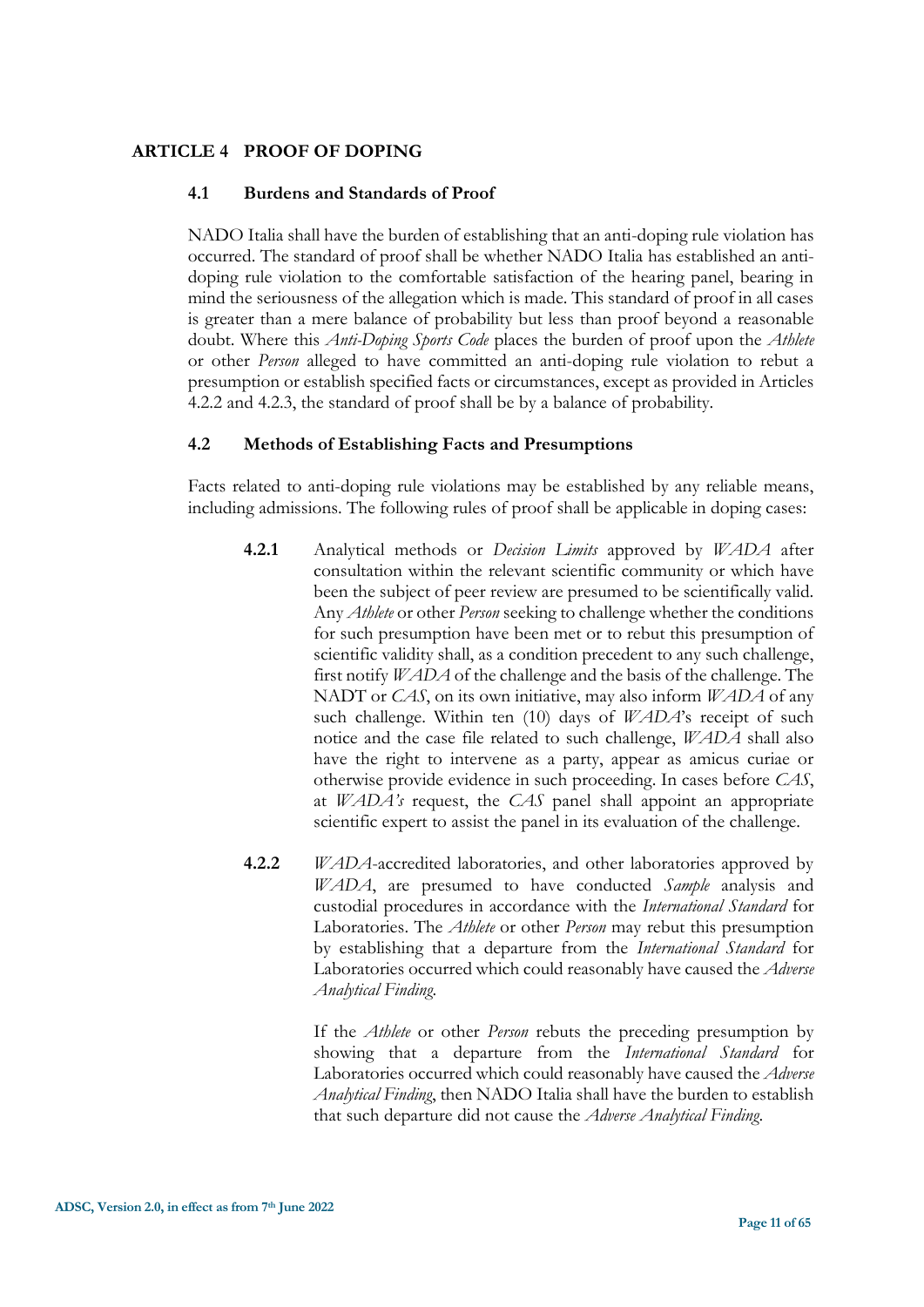- **4.2.3** Departures from any other *International Standard* or other anti-doping rule or policy set forth in the *Code* or in this *Anti-Doping Sports Code* shall not invalidate analytical results or other evidence of an antidoping rule violation, and shall not constitute a defense to an antidoping rule violation; provided, however, if the *Athlete* or other *Person* establishes that a departure from one of the specific *International Standard* provisions listed below could reasonably have caused an antidoping rule violation based on an *Adverse Analytical Finding* or whereabouts failure, then NADO Italia shall have the burden to establish that such departure did not cause the *Adverse Analytical Finding*  or the whereabouts failure:
	- (i) a departure from the *International Standard* for *Testing* and Investigations related to *Sample* collection or *Sample* handling which could reasonably have caused an anti-doping rule violation based on an *Adverse Analytical Finding*, in which case NADO Italia shall have the burden to establish that such departure did not cause the *Adverse Analytical Finding*;
	- (ii) a departure from the *International Standard* for *Results Management* or *International Standard* for *Testing* and Investigations related to an *Adverse Passport Finding* which could reasonably have caused an anti-doping rule violation, in which case NADO Italia shall have the burden to establish that such departure did not cause the antidoping rule violation;
	- (iii) a departure from the *International Standard* for *Results Management* related to the requirement to provide notice to the *Athlete* of the B *Sample* opening which could reasonably have caused an antidoping rule violation based on an *Adverse Analytical Finding*, in which case NADO Italia shall have the burden to establish that such departure did not cause the *Adverse Analytical Finding*;
	- (iv) a departure from the *International Standard* for *Results Management* related to *Athlete* notification which could reasonably have caused an anti-doping rule violation based on a whereabouts failure, in which case NADO Italia shall have the burden to establish that such departure did not cause the whereabouts failure.
- **4.2.4** The facts established by a decision of a court or professional disciplinary tribunal of competent jurisdiction which is not the subject of a pending appeal shall be irrebuttable evidence against the *Athlete* or other *Person* to whom the decision pertained of those facts unless the *Athlete* or other *Person* establishes that the decision violated principles of natural justice.
- **4.2.5** The hearing panel in a hearing on an anti-doping rule violation may draw an inference adverse to the *Athlete* or other *Person* who is asserted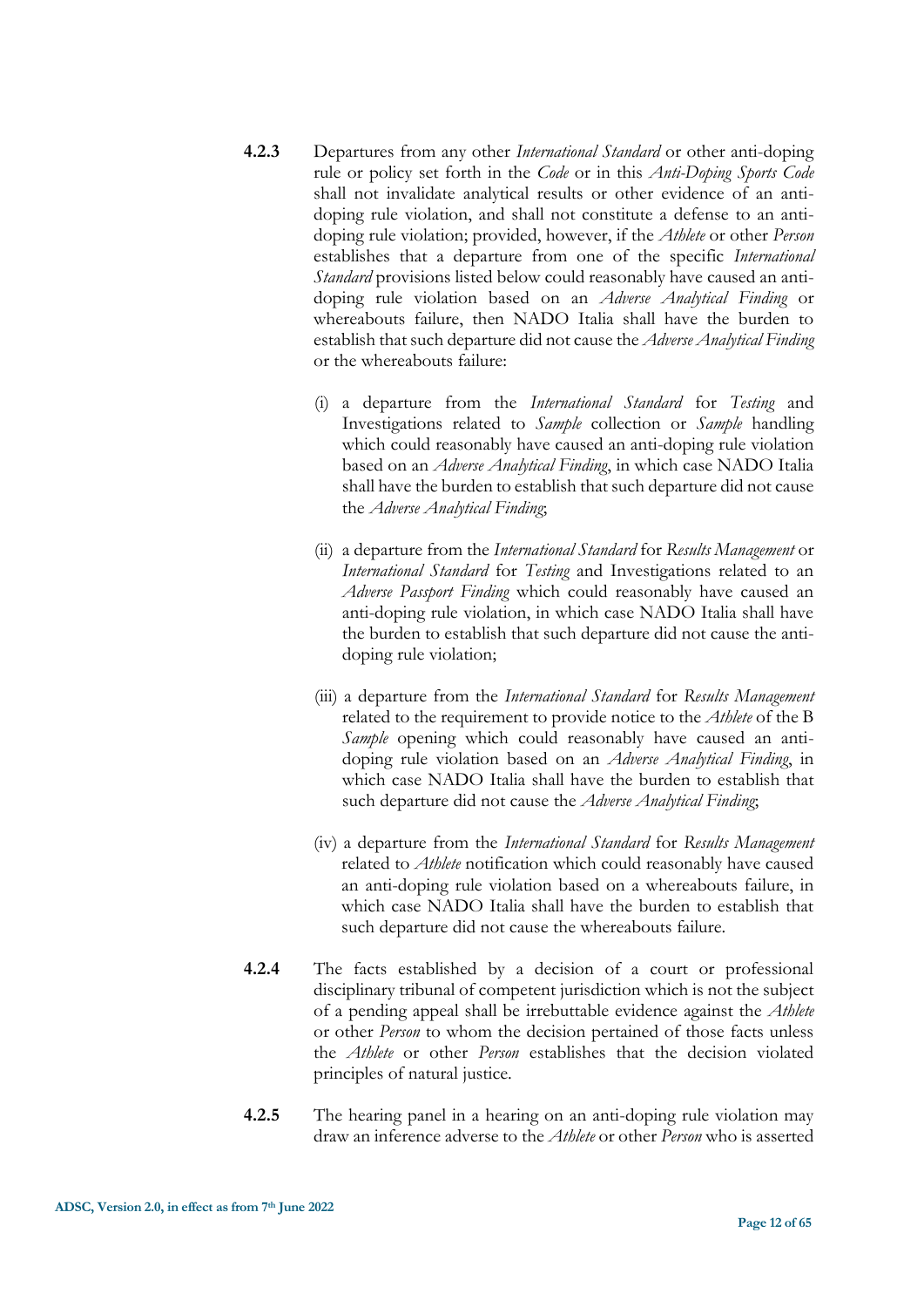to have committed an anti-doping rule violation based on the *Athlete's* or other *Person's* refusal, after a request made in a reasonable time in advance of the hearing, to appear at the hearing (either in person or telephonically as directed by the hearing panel) and to answer questions from the hearing panel or NADO Italia.

#### <span id="page-12-0"></span>**ARTICLE 5 THE PROHIBITED LIST**

#### **5.1 Incorporation of the Prohibited List**

This *Anti-Doping Sports Code* incorporates the *Prohibited List* which is published and revised by *WADA* as described in *Code* Article 4.1.

Unless provided otherwise in the *Prohibited List* or a revision, the *Prohibited List* and revisions shall go into effect under this *Anti-Doping Sports Code* three (3) months after publication by *WADA* without requiring any further action by NADO Italia*.* All *Athletes*  and other *Persons* shall be bound by the *Prohibited List*, and any revisions thereto, from the date they go into effect, without further formality. It is the responsibility of all *Athletes* and other *Persons* to familiarize themselves with the most up-to-date version of the *Prohibited List* and all revisions thereto.

# **5.2 Prohibited Substances and Prohibited Methods Identified on the Prohibited List**

#### **5.2.1 Prohibited Substances and Prohibited Methods**

The *Prohibited List* shall identify those *Prohibited Substances* and *Prohibited Methods* which are prohibited as doping at all times (both *In-Competition*  and *Out-of-Competition*) because of their potential to enhance performance in future *Competitions* or their masking potential, and those substances and methods which are prohibited *In-Competition*  only. The *Prohibited List* may be expanded by *WADA* for a particular sport. *Prohibited Substance*s and *Prohibited Methods* may be included in the *Prohibited List* by general category (e.g., anabolic agents) or by specific reference to a particular substance or method.

# **5.2.2 Specified Substances or Specified Methods**

For purposes of the application of Article 11, all *Prohibited Substances* shall be *Specified Substances* except as identified on the *Prohibited List*. No *Prohibited Method* shall be a *Specified Method* unless it is specifically identified as a *Specified Method* on the *Prohibited List*.

#### **5.2.3 Substances of Abuse**

For purposes of applying Article 11, *Substances of Abuse* shall include those *Prohibited Substances* which are specifically identified as *Substances*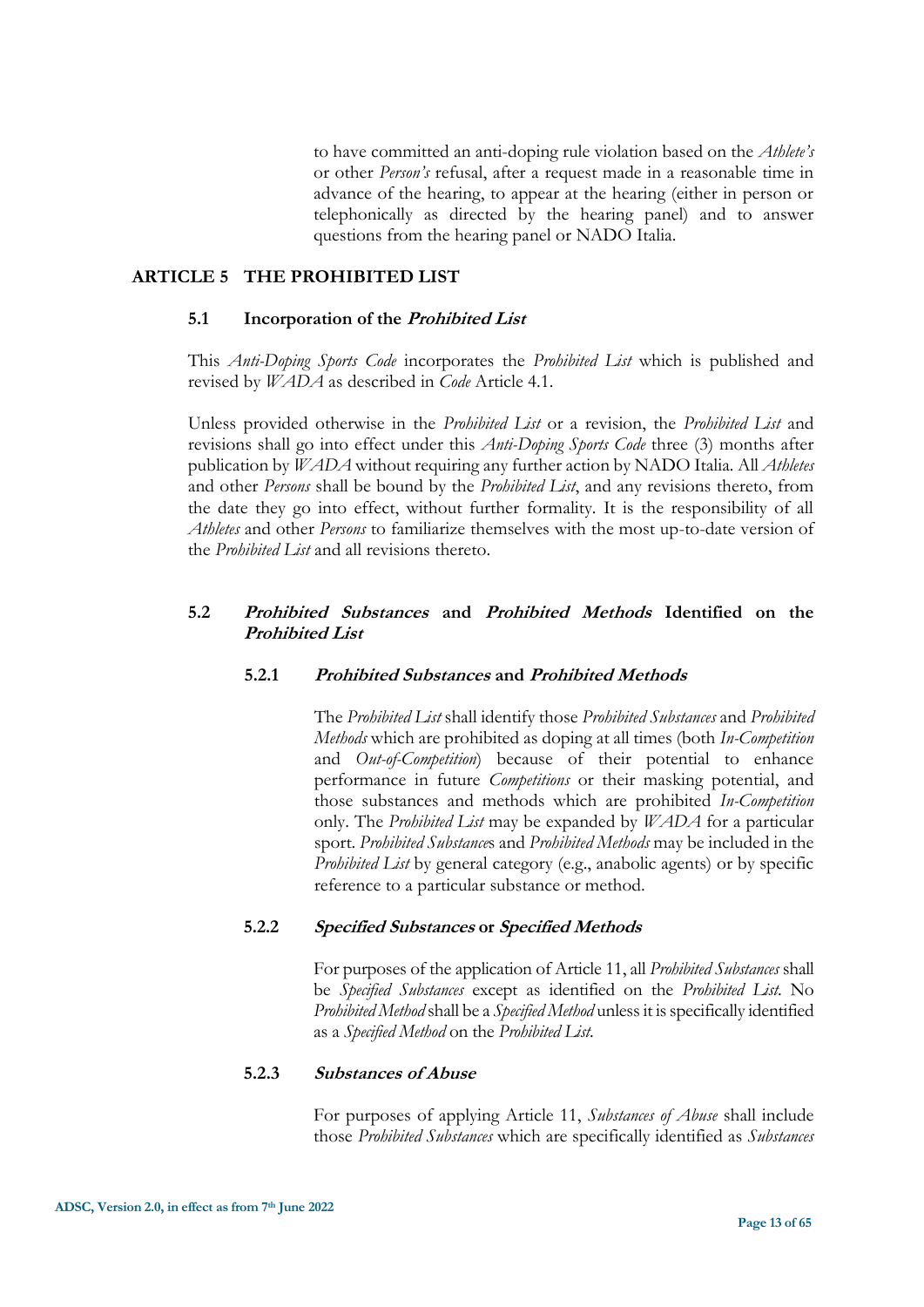*of Abuse* on the *Prohibited List* because they are frequently abused in society outside of the context of sport.

# **5.3 WADA's Determination of the Prohibited List**

*WADA's* determination of the *Prohibited Substances* and *Prohibited Methods* that will be included on the *Prohibited List*, the classification of substances into categories on the *Prohibited List*, the classification of a substance as prohibited at all times or *In-Competition* only, the classification of a substance or method as a *Specified Substance*, *Specified Method* or *Substance of Abuse* is final and shall not be subject to any challenge by an *Athlete* or other *Person* including, but not limited to, any challenge based on an argument that the substance or method was not a masking agent or did not have the potential to enhance performance, represent a health risk or violate the spirit of sport.

# **5.4 Therapeutic Use Exemptions ("TUEs")**

This *Anti-Doping Sports Code* incorporates the *International Standard* for *Therapeutic Use Exemptions* (the "ISTUE"), as amended from time to time. The ISTUE is therefore binding on all *Athletes* and other *Persons* in the same way as the Anti-Doping Sports Rules are binding on them.

**5.4.1** The presence of a *Prohibited Substance* or its *Metabolites* or *Markers*, and/or the *Use* or *Attempted Use*, *Possession* or *Administration* or *Attempted Administration* of a *Prohibited Substance* or *Prohibited Method* shall not be considered an anti-doping rule violation if it is consistent with the provisions of a *TUE* granted in accordance with the *International Standard* for *Therapeutic Use Exemptions*.

# **5.4.2 TUE Application Process**

**5.4.2.1** Any *Athlete* who is not an *International-Level Athlete* shall apply to NADO Italia for a *TUE* as soon as possible, save where Articles 4.1 or 4.3 of the *International Standard* for *Therapeutic Use Exemptions* apply.

> The application shall be made in accordance with Article 6 of the *International Standard* for *Therapeutic Use Exemptions* and according to the process for applying described in the *Therapeutic Use Exemptions' Application Procedure* (TUE\_AP), available on NADO Italia's website ([www.nadoitalia.it\)](http://www.nadoitalia.it/).

- **5.4.2.2** NADO Italia established a panel *Therapeutic Use Exemption* Committee ("TUEC") – to consider applications for the grant of *TUEs*:
	- (a) The TUEC is composed of independent physicians with different specialization in order to provide specific advice on the various medical conditions that lead to a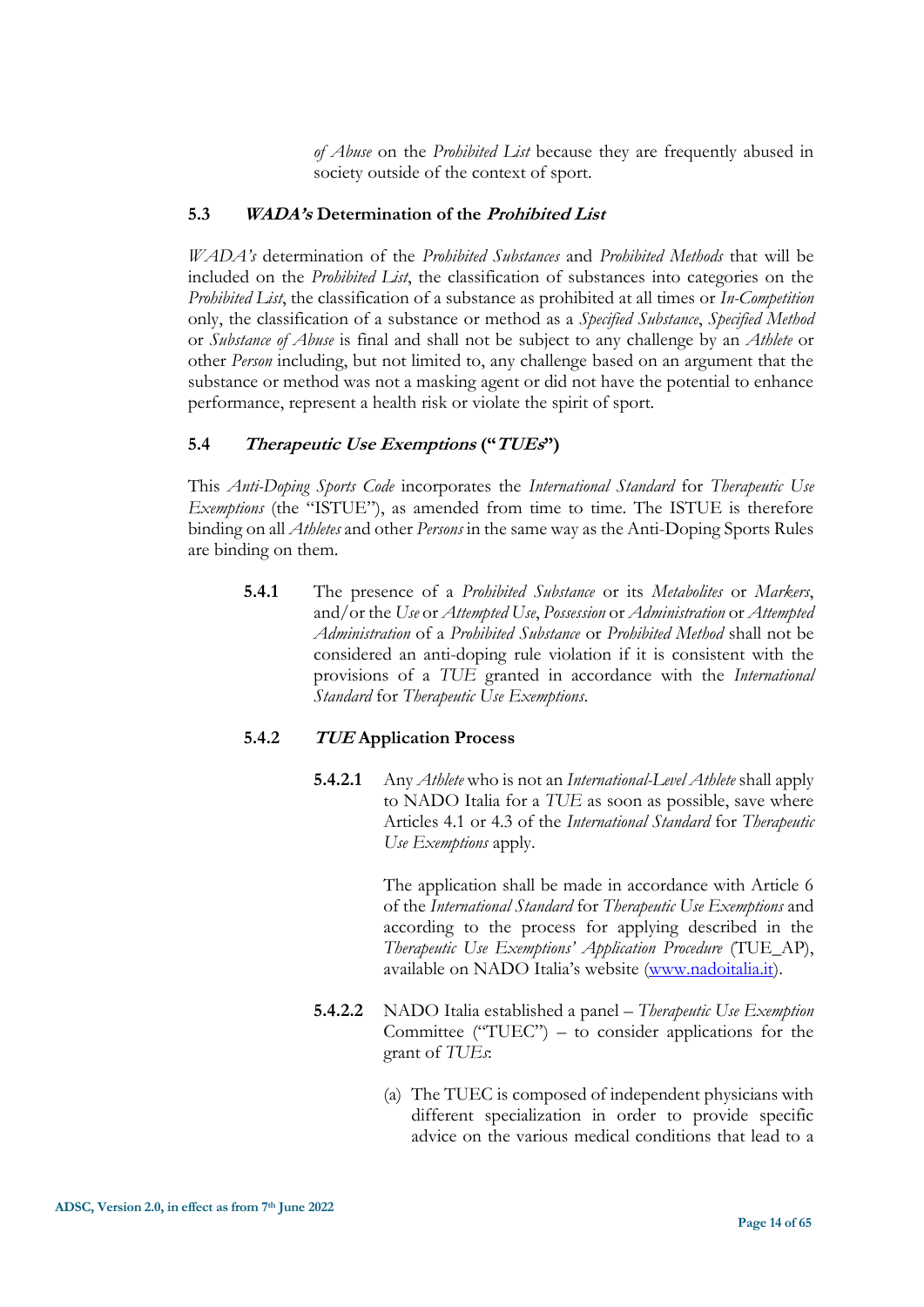*TUE* application. Three of them have also experience in the care and treatment of *Athletes*, both able-bodied and with impairments, and sound knowledge of clinical, sports and exercise medicine.

- (b) In order to ensure a level of independence of decisions, all of the members of the TUEC have no political responsibility in NADO Italia. At this purpose, all the members sign a conflict of interest and confidentiality declaration.
- **5.4.2.3** When an application to NADO Italia for the grant of a TUE is made, the Chair of the TUEC shall appoint three (3) members (which may include the Chair) to consider the application.

The TUEC shall promptly evaluate and decide upon the application in accordance with the relevant provisions of the *International Standard* for *Therapeutic Use Exemptions* and usually (i.e., unless exceptional circumstances apply) within no more than twenty-one (21) days of receipt of a complete application. Where the application is made in a reasonable time prior to an *Event*, the TUEC must use its best endeavors to issue its decision before the start of the *Event*.

**5.4.2.4** The TUEC's decision shall be the final decision of NADO Italia and may be appealed in accordance with the procedure set forth in the document RMP, pursuant to Article 5.4.6. TUEC's decision shall be notified in writing to the *Athlete*, and to *WADA* and other *Anti-Doping Organizations* in accordance with the *International Standard* for *Therapeutic Use Exemptions*. It shall also promptly be reported into *ADAMS*.

# **5.4.3 Retroactive TUE Applications**

An Athlete shall have the right to apply for a retroactive *TUE* if:

- a. emergency treatment or treatment of an acute medical condition was necessary;
- b. there was insufficient time, opportunity or other exceptional circumstances that prevented the *Athlete* from submitting (or the TUEC to consider) an application for the TUE prior to Sample collection;
- c. after an anti-doping test has been carried out, only for *Athletes* who are not of International or National Level and who are taking a substance for therapeutic purposes or practicing a prohibited method;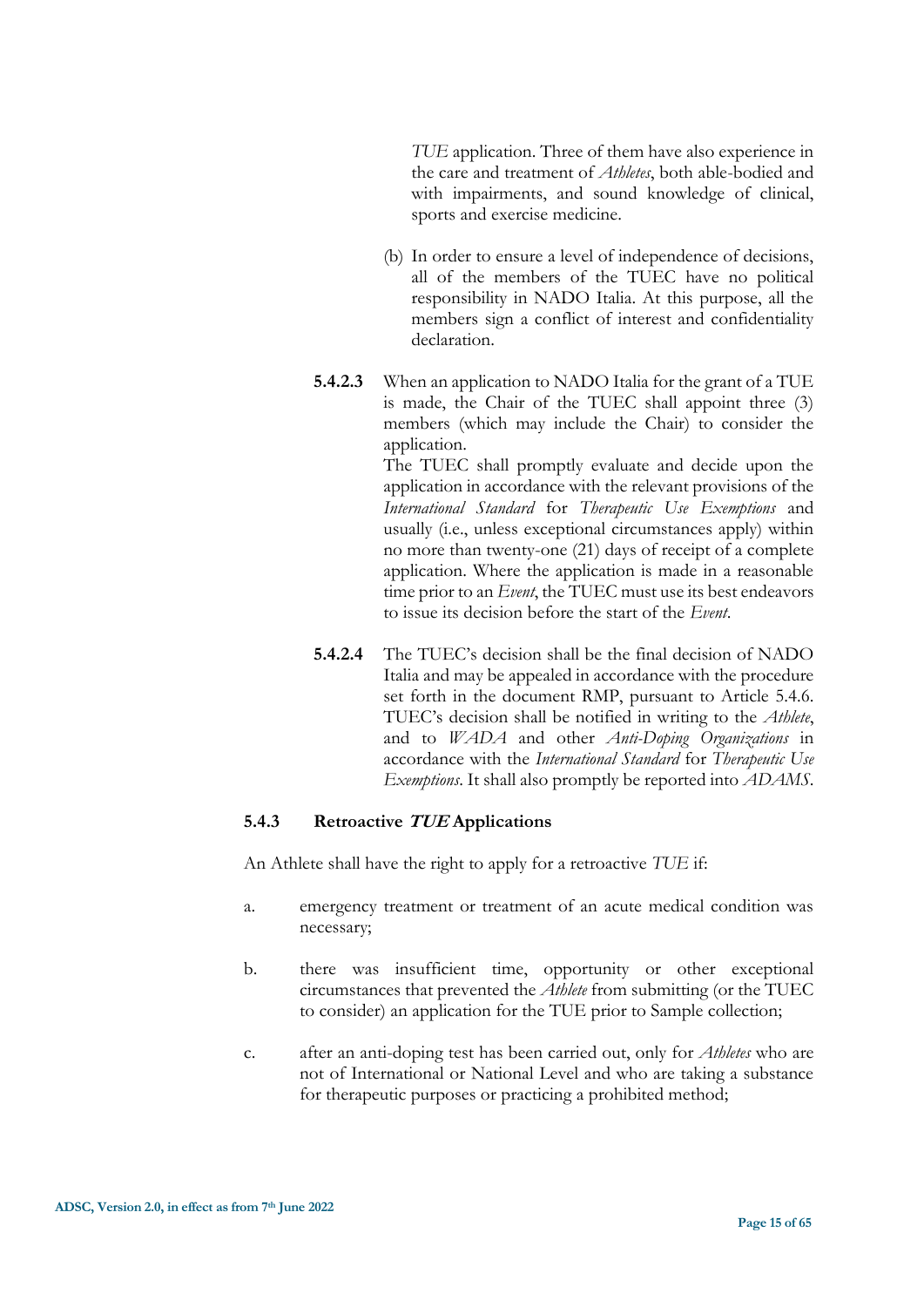- d. due to national level prioritization of certain sports, the *Athlete's* National Anti-Doping Organization did not permit or require the *Athlete* to apply for a prospective TUE;
- e. the *Athlete* used *Out-of-Competition*, for Therapeutic reasons, a Prohibited Substance that is only prohibited *In-Competition*;
- f. in any case other than the cases mentioned in the previous letters, NADO Italia and *WADA* jointly decide that fairness requires the grant of a retroactive TUE in accordance with Article 4.3 of the ISTUE.

#### **5.4.4 TUE Recognition**

A *TUE* granted by NADO Italia is valid at any national level in any country and does not need to be formally recognized by any other *National Anti-Doping Organization*.

However, it is not automatically valid if the *Athlete* becomes an *International-Level Athlete* or competes in an *International Event*, unless it is recognized by the relevant International Federation or *Major Event Organization* in accordance with the *International Standard* for *Therapeutic Use Exemptions* as follows.

> **5.4.4.1** Where the *Athlete* already has a *TUE* granted by NADO Italia for the substance or method in question, unless their *TUE* will be automatically recognized by the International Federation or *Major Event Organization*, the *Athlete* shall apply to their International Federation or to the *Major Event Organization* to recognize that *TUE*. If that *TUE* meets the criteria set out in the *International Standard* for *Therapeutic Use Exemptions*, then the International Federation or *Major Event Organization* must recognize it.

> > If the International Federation or *Major Event Organization* considers that the *TUE* granted by NADO Italia does not meet those criteria and so refuses to recognize it, the International Federation shall promptly notify the *Athlete* and NADO Italia with reasons. The *Athlete* and/or NADO Italia shall have twenty-one (21) days from such notification to refer the matter to *WADA* for review in accordance with Article 5.4.6. If the International Federation refuses to recognize a TUE granted by NADO Italia only because medical records or other information are missing that are needed to demonstrate satisfaction with the criteria in the ISTUE, the matter should not be referred to WADA. Instead, the file should be completed and re-submitted to the International Federation.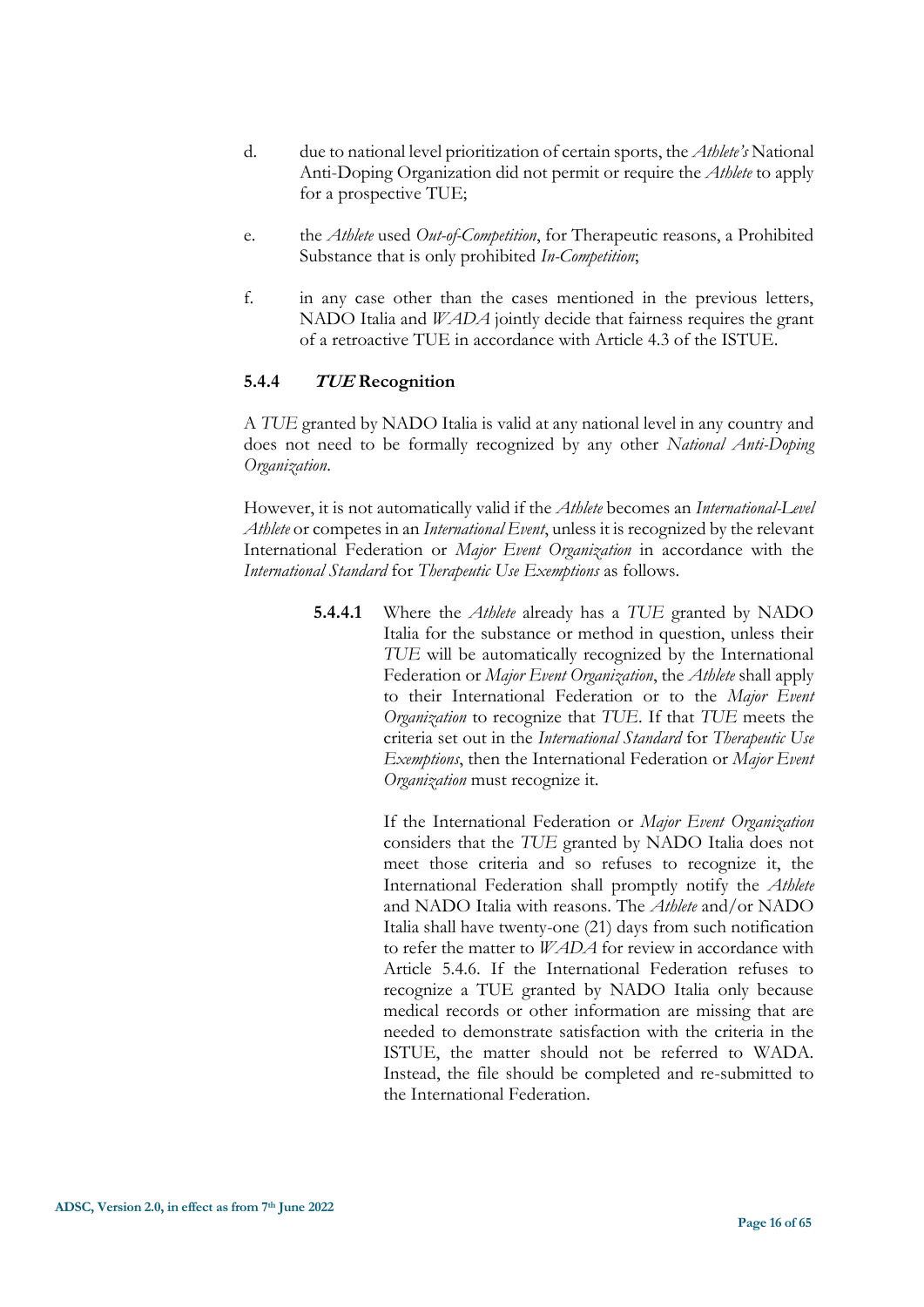If the matter is referred to *WADA* for review in accordance with Article 5.4.6, the *TUE* granted by NADO Italia remains valid for national-level *Competition* and *Out-of-Competition Testing* (but is not valid for international-level *Competition*) pending *WADA*'s decision.

If the matter is not referred to *WADA* for review within the twenty-one (21) day deadline, NADO Italia must determine whether the original *TUE* that it granted should nevertheless remain valid for national-level *Competition* and *Out-of-Competition Testing* (provided that the *Athlete* ceases to be an *International-Level Athlete* and does not participate in international-level *Competition*). Pending NADO Italia's decision, the *TUE* remains valid for national-level *Competition* and *Out-of-Competition Testing* (but is not valid for international-level *Competition*).

**5.4.4.2** If the *Athlete* does not already have a *TUE* granted by NADO Italia for the substance or method in question, the *Athlete* must apply directly to the International Federation for a *TUE* in accordance with the process set out in the ISTUE as soon as the need arises.

> If the International Federation denies the *Athlete's*  application, it shall notify the *Athlete* promptly, with reasons.

> If the International Federation grants the *Athlete's*  application, it shall notify the *Athlete* and NADO Italia. If NADO Italia considers that the *TUE* granted by the International Federation does not meet the criteria set out in the ISTUE, it has twenty-one (21) days from such notification to refer the matter to *WADA* for review.

> If NADO Italia refers the matter to *WADA* for review, the *TUE* granted by the International Federation remains valid for international-level *Competition* and *Out-of-Competition Testing* (but is not valid for national-level *Competition*) pending *WADA's* decision.

> If NADO Italia does not refer the matter to *WADA* for review, the *TUE* granted by the International Federation becomes valid for national-level *Competition* as well when the twenty-one (21) day review deadline expires.

# **5.4.5 Expiration, Withdrawal or Reversal of a TUE**

**5.4.5.1** A *TUE* granted pursuant to this *Anti-Doping Sports Code* : (a) shall expire automatically at the end of any term for which it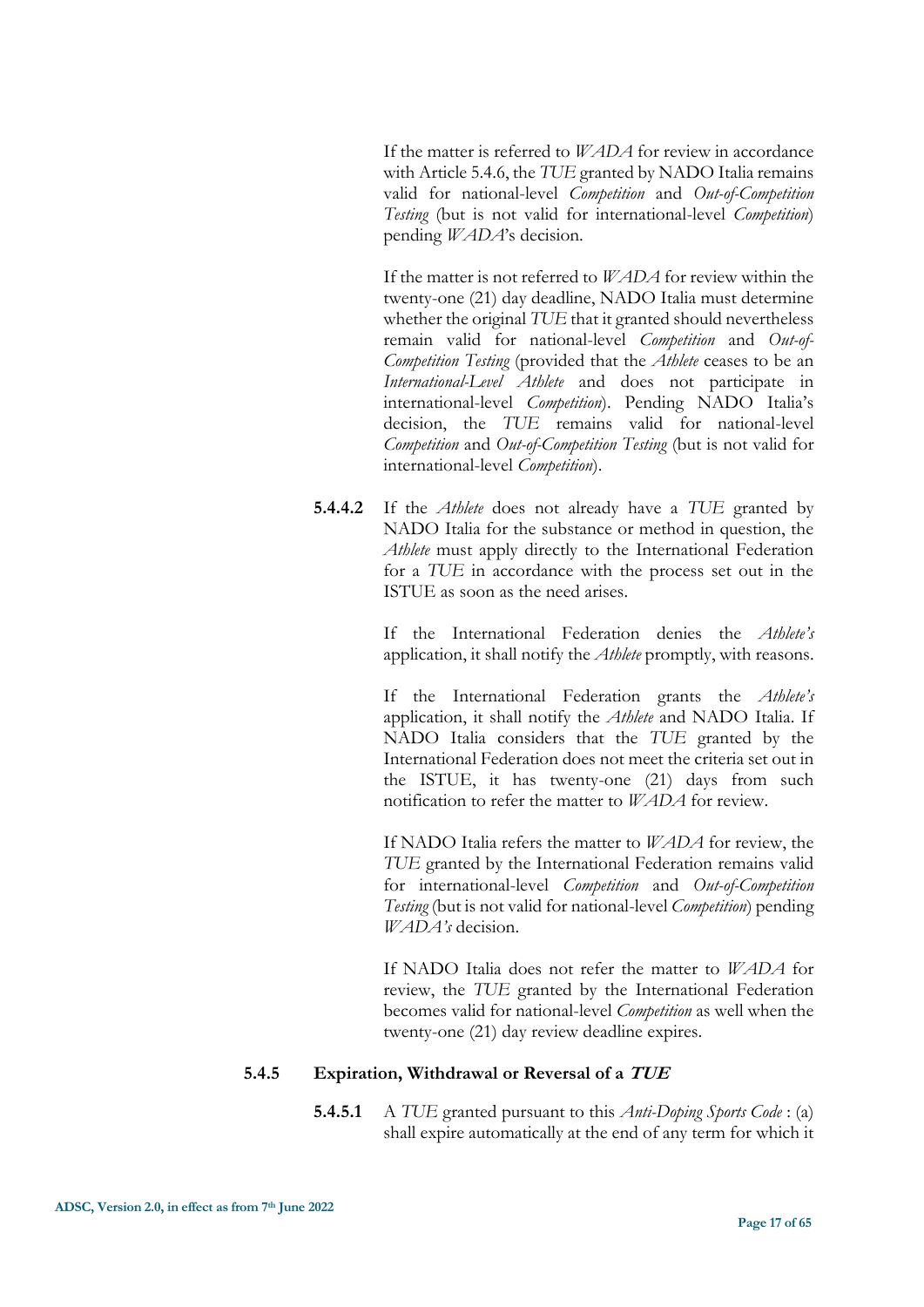was granted, without the need for any further notice or other formality; (b) will be withdrawn if the *Athlete* does not promptly comply with any requirements or conditions imposed by the TUEC upon grant of the *TUE*; (c) may be withdrawn by the TUEC if it is subsequently determined that the criteria for grant of a *TUE* are not in fact met; or (d) may be reversed on review by *WADA* or on appeal.

- **5.4.5.2** In such event, the *Athlete* shall not be subject to any *Consequences* based on their *Use* or *Possession* or *Administration* of the *Prohibited Substance* or *Prohibited Method* in question in accordance with the *TUE* prior to the effective date of expiry, withdrawal, or reversal of the *TUE*. The review pursuant to Article 5.1.1.1 of the *International Standard* for *Results Management* of an *Adverse Analytical Finding*, reported shortly after the *TUE* expiry, withdrawal, or reversal, shall include consideration of whether such finding is consistent with *Use* of the *Prohibited Substance* or *Prohibited Method* prior to that date, in which event no anti-doping rule violation shall be asserted.
- **5.4.6** Reviews and Appeals of *TUE* Decisions
	- **5.4.6.1** If NADO Italia denies an application for a *TUE*, the *Athlete*  may appeal exclusively to the National Anti-Doping Appeal Body ("NADAB"), in accordance with the applicable procedural rules.
	- **5.4.6.2** *WADA* must review an International Federation's decision not to recognize a *TUE* granted by NADO Italia that is referred to *WADA* by the *Athlete* or NADO Italia*.* In addition, *WADA* must review an International Federation's decision to grant a *TUE* that is referred to *WADA* by NADO Italia. *WADA* may review any other *TUE* decisions at any time, whether upon request by those affected or on its own initiative. If the *TUE* decision being reviewed meets the criteria set out in the *International Standard* for *Therapeutic Use Exemptions*, *WADA* will not interfere with it. If the *TUE* decision does not meet those criteria, *WADA* will reverse it.
	- **5.4.6.3** Any *TUE* decision by an International Federation (or by NADO Italia where it has agreed to consider the application on behalf of an International Federation) that is not reviewed by *WADA*, or that is reviewed by *WADA* but is not reversed upon review, may be appealed by the *Athlete*  and/or NADO Italia, exclusively to *CAS*.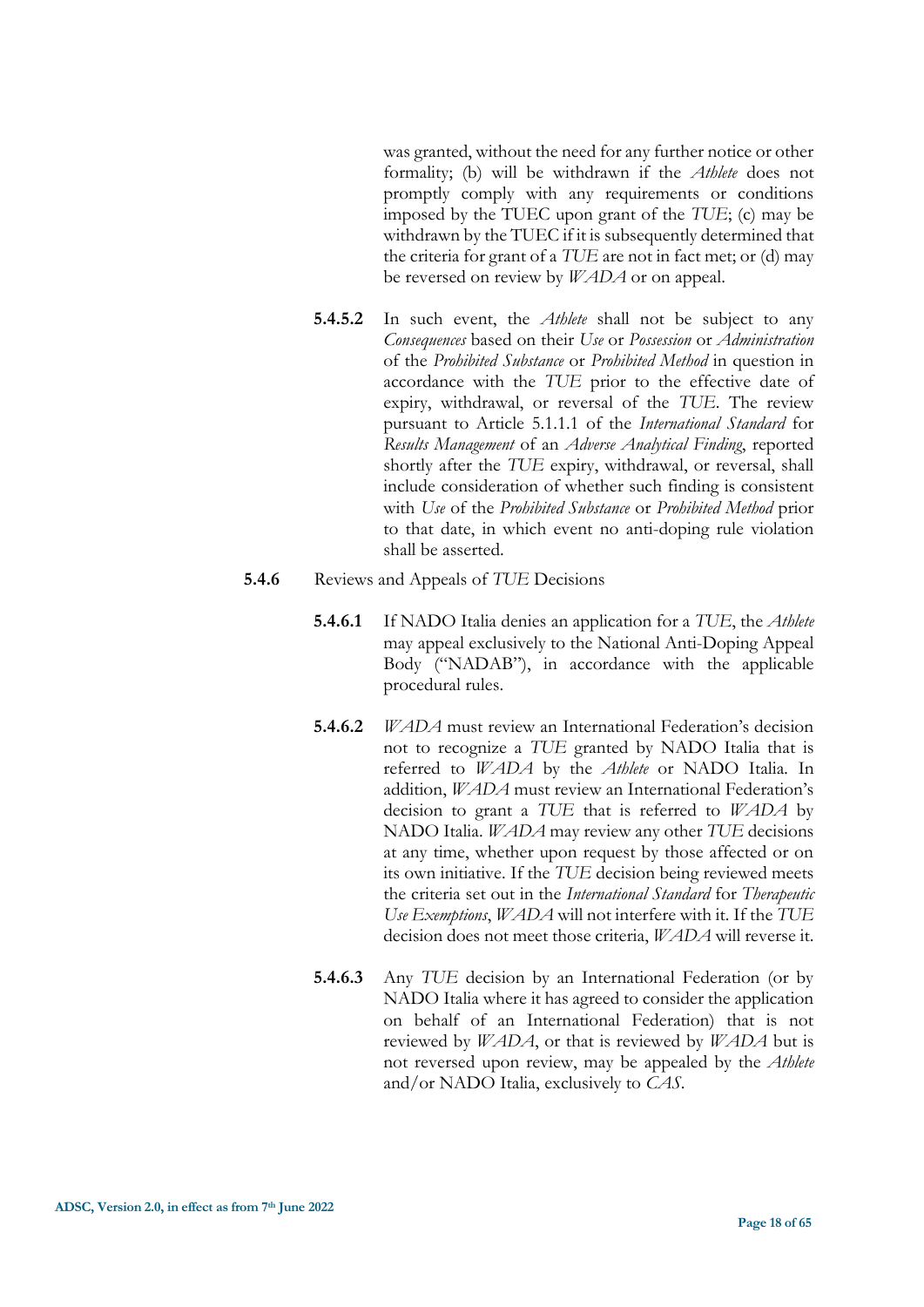- **5.4.6.4** A decision by *WADA* to reverse a *TUE* decision may be appealed by the *Athlete*, NADO Italia and/or the International Federation affected, exclusively to *CAS*.
- **5.4.6.5** A failure to render a decision within a reasonable time on a properly submitted application for grant/recognition of a *TUE* or for review of a *TUE* decision shall be considered a denial of the application thus triggering the applicable rights of review/appeal.

# <span id="page-18-0"></span>**ARTICLE 6 TESTING AND INVESTIGATIONS**

This *Anti-Doping Sports Code* incorporates the *International Standard* for *Testing* and Investigations, as amended from time to time (the "ISTI") and NADO Italia's *Technical Document for Testing and Investigations* (TD\_TI), available at NADO Italia's website ([www.nadoitalia.it\)](http://www.nadoitalia.it/). The ISTI and the TD\_TI are therefore binding on all *Athletes* and other *Persons* in the same way as the *ADSC* is binding on them.

# **6.1 Purpose of Testing and Investigations**

- **6.1.1** *Testing* and investigations may be undertaken for any anti-doping purpose. They shall be conducted in conformity with the provisions of the *International Standard* for *Testing* and Investigations and the Technical Document for *Testing* and Investigations, available on NADO Italia's website (www.nadoitalia.it).
- **6.1.2** *Testing* shall be undertaken to obtain analytical evidence as to whether the *Athlete* has violated Article 2.1 (Presence of a *Prohibited Substance* or its *Metabolites* or *Markers* in an *Athlete's Sample*) or Article 2.2 (*Use* or *Attempted Use* by an *Athlete* of a *Prohibited Substance* or a *Prohibited Method*).

# **6.2 Authority to Test**

- **6.2.1** Subject to the limitations for *Event Testing* set out in Article 6.4, NADO Italia shall have *In-Competition* and *Out-of-Competition Testing* authority over all *Athletes* who are Italian citizens, are resident in Italy, hold a license or are registered with Italian sports organizations or take part in a national sports event or are located in the national territory.
- **6.2.2** *Sample* Collection Personnel authorized by NADO Italia may require any *Athlete* over whom it has *Testing* authority (including any *Athlete* serving a period of *Ineligibility*) to provide a *Sample* at any time and at any place.
- **6.2.3** *WADA* shall have *In-Competition* and *Out-of-Competition Testing* authority as set out in Article 20.7.10 of the *Code*.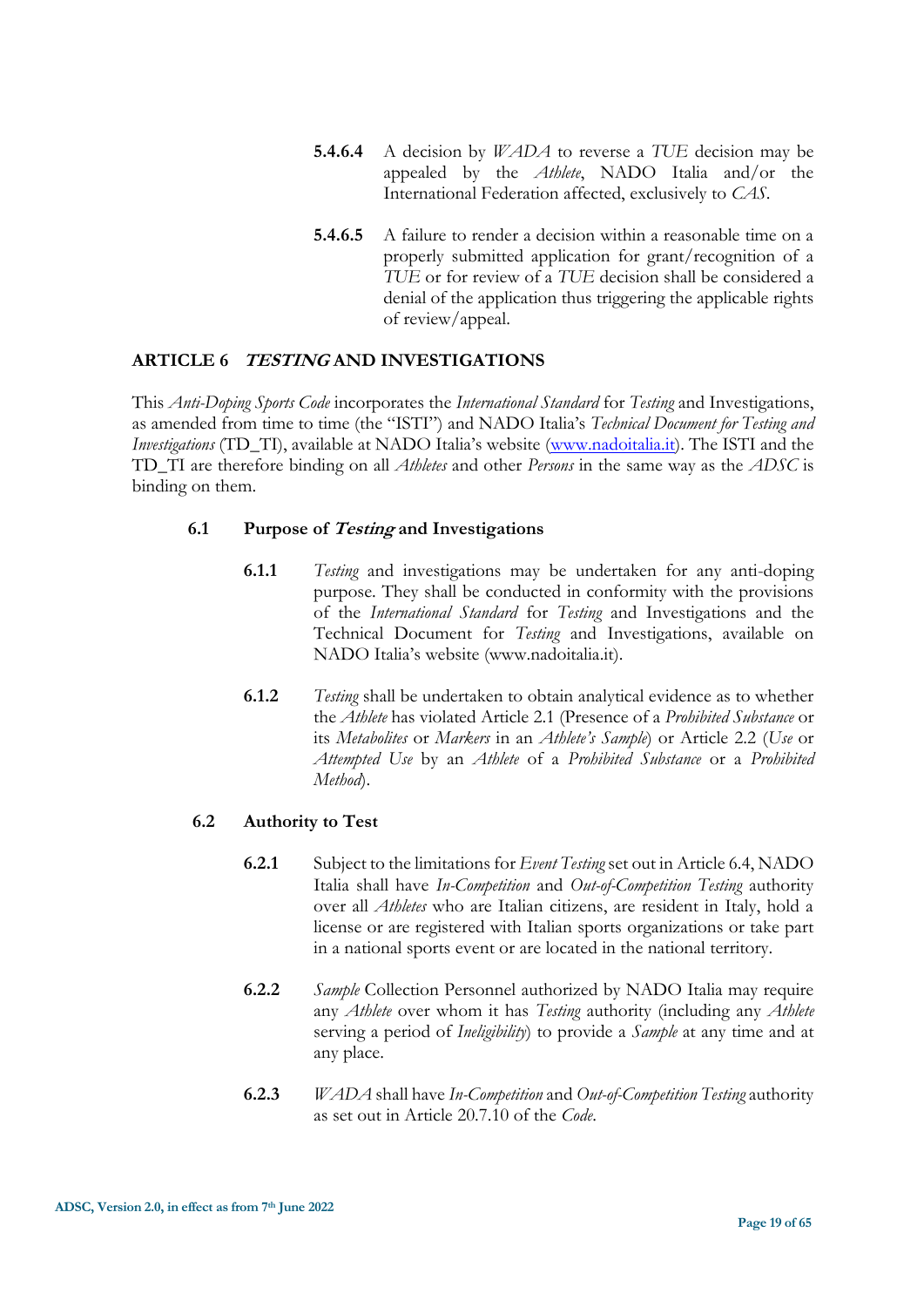**6.2.4** If an International Federation or *Major Event Organization* delegates or contracts any part of *Testing* to NADO Italia directly or through a *National Federation*, NADO Italia may collect additional *Samples* or direct the laboratory to perform additional types of analysis at NADO Italia's expense. If additional *Samples* are collected or additional types of analysis are performed, the International Federation or *Major Event Organization* shall be notified.

# **6.3 Testing Requirements**

- **6.3.1** NADO Italia prepares an annual Test Distribution Plan (hereinafter the "TDP"). The TDP is based on the potential risk of doping for any sport and/or sports discipline and is forwarded to *WADA* upon its request. NADO Italia shall conduct test distribution planning and *Testing* as required by the *International Standard* for *Testing* and Investigations.
- **6.3.2** Where reasonably feasible, *Testing*shall be coordinated through *ADAMS* in order to maximize the effectiveness of the combined *Testing* effort and to avoid unnecessary repetitive *Testing*.

# **6.4 Event Testing**

- **6.4.1** Except as otherwise provided below, only a single organization shall have authority to conduct *Testing* at *Event Venues* during an *Event Period*. At *National Events* held in Italy*,* NADO Italia shall have authority to conduct *Testing*. NADO Italia will determine which *National Events* it will conduct *Testing* at, which *Athletes* will be selected for *Testing* at such *National Events* and how they will be selected for *Testing*.
- **6.4.2** At *International Events* held in Italy, the collection of *Samples* shall be initiated and directed by the ruling body for the *Event*, subject always to the right of NADO Italia to initiate and conduct such *Testing* in accordance with *Code* Article 5.3.2.

# **6.5 Athlete Whereabouts Information**

**6.5.1** NADO Italia, through the ADCC, defines and approves a *Registered Testing Pool* (hereinafter the "RTP") of those *Athletes* who are required to provide whereabouts information in the manner specified in the *International Standard* for *Testing* and Investigations and who shall be subject to *Consequences* for Article 2.4 violations as provided in Article 11.3.2.

> The criteria for inclusion of *Athletes* in the RTP are defined and approved by the ADCC and are regularly reviewed and updated as necessary.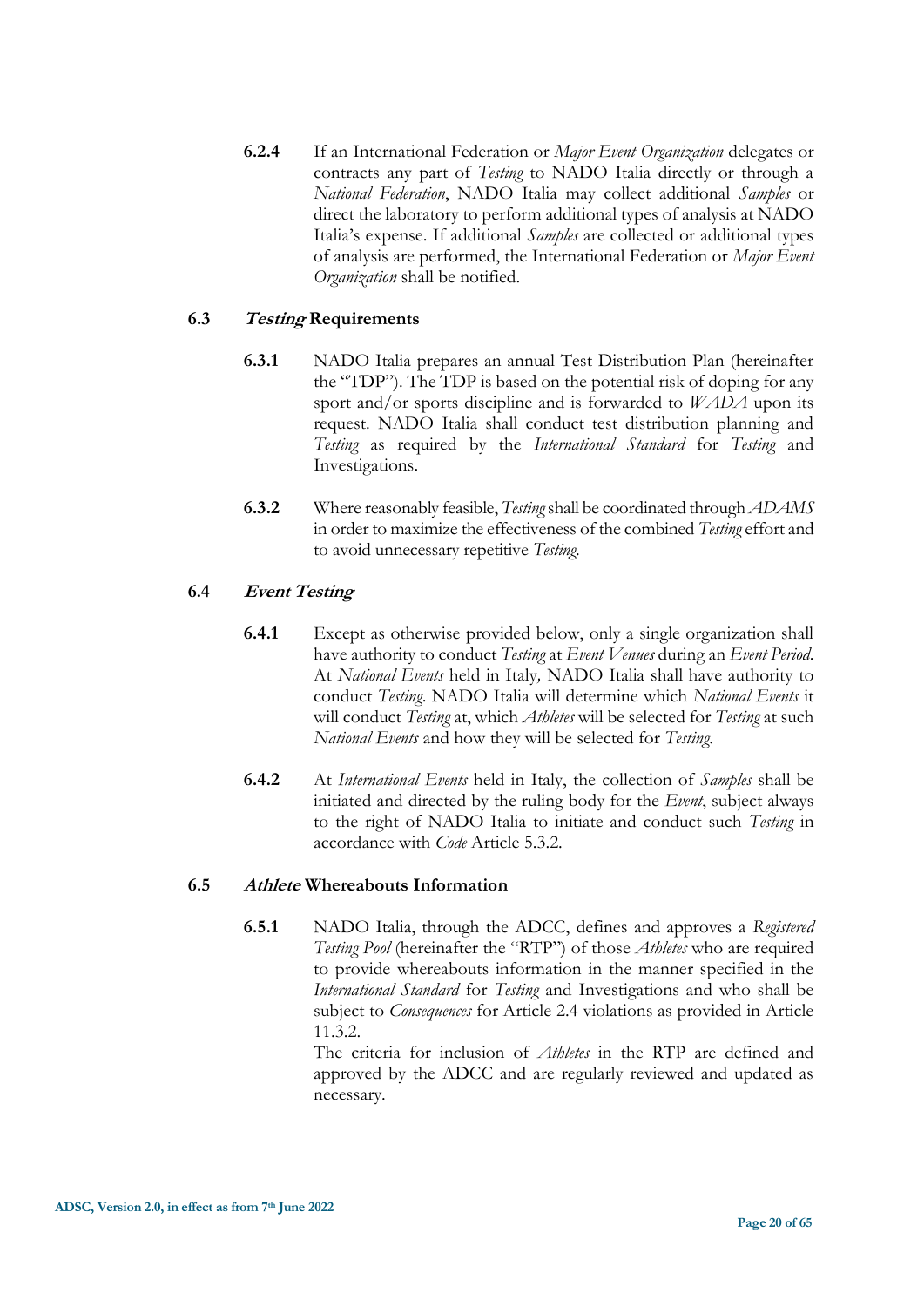The ADCC periodically (but not less than quarterly) reviews the list of *Athletes* in its RTP to ensure that each listed *Athlete* continues to meet the relevant criteria.

NADO Italia shall coordinate with International Federations to identify such *Athletes* and to collect their whereabouts information.

- **6.5.2** NADO Italia makes available through its website and *ADAMS* a list which identifies those *Athletes* included in its RTP. *Athletes* will be notified in writing of their inclusion or removal from the RTP. The notification shall contain the information set out in the *International Standard* for *Testing* and Investigations.
- **6.5.3** Where an *Athlete* is included in an international RTP by the relevant International Federation and in the national RTP by the ADCC of NADO Italia, NADO Italia and the International Federation shall agree between themselves which of them shall accept that *Athlete's*  whereabouts filings; in no case shall an *Athlete* be required to make whereabouts filings to more than one of them.
- **6.5.4** In accordance with the *International Standard* for *Testing* and Investigations and with the NADO Italia's *Technical Document for Testing and Investigations*, each *Athlete* in the national RTP shall still do the following: (a) advise NADO Italia of his/her whereabouts on a quarterly basis; (b) update that information as necessary so that it remains accurate and complete at all times; and (c) make himself or herself available for *Testing* at such whereabouts.
- **6.5.5** An *Athlete* in NADO Italia's RTP shall continue to be subject to the obligation to comply with the whereabouts requirements set in the Article 4.8 of the *International Standard* for *Testing* and Investigations unless and until (a) the *Athlete* gives written notice to NADO Italia that he or she has retired or (b) NADO Italia has informed him or her that he or she no longer satisfies the criteria for inclusion in NADO Italia's RTP.
- **6.5.6** For purposes of Article 2.4, an *Athlete's* failure to comply with the requirements of the *International Standard* for *Testing* and Investigations shall be deemed a filing failure or a missed test, as defined in Annex B of the RMP, where the conditions set forth in Annex B are met.
- **6.5.7** Whereabouts information provided by an *Athlete* while in the RTP will be accessible through *ADAMS* to *WADA* and to other *Anti-Doping Organizations* having authority to test that *Athlete* as provided in *Code* Article 5.2. Whereabouts information shall be maintained in strict confidence at all times; it shall be used exclusively for purposes of planning, coordinating or conducting *Doping Control*, providing information relevant to the *Athlete Biological Passport* or other analytical results, to support an investigation into a potential anti-doping rule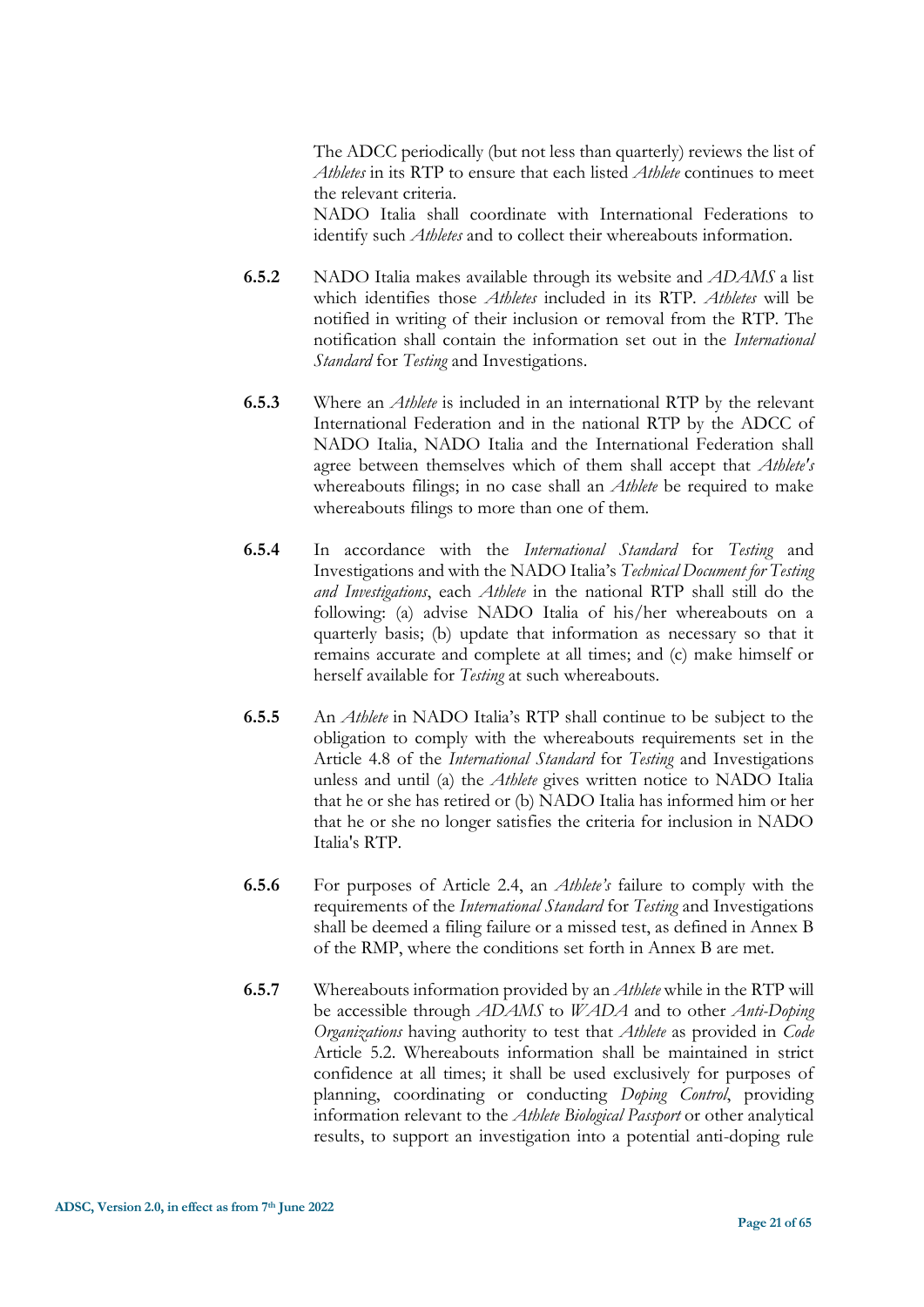violation, or to support proceedings alleging an anti-doping rule violation; and shall be destroyed after it is no longer relevant for these purposes in accordance with the *International Standard* for the Protection of Privacy and Personal Information.

#### **6.6 Retired Athletes Returning to Competition**

**6.6.1** If an *International-Level Athlete* or *National-Level Athlete* in NADO Italia's *Registered Testing Pool* retires and then wishes to return to active participation in sport, the *Athlete* shall not compete in *International Event*s or *National Event*s until the *Athlete* has made himself or herself available for *Testing*, by giving six-months prior written notice to their International Federation and NADO Italia.

> *WADA*, in consultation with NADO Italia and the *Athlete's*  International Federation, may grant an exemption to the six-month written notice rule where the strict application of that rule would be unfair to the *Athlete*. This decision may be appealed under *Code* Article 13.

> Any competitive results obtained in violation of this Article 6.6.1 shall be *Disqualified* unless the *Athlete* can establish that he or she could not have reasonably known that this was an *International Event* or a *National Event*.

**6.6.2** If an *Athlete* retires from sport while subject to a period of *Ineligibility*, the *Athlete* must notify the *Anti-Doping Organization* that imposed the period of *Ineligibility* in writing of such retirement. If the *Athlete* then wishes to return to active competition in sport, the *Athlete* shall not compete in *International Events* or *National Events* until the *Athlete* has made himself or herself available for *Testing* by giving six-months prior written notice (or notice equivalent to the period of *Ineligibility*  remaining as of the date the *Athlete* retired, if that period was longer than six (6) months) to NADO Italia and to their *International Federation*.

# **6.7 Anti-Doping Detective Inspectors (ADDIs)**

Pursuant to the Framework Agreement executed on 9 February 2015 between CONI and the Carabinieri Department for Health Protection (i.e., the Italian anti-adulteration unit locally known as "NAS" or "CCTS"), NAS personnel accredited by NADO Italia as Anti-Doping Detective Inspectors ("ADDIs") shall take part to the anti-doping activities, in conjunction with FMSI's Doping Control Officers/Blood Control Officers, according to the TD\_TI.

#### **6.8 Independent Observer Program**

NADO Italia and any organizing committees for *National Events* in Italy*,* shall authorize and facilitate the *Independent Observer Program* at *such Events*.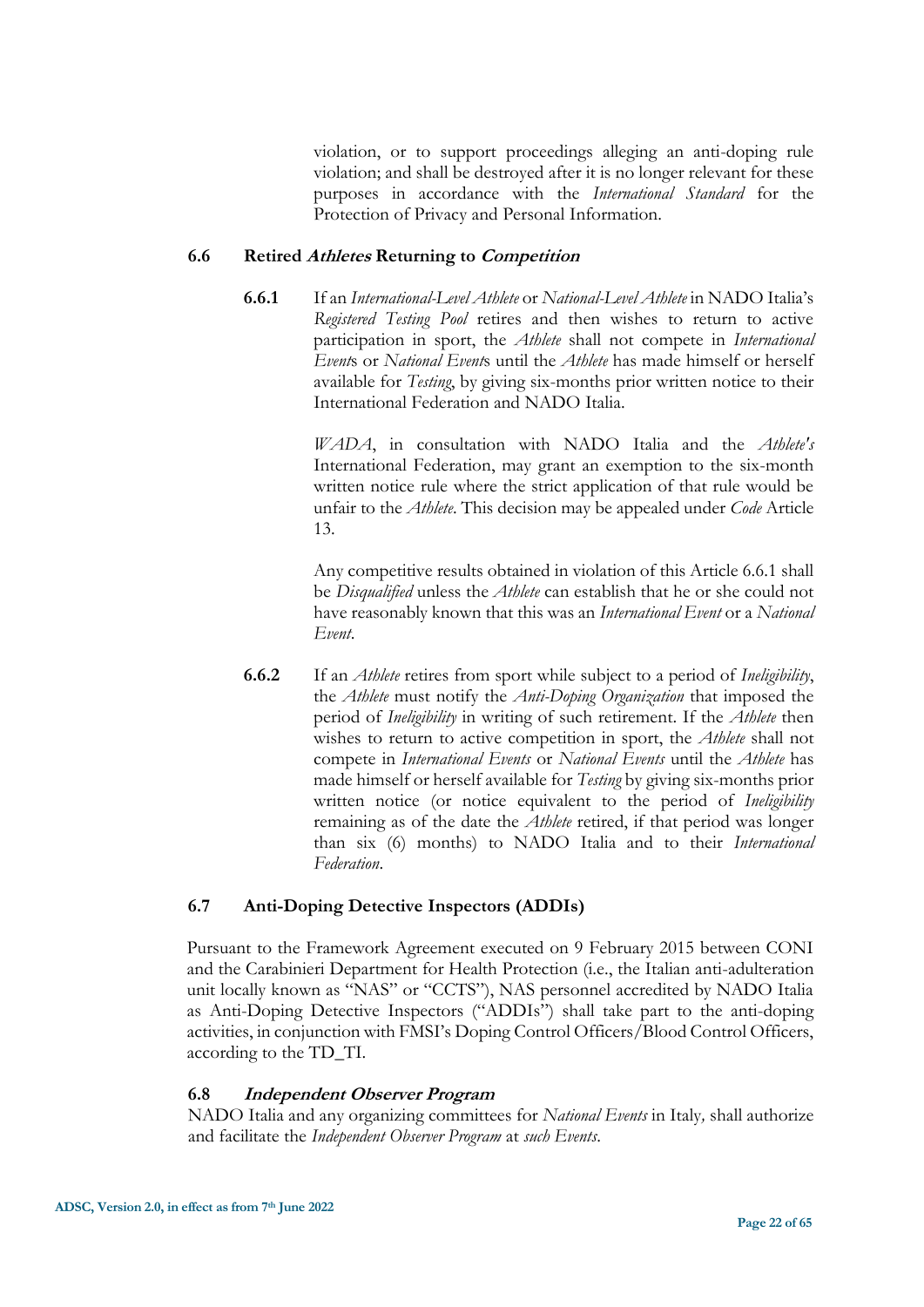# <span id="page-22-0"></span>**ARTICLE 7 ANALYSIS OF SAMPLES**

*Samples* shall be analyzed in accordance with the following principles:

# **7.1 Use of Accredited, Approved Laboratories and Other Laboratories**

- **7.1.1** For purposes of directly establishing an *Adverse Analytical Finding* under Article 2.1, *Samples* shall be analyzed only in *WADA*-accredited laboratories or laboratories otherwise approved by *WADA*. The choice of the *WADA*-accredited or *WADA*-approved laboratory used for the *Sample* analysis shall be determined exclusively by NADO Italia.
- **7.1.2** As provided in Article 4.2, facts related to anti-doping rule violations may be established by any reliable means. This would include, for example, reliable laboratory or other forensic testing conducted outside of *WADA*-accredited or approved laboratories.

# **7.2 Purpose of Analysis of Samples and Data**

*Samples* and related analytical data or *Doping Control* information shall be analyzed to detect *Prohibited Substances* and *Prohibited Methods* identified on the *Prohibited List* and other substances as may be directed by *WADA* pursuant to the monitoring program described in Article 4.5 of the *Code*, or to assist NADO Italia in profiling relevant parameters in an *Athlete's* urine, blood or other matrix, including for DNA or genomic profiling, or for any other legitimate anti-doping purpose.

# **7.3 Research on Samples and Data**

*Samples*, related analytical data and *Doping Control* information may be used for antidoping research purposes, although no *Sample* may be used for research without the *Athlete's* written consent. *Samples* and related analytical data or *Doping Control* information used for research purposes shall first be processed in such a manner as to prevent *Samples* and related analytical data or *Doping Control* information being traced back to a particular *Athlete*. Any research involving *Samples* and related analytical data or *Doping Control* information shall adhere to the principles set out in *Code* Article 19.

# **7.4 Standards for Sample Analysis and Reporting**

In accordance with *Code* Article 6.4, NADO Italia shall ask laboratories to analyze *Samples* in conformity with the *International Standard* for Laboratories and Article 4.7 of the *International Standard* for *Testing* and Investigations.

Laboratories at their own initiative and expense may analyze *Samples* for *Prohibited Substances* or *Prohibited Methods* not included on the standard *Sample* analysis menu, or as requested by NADO Italia. Results from any such analysis shall be reported to NADO Italia and have the same validity and *Consequences* as any other analytical result.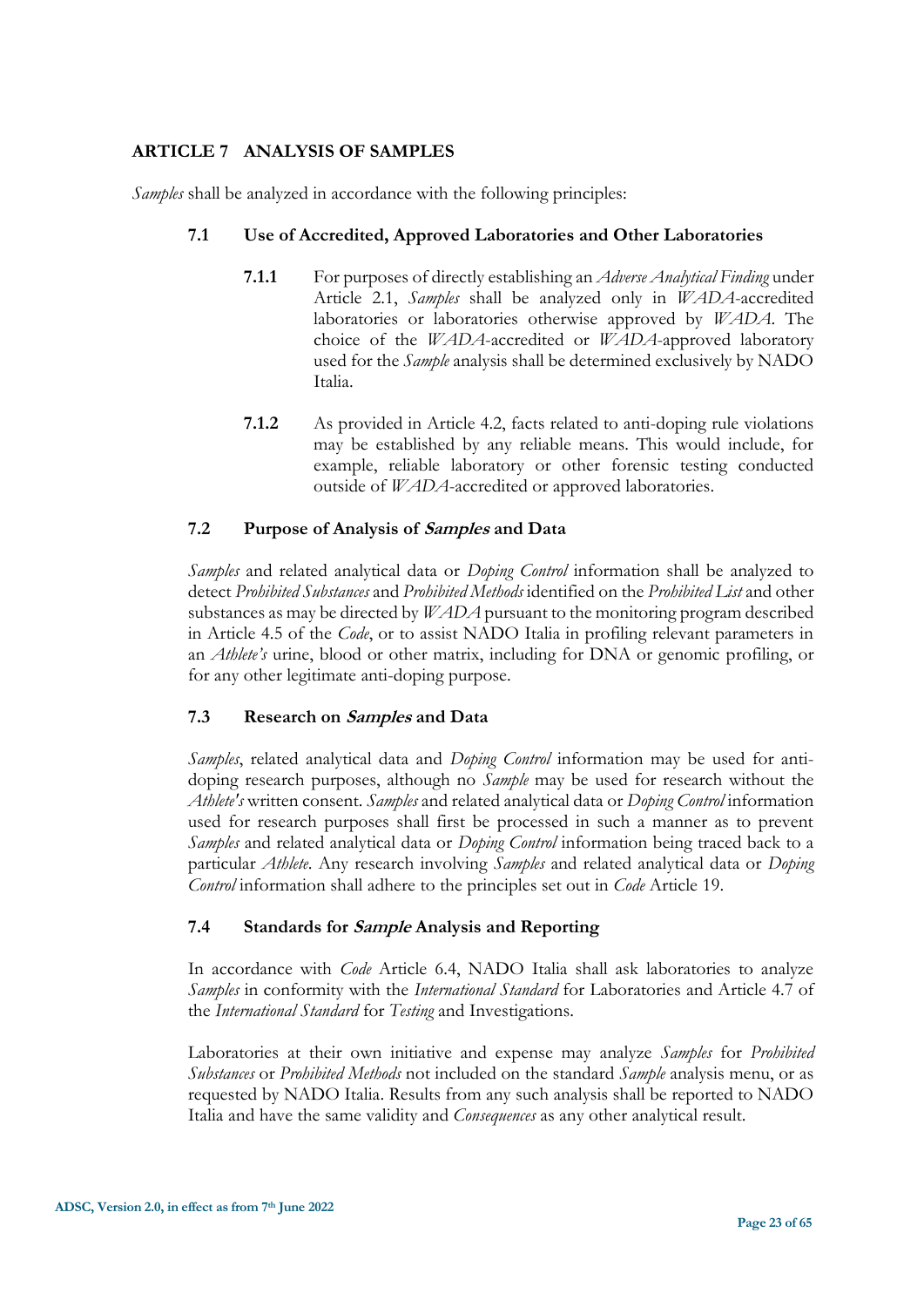# **7.5 Further Analysis of a Sample Prior to or During Results Management**

There shall be no limitation on the authority of a laboratory to conduct repeat or additional analysis on a *Sample* prior to the time NADO Italia notifies an *Athlete* that the *Sample* is the basis for an Article 2.1 anti-doping rule violation charge. If after such notification NADO Italia wishes to conduct additional analysis on that *Sample*, it may do so with the consent of the *Athlete* or approval from a hearing body.

# **7.6 Further Analysis of a Sample After it has been Reported as Negative or has Otherwise not Resulted in an Anti-Doping Rule Violation Charge**

After a laboratory has reported a *Sample* as negative, or the *Sample* has not otherwise resulted in an anti-doping rule violation charge, it may be stored and subjected to further analyses for the purpose of Article 7.2 at any time exclusively at the direction of either the NADO Italia (if it initiated and directed *Sample* collection) or *WADA*. Any other *Anti-Doping Organization* with authority to test the *Athlete* that wishes to conduct further analysis on a stored *Sample* may do so with the permission of the *Anti-Doping Organization* that initiated and directed *Sample* collection or *WADA*, and shall be responsible for any follow-up *Results Management*. Any *Sample* storage or further analysis initiated by *WADA* or another *Anti-Doping Organization* shall be at *WADA*'s or that organization's expense. Further analysis of *Samples* shall conform with the requirements of the *International Standard* for Laboratories.

# **7.7 Split of A or B Sample**

Where *WADA*, NADO Italia (where it has *Results Management* authority), and/or a *WADA*-accredited laboratory (with approval from *WADA* or the *Anti-Doping Organization* with *Results Management* authority) wishes to split an A or B *Sample* for the purpose of using the first part of the split *Sample* for an A *Sample* analysis and the second part of the split *Sample* for confirmation, then the procedures set forth in the *International Standard* for Laboratories shall be followed.

# **7.8 WADA's Right to Take Possession of Samples and Data**

*WADA* may, in its sole discretion at any time, with or without prior notice, take physical possession of any *Sample* and related analytical data or information in the possession of a laboratory or *Anti-Doping Organization*. Upon request by *WADA*, the laboratory or *Anti-Doping Organization* in possession of the *Sample* or data shall immediately grant access to and enable *WADA* to take physical possession of the *Sample* or data. If *WADA* has not provided prior notice to the laboratory or *Anti-Doping Organization* before taking possession of a *Sample* or data, it shall provide such notice to the laboratory and to the *Anti-Doping Organization* whose *Samples* or data have been taken by *WADA* within a reasonable time after taking possession. After analysis and any investigation of a seized *Sample* or data, *WADA* may direct another *Anti-Doping Organization* with authority to test the *Athlete* to assume *Results Management* responsibility for the *Sample* or data if a potential anti-doping rule violation is discovered.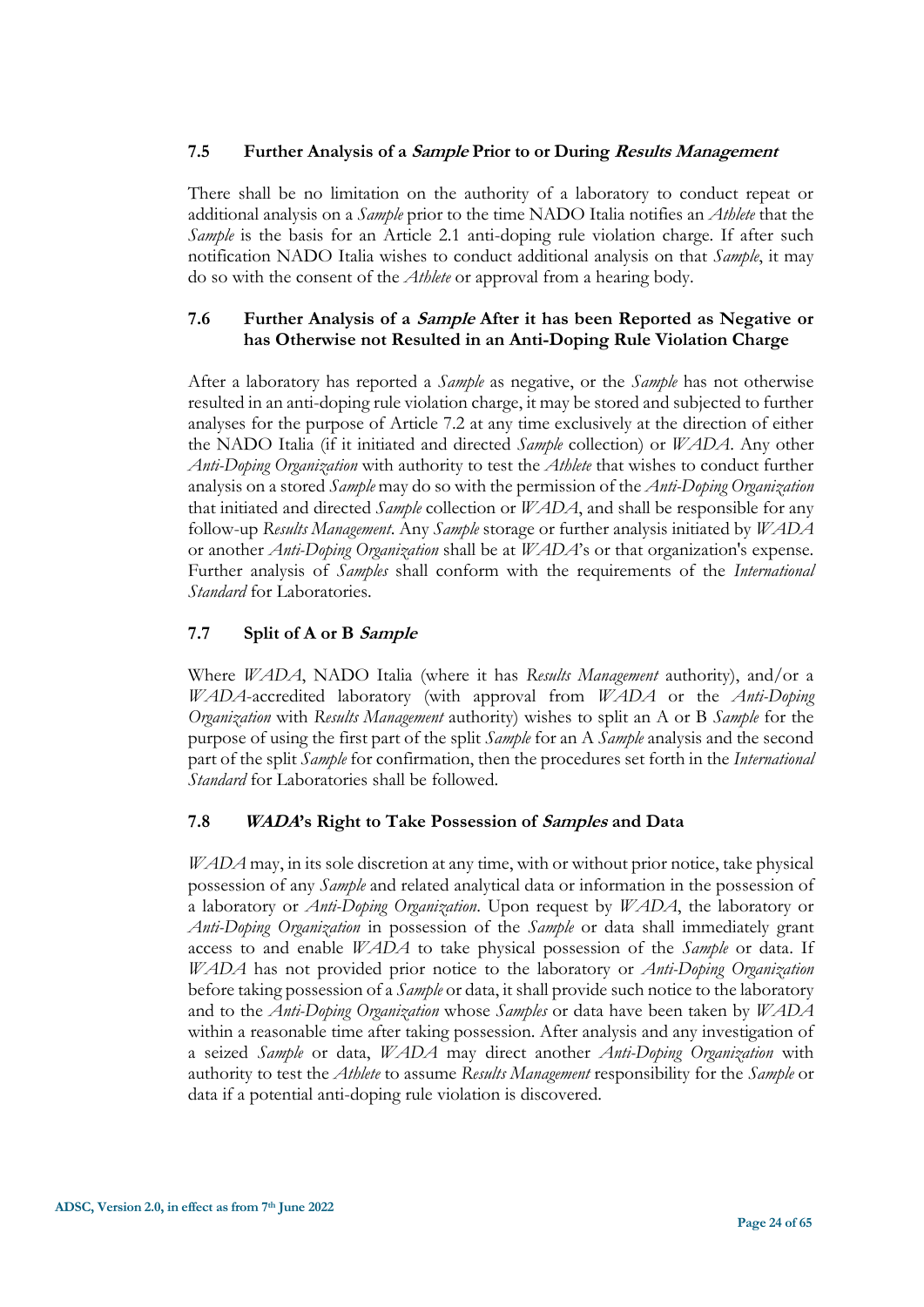# <span id="page-24-0"></span>**ARTICLE 8 RESULTS MANAGEMENT: RESPONSIBILITY, INITIAL REVIEW, NOTICE AND PROVISIONAL SUSPENSIONS**

This *Anti-Doping Sports Code* incorporates the *International Standard* for *Results Management*, as amended from time to time (the "ISRM") and the RMP, adopted by NADO Italia. The ISRM and the RMP are therefore binding on all *Athletes* and other *Persons* in the same way as the *ADSC* are binding on them.

*Results Management* under this *ADSC* and the RMP establishes a process designed to resolve antidoping rule violation matters in a fair, expeditious and efficient manner.

#### **8.1 Responsibility for Conducting Results Management**

- **8.1.1** Except as otherwise provided in Articles 7.6, 7.8 and in *Code* Article 7.1, *Results Management* shall be the responsibility of, and shall be governed by, the procedural rules of NADO Italia when it is the authority that initiated and directed *Sample* collection (or, if no *Sample* collection is involved, if NADO Italia first provides notice to an *Athlete* or other Person of a potential anti-doping rule violation and then diligently pursues that anti-doping rule violation). Any dispute between NADO Italia and another *Anti-Doping Organization* over which organization has Results Management authority in respect of a particular matter shall be settled by *WADA* in accordance with *Code* Article 7.1.
- **8.1.2** *Results Management* in relation to a potential whereabouts failure (a filing failure or a missed test) shall be administered by NADO Italia if the *Athlete* files whereabouts information with NADO Italia, as provided in the *International Standard* for *Results Management*. If NADO Italia determines a filing failure or a missed test, it shall submit that information to *WADA* through *ADAMS*, where it will be made available to other relevant *Anti-Doping Organizations*.
- **8.1.3** Other circumstances in which NADO Italia shall take responsibility for conducting *Results Management* in respect of anti-doping rule violations involving *Athletes* and other *Persons* under its authority shall be determined by reference to and in accordance with *Code* Article 7*.*
- **8.1.4** *WADA* may direct NADO Italia to conduct *Results Management* in particular circumstances. If NADO Italia refuses to conduct *Results Management* within a reasonable deadline set by *WADA*, such refusal shall be considered an act of non-compliance, and *WADA* may direct another *Anti-Doping Organization* with authority over the *Athlete* or other *Person*, that is willing to do so, to take *Results Management*  responsibility in place of NADO Italia or, if there is no such *Anti-Doping Organization*, any other *Anti-Doping Organization* that is willing to do so. In such case, NADO Italia shall reimburse the costs and attorney's fees of conducting *Results Management* to the other *Anti-*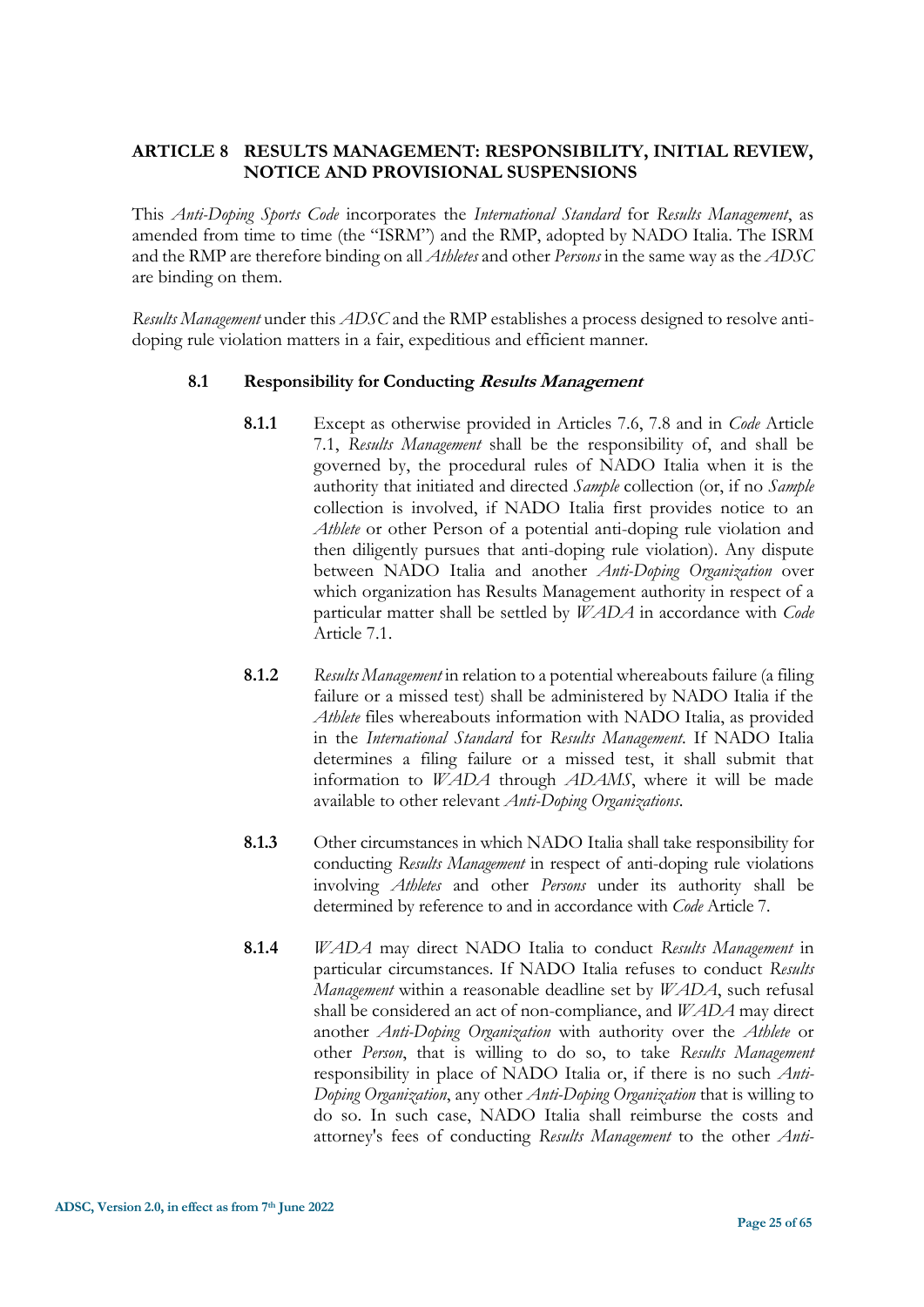*Doping Organization* designated by *WADA,* and a failure to reimburse costs and attorney's fees shall be considered an act of non-compliance.

# **8.2 Review and Notification Regarding Potential Anti-Doping Rule Violations**

#### **8.2.1 Adverse Analytical Finding**

Review of *Adverse Analytical Finding* and notification of potential anti-doping rule violation for *Adverse Analytical Finding* shall take place as provided in the RMP.

#### **8.2.2 Atypical Finding**

Review of *Atypical Finding* and notification of potential anti-doping rule violation for *Atypical Finding* shall take place as provided in the RMP.

#### **8.2.3 B Sample Analysis**

The analysis of the B *Sample* shall take place as provided in the RMP.

#### **8.2.4 Report of a potential Failure to Comply**

The pre-adjudication phase of *Results Management* of a possible failure to comply shall take place as provided in the RMP.

#### **8.2.5 Whereabouts Failures**

The pre-adjudication phase of *Results Management* of potential whereabouts failures shall take place as provided in the RMP.

#### **8.2.6 Athlete Biological Passport Findings**

The pre-adjudication phase of *Results Management* of *Atypical Passport Findings* or *Passports* submitted to an Expert by the Athlete Passport Management Unit when there is no *Atypical Passport Finding* shall take place as provided in the RMP.

#### **8.2.7 Specific cases and other anti-doping rules violations**

NADO Italia carries out the review and notification with respect to any potential anti-doping rule violation in accordance with the *International Standard* for *Results Management*.

At such time as NADO Italia considers that the *Athlete* or other Person may have committed (an) anti-doping rule violation(s), it shall follow the procedure set out in the RMP.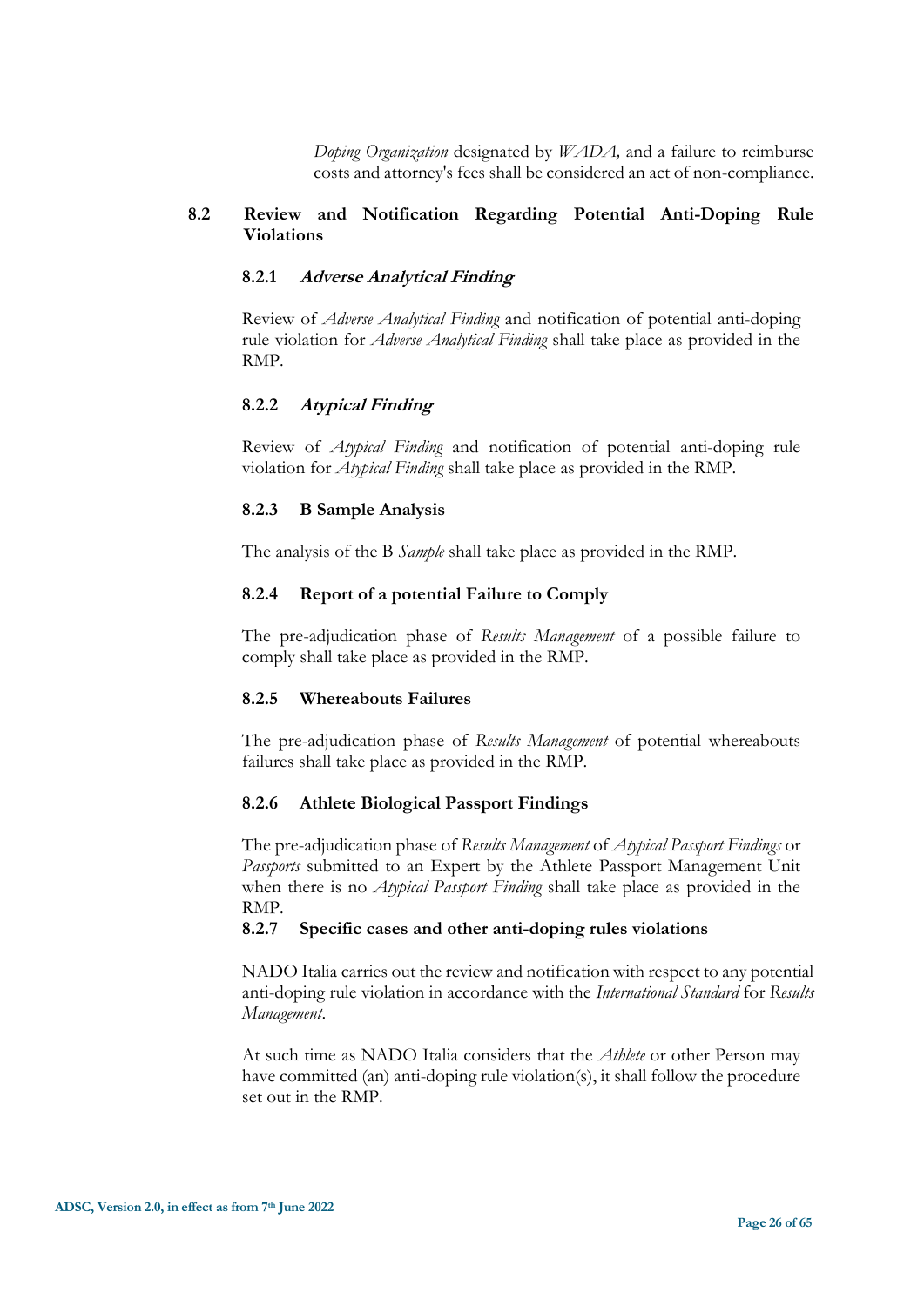# **8.3 Mandatory and Provisional Suspensions**

Mandatory and Optional Provisional Suspensions follow the procedure set out in the RMP.

# **8.4 Results Management Decisions**

*Results Management* decisions or adjudications by NADO Italia must not purport to be limited to a particular geographic area or sport and shall address and determine without limitation the following issues: (i) whether an anti-doping rule violation was committed or a *Provisional Suspension* should be imposed, the factual basis for such determination, and the specific Articles that have been violated, and (ii) all *Consequences* flowing from the anti-doping rule violation(s), including applicable *Disqualifications* under Articles 10 and 11.10, any forfeiture of medals or prizes, any period of *Ineligibility* (and the date it begins to run) and any *Financial Consequences.*

# **8.5 Retirement from Sport**

If an *Athlete* or other *Person* retires while the NADO Italia's *Results Management* process is underway, NADO Italia's retains authority to complete its *Results Management* process. If an *Athlete* or other *Person* retires before any *Results Management* process has begun, and NADO Italia would have had *Results Management* authority over the *Athlete* or other *Person* at the time the *Athlete* or other *Person* committed an anti-doping rule violation, NADO Italia has authority to conduct *Results Management*.

# <span id="page-26-0"></span>**ARTICLE 9 RESULTS MANAGEMENT: RIGHT TO A FAIR HEARING AND NOTICE OF HEARING DECISION**

<span id="page-26-1"></span>For any *Person* who is asserted to have committed an anti-doping rule violation, NADO Italia shall provide a fair hearing within a reasonable time by the NADT), in compliance with the *Code* and the *International Standard* for *Results Management*, according to the RMP.

# **ARTICLE 10 AUTOMATIC DISQUALIFICATION OF INDIVIDUAL RESULTS**

<span id="page-26-2"></span>An anti-doping rule violation in *Individual Sports* in connection with an *In-Competition* test automatically leads to *Disqualification* of the result obtained in that *Competition* with all resulting *Consequences*, including forfeiture of any medals, points and prizes.

# **ARTICLE 11 SANCTIONS ON INDIVIDUALS**

# **11.1 Disqualification of Results in the Event during which an Anti-Doping Rule Violation Occurs**

**11.1.1** An anti-doping rule violation occurring during or in connection with an *Event* may, upon the decision of the ruling body of the *Event*, lead to *Disqualification* of all of the *Athlete's* individual results obtained in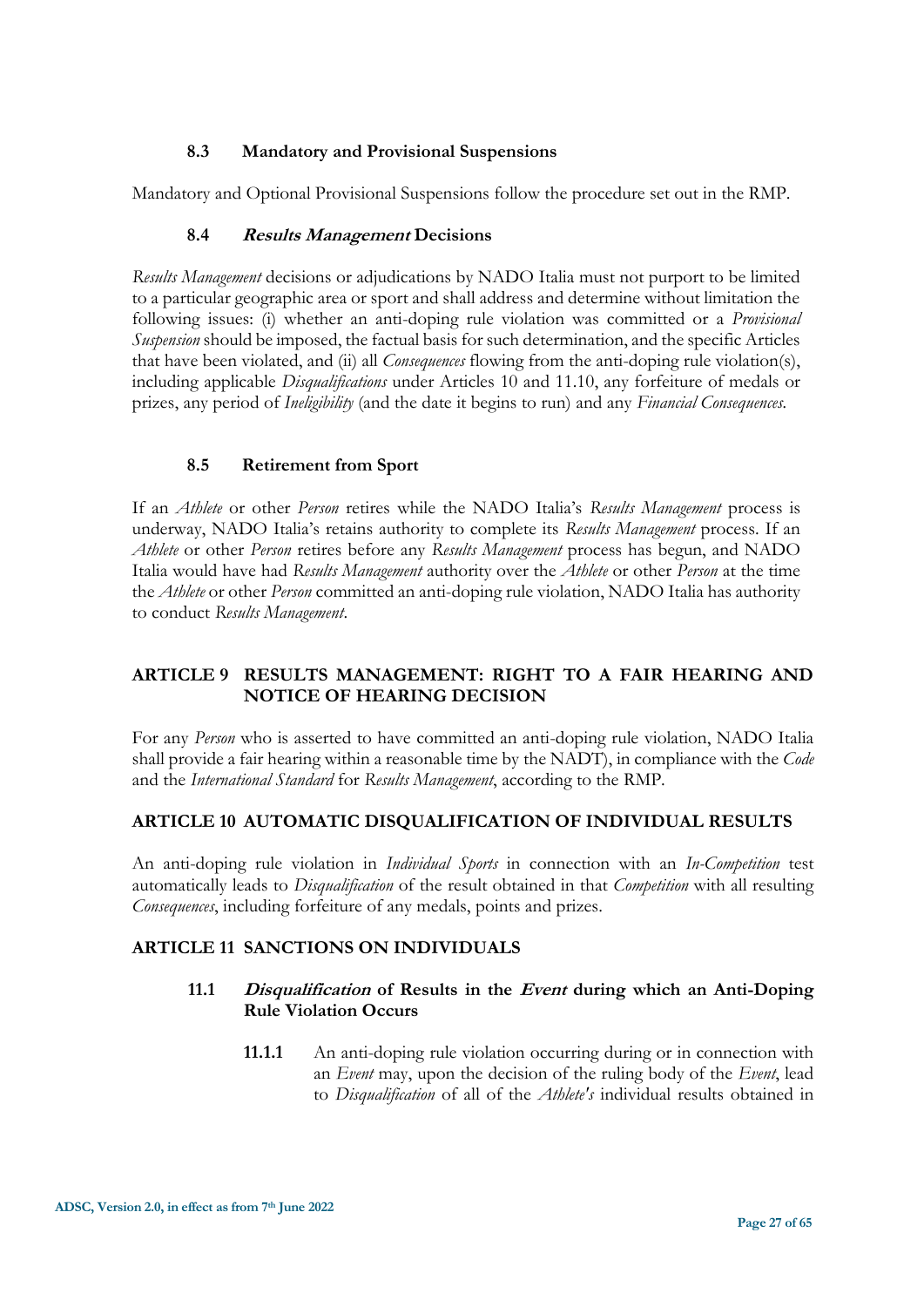that *Event* with all *Consequences*, including forfeiture of all medals, points and prizes, except as provided in Article 11.1.2.

Factors to be included in considering whether to *Disqualify* other results in an *Event* might include, for example, the seriousness of the *Athlete's*  anti-doping rule violation and whether the *Athlete* tested negative in the other *Competitions*.

**11.1.2** If the *Athlete* establishes that he or she bears *No Fault or Negligence* for the violation, the *Athlete's* individual results in the other *Competitions* shall not be *Disqualified,* unless the *Athlete's* results in *Competitions* other than the *Competition* in which the anti-doping rule violation occurred were likely to have been affected by the *Athlete's* anti-doping rule violation.

#### **11.2 Ineligibility for Presence, Use or Attempted Use or Possession of a Prohibited Substance or Prohibited Method**

The period of *Ineligibility* for a violation of Article 2.1, 2.2 or 2.6 shall be as follows, subject to potential elimination, reduction or suspension pursuant to Article 11.5, 11.6 and 11.7:

- **11.2.1** The period of *Ineligibility*, subject to Article 11.2.4, shall be four (4) years where:
	- **11.2.1.1** The anti-doping rule violation does not involve a *Specified Substance* or a *Specified Method,* unless the *Athlete* or other *Person* can establish that the anti-doping rule violation was not intentional.
	- **11.2.1.2** The anti-doping rule violation involves a *Specified Substance* or a *Specified Method* and NADO Italia can establish that the anti-doping rule violation was intentional.
- **11.2.2** If Article 11.2.1 does not apply, subject to Article 11.2.4.1, the period of *Ineligibility* shall be two (2) years.
- **11.2.3** As used in Article 11.2, the term "intentional" is meant to identify those *Athletes* or other Persons who engage in conduct which they knew constituted an anti-doping rule violation or knew that there was a significant risk that the conduct might constitute or result in an antidoping rule violation and manifestly disregarded that risk. An antidoping rule violation resulting from an *Adverse Analytical Finding* for a substance which is only prohibited *In-Competition* shall be rebuttably presumed to be not "intentional" if the substance is a *Specified Substance*  and the *Athlete* can establish that the *Prohibited Substance* was *Used Outof-Competition*. An anti-doping rule violation resulting from an *Adverse Analytical Finding* for a substance which is only prohibited *In-Competition*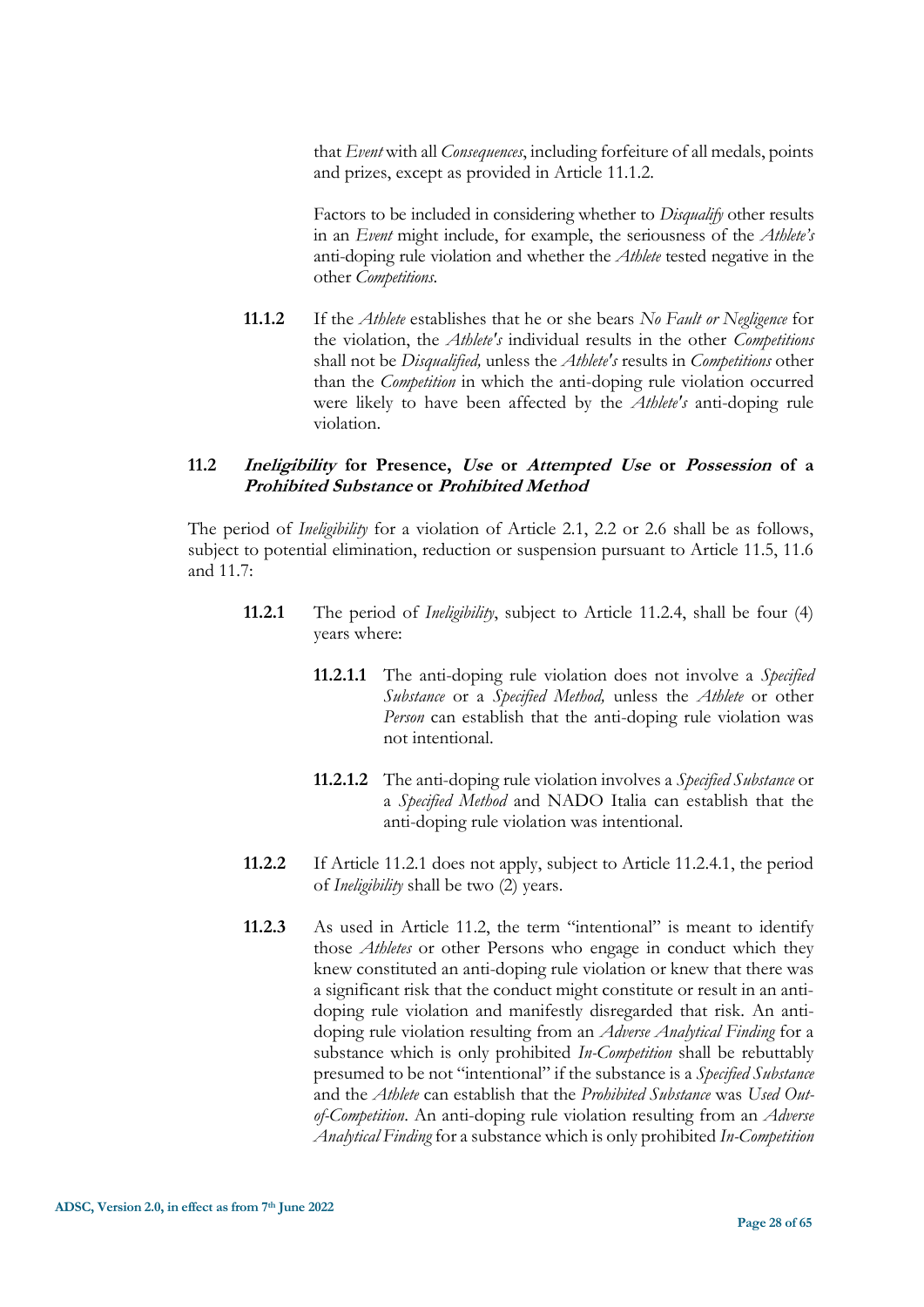shall not be considered "intentional" if the substance is not a *Specified Substance* and the *Athlete* can establish that the *Prohibited Substance* was *Used Out-of-Competition* in a context unrelated to sport performance.

- **11.2.4** Notwithstanding any other provision in Article 11.2, where the antidoping rule violation involves a *Substance of Abuse*:
	- **11.2.4.1** If the *Athlete* can establish that any ingestion or *Use* occurred *Out-of-Competition* and was unrelated to sport performance, then the period of *Ineligibility* shall be three (3) months *Ineligibility*.

In addition, the period of *Ineligibility* calculated under this Article 11.2.4.1 may be reduced to one (1) month if the *Athlete* or other *Person* satisfactorily completes a *Substance of Abuse* treatment program approved by NADO Italia. The period of *Ineligibility* established in this Article 11.2.4.1 is not subject to any reduction based on any provision in Article 11.6.

**11.2.4.2** If the ingestion, *Use* or *Possession* occurred *In-Competition*, and the *Athlete* can establish that the context of the ingestion, *Use* or *Possession* was unrelated to sport performance, then the ingestion, *Use* or *Possession* shall not be considered intentional for purposes of Article 11.2.1 and shall not provide a basis for a finding of *Aggravating Circumstances* under Article 11.4.

# **11.3 Ineligibility for Other Anti-Doping Rule Violations**

The period of *Ineligibility* for anti-doping rule violations other than as provided in Article 11.2 shall be as follows, unless Article 11.6 or 11.7 are applicable:

- **11.3.1** For violations of Article 2.3 or 2.5, the period of *Ineligibility* shall be four (4) years except: (i) in the case of failing to submit to *Sample* collection, if the *Athlete* can establish that the commission of the antidoping rule violation was not intentional, the period of *Ineligibility* shall be two (2) years; (ii) in all other cases, if the *Athlete* or other *Person* can establish exceptional circumstances that justify a reduction of the period of *Ineligibility*, the period of *Ineligibility* shall be in a range from two (2) years to four (4) years depending on the *Athlete* or other *Person*'s degree of *Fault*; or (iii) in a case involving a *Protected Person* or *Recreational Athlete*, the period of *Ineligibility* shall be in a range between a maximum of two (2) years and, at a minimum, a reprimand and no period of *Ineligibility*, depending on the *Protected Person* or *Recreational Athlete*'s degree of *Fault*.
- **11.3.2** For violations of Article 2.4, the period of *Ineligibility* shall be two (2) years, subject to reduction down to a minimum of one (1) year,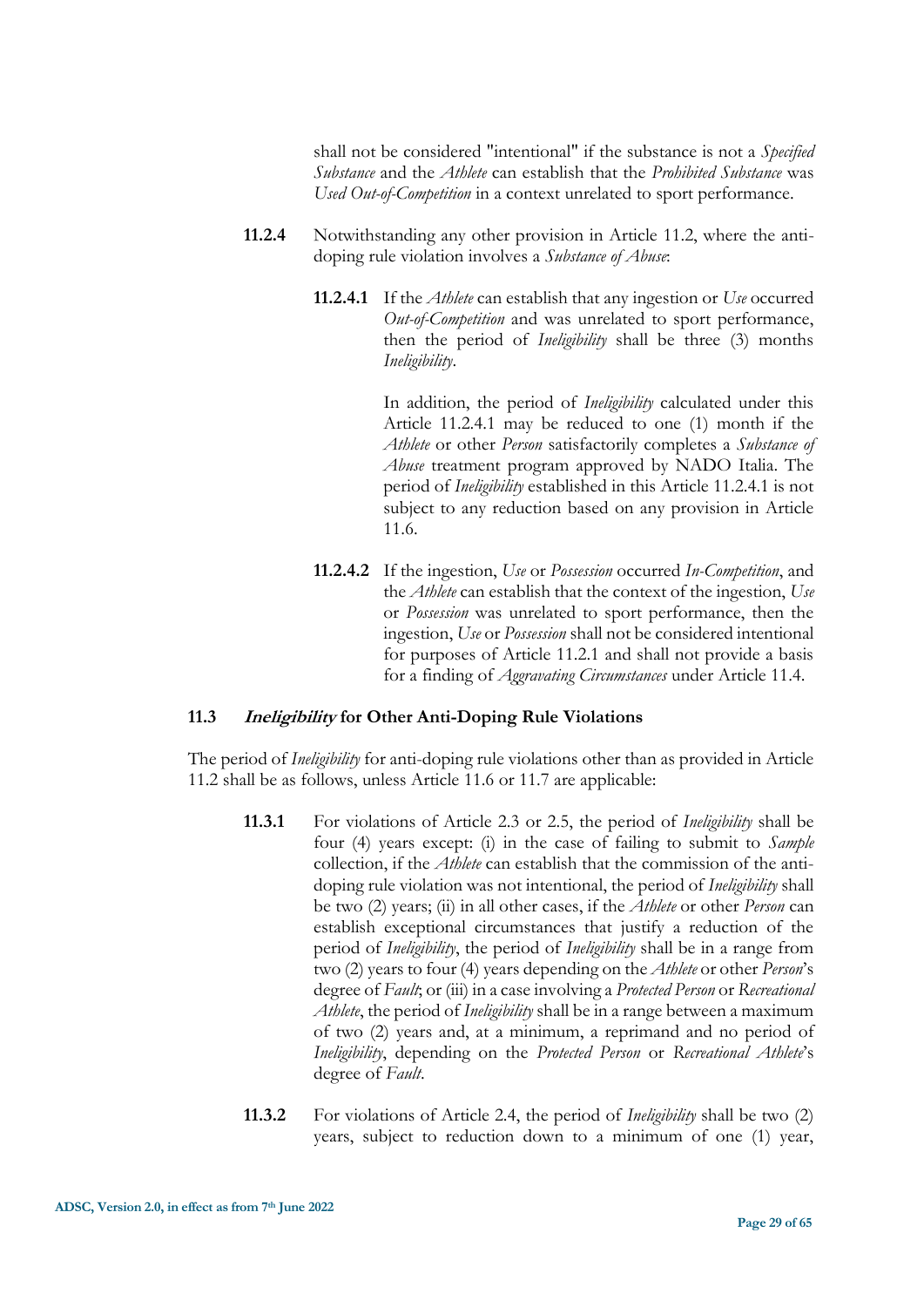depending on the *Athlete's* degree of *Fault*. The flexibility between two (2) years and one (1) year of *Ineligibility* in this Article is not available to *Athletes* where a pattern of last-minute whereabouts changes or other conduct raises a serious suspicion that the *Athlete* was trying to avoid being available for *Testing*.

- **11.3.3** For violations of Article 2.7 or 2.8, the period of *Ineligibility* shall be a minimum of four (4) years up to lifetime *Ineligibility*, depending on the seriousness of the violation.
	- **11.3.3.1** An Article 2.7 or Article 2.8 violation involving a *Protected Person* shall be considered a particularly serious violation and, if committed by *Athlete Support Personnel* for violations other than for *Specified Substances*, shall result in lifetime *Ineligibility* for *Athlete Support Personnel*.
	- **11.3.3.2** If significant violations of Article 2.7 or 2.8 also violate non-sporting laws and regulations, then the *Anti-Doping Organization* shall be required to report any such occurrence to the competent administrative, professional or judicial authorities.
- **11.3.4** For violations of Article 2.9, the period of *Ineligibility* imposed shall be a minimum of two (2) years, up to lifetime *Ineligibility*, depending on the seriousness of the violation.
- **11.3.5** For violations of Article 2.10, the period of *Ineligibility* shall be two (2) years, subject to reduction down to a minimum of one (1) year, depending on the *Athlete* or other *Person's* degree of *Fault* and other circumstances of the case.
- **11.3.6** For violations of Article 2.11, the period of *Ineligibility* shall be a minimum of two (2) years, up to lifetime *Ineligibility*, depending on the seriousness of the violation by the *Athlete* or other *Person*.

# **11.4 Aggravating Circumstances which may Increase the Period of Ineligibility**

If NADO Italia establishes in an individual case involving an anti-doping rule violation other than violations under Article 2.7 (*Trafficking* or *Attempted Trafficking*), 2.8 (*Administration* or *Attempted Administration*), 2.9 (Complicity or *Attempted* Complicity) or 2.11 (Acts by an *Athlete* or Other *Person* to Discourage or Retaliate Against Reporting) that *Aggravating Circumstances* are present which justify the imposition of a period of *Ineligibility* greater than the standard sanction, then the period of *Ineligibility* otherwise applicable shall be increased by an additional period of *Ineligibility* of up to two (2) years depending on the seriousness of the violation and the nature of the *Aggravating*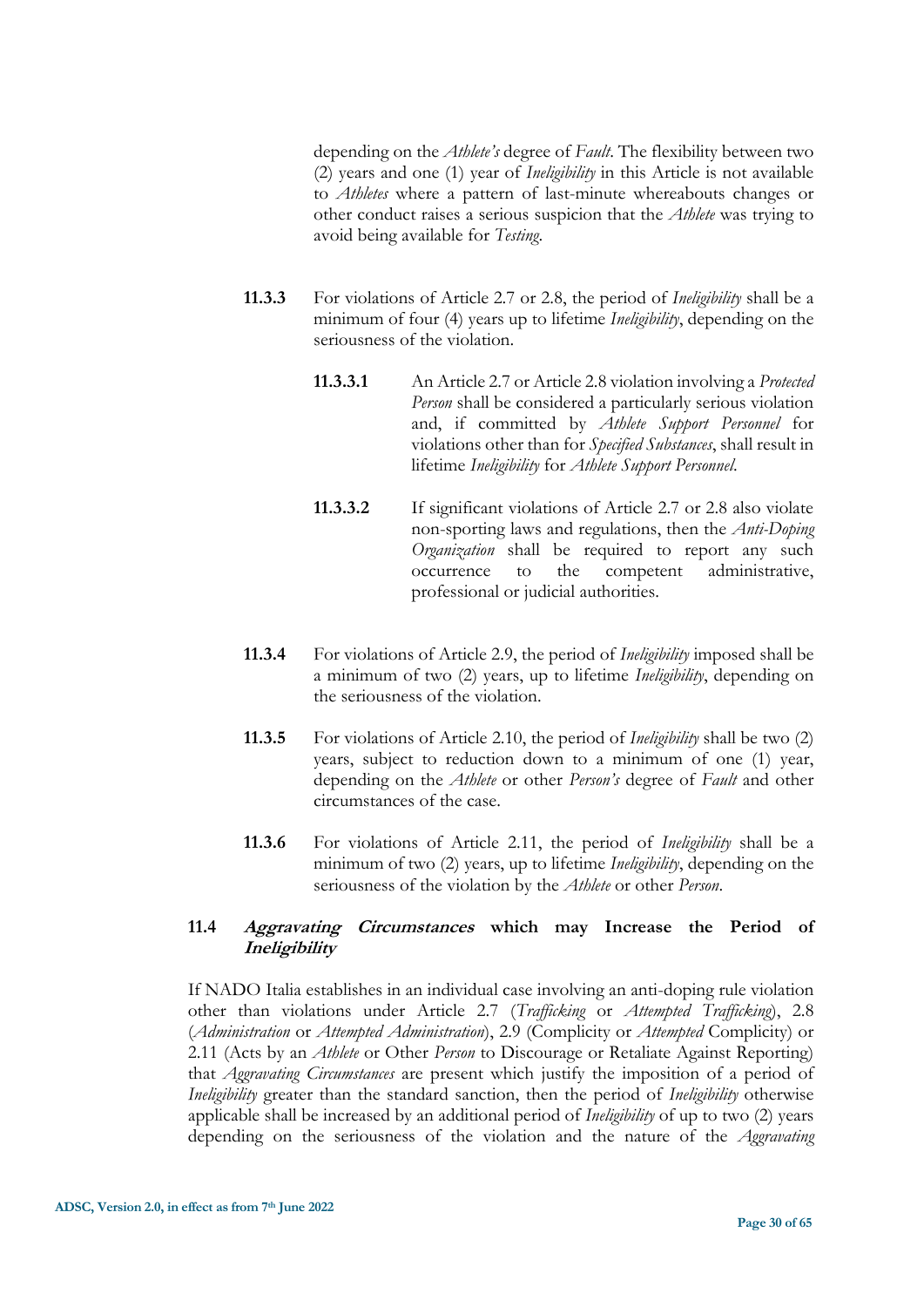*Circumstances*, unless the *Athlete* or other *Person* can establish that he or she did not knowingly commit the anti-doping rule violation.

# **11.5 Elimination of the Period of Ineligibility where there is No Fault or Negligence**

If an *Athlete* or other *Person* establishes in an individual case that he or she bears *No Fault or Negligence*, then the otherwise applicable period of *Ineligibility* shall be eliminated.

# **11.6 Reduction of the Period of Ineligibility based on No Significant Fault or Negligence**

**11.6.1** Reduction of Sanctions in Particular Circumstances for Violations of Article 2.1, 2.2 or 2.6.

All reductions under Article 11.6.1 are mutually exclusive and not cumulative.

#### **11.6.1.1** *Specified Substances* or *Specified Methods*

Where the anti-doping rule violation involves a *Specified Substance* (other than a *Substance of Abuse*) or *Specified Method*, and the *Athlete* or other *Person* can establish *No Significant Fault or Negligence*, then the period of *Ineligibility* shall be, at a minimum, a reprimand and no period of *Ineligibility*, and at a maximum, two (2) years of *Ineligibility*, depending on the *Athlete's* or other *Person's* degree of *Fault*.

#### **11.6.1.2** *Contaminated Products*

In cases where the *Athlete* or other *Person* can establish both *No Significant Fault or Negligence* and that the detected *Prohibited Substance* (other than a *Substance of Abuse*) came from a *Contaminated Product*, then the period of *Ineligibility* shall be, at a minimum, a reprimand and no period of *Ineligibility*, and at a maximum, two (2) years *Ineligibility*, depending on the *Athlete* or other *Person's* degree of *Fault*.

#### **11.6.1.3** *Protected Persons* or *Recreational Athletes*

Where the anti-doping rule violation not involving a *Substance of Abuse* is committed by a *Protected Person* or *Recreational Athlete*, and the *Protected Person* or *Recreational Athlete* can establish *No Significant Fault or Negligence*, then the period of *Ineligibility* shall be, at a minimum, a reprimand and no period of *Ineligibility*, and at a maximum, two (2) years *Ineligibility*, depending on the *Protected Person* or *Recreational Athlete*'s degree of *Fault*.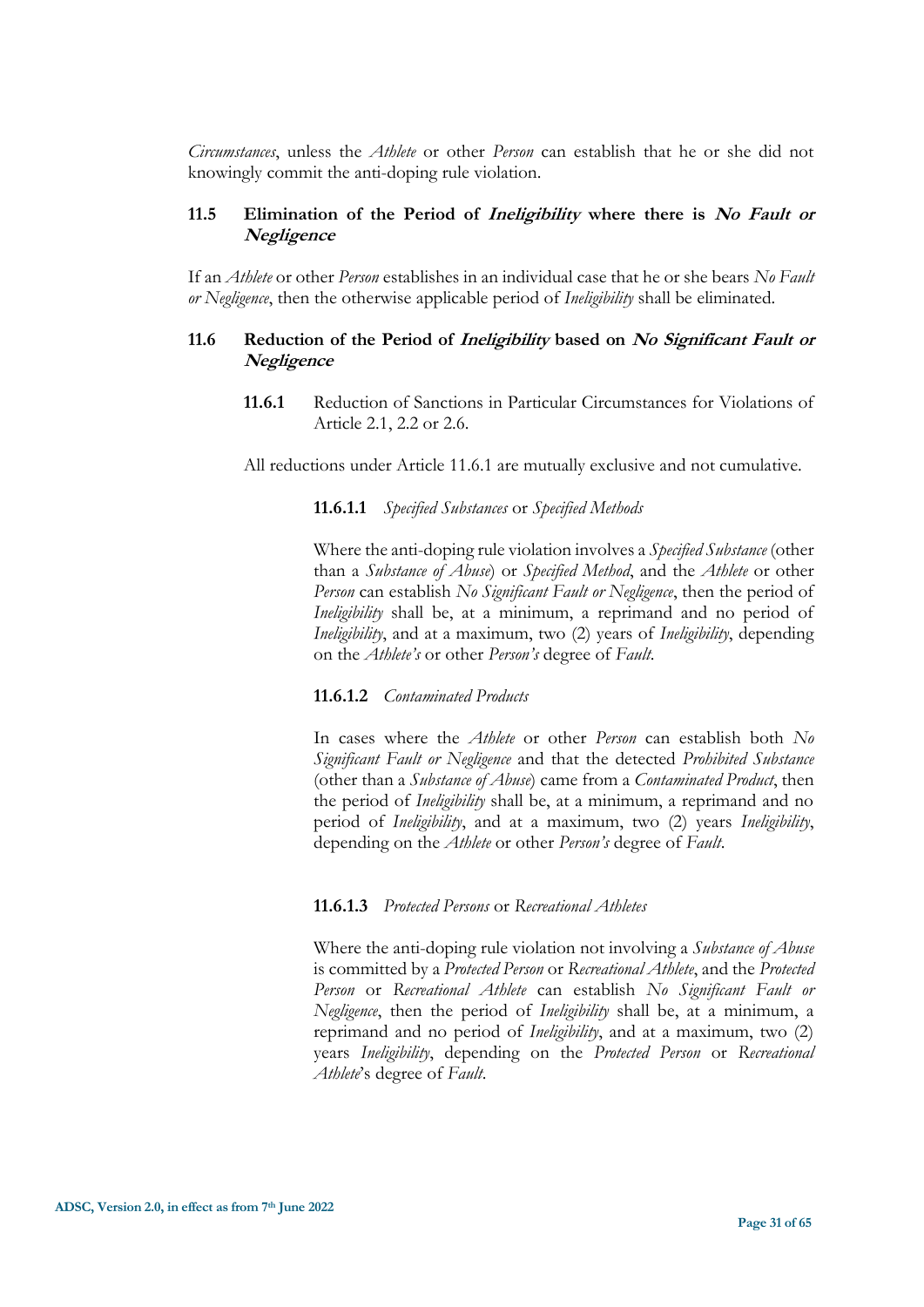**11.6.2** Application of *No Significant Fault or Negligence* beyond the Application of Article 11.6.1

If an *Athlete* or other *Person* establishes in an individual case where Article 11.6.1 is not applicable, that he or she bears *No Significant Fault or Negligence*, then, subject to further reduction or elimination as provided in Article 11.7, the otherwise applicable period of *Ineligibility* may be reduced based on the *Athlete* or other *Person's* degree of *Fault*, but the reduced period of *Ineligibility* may not be less than one-half of the period of *Ineligibility* otherwise applicable. If the otherwise applicable period of *Ineligibility* is a lifetime, the reduced period under this Article may be no less than eight (8) years.

#### **11.7 Elimination, Reduction, or Suspension of Period of Ineligibility or Other Consequences for Reasons Other than Fault**

# **11.7.1 Substantial Assistance in Discovering or Establishing Code Violations**

**11.7.1.1** NADO Italia may, prior to an appellate decision under *Code* Article 13 or the expiration of the time to appeal, suspend a part of the *Consequences* (other than *Disqualification* and mandatory *Public Disclosure*) imposed in an individual case where the *Athlete* or other *Person* has provided *Substantial Assistance* to an *Anti-Doping Organization*, criminal authority or professional disciplinary body which results in: (i) the *Anti-Doping Organization* discovering or bringing forward an antidoping rule violation by another *Person*; or (ii) which results in a criminal or disciplinary body discovering or bringing forward a criminal offense or the breach of professional rules committed by another *Person* and the information provided by the *Person* providing *Substantial Assistance* is made available to NADO Italia or other *Anti-Doping Organization*  with *Results Management* responsibility; or (iii) which results in *WADA* initiating a proceeding against a *Signatory*, *WADA*accredited laboratory, or *Athlete* passport management unit (as defined in the *International Standard* for Laboratories) for non-compliance with the *Code*, *International Standard* or *Technical Document*; or (iv) with the approval by *WADA*, which results in a criminal or disciplinary body bringing forward a criminal offense or the breach of professional or sport rules arising out of a sport integrity violation other than doping. After an appellate decision under *Code* Article 13 or the expiration of time to appeal, NADO Italia may only suspend a part of the otherwise applicable *Consequences* with the approval of *WADA* and the applicable International Federation.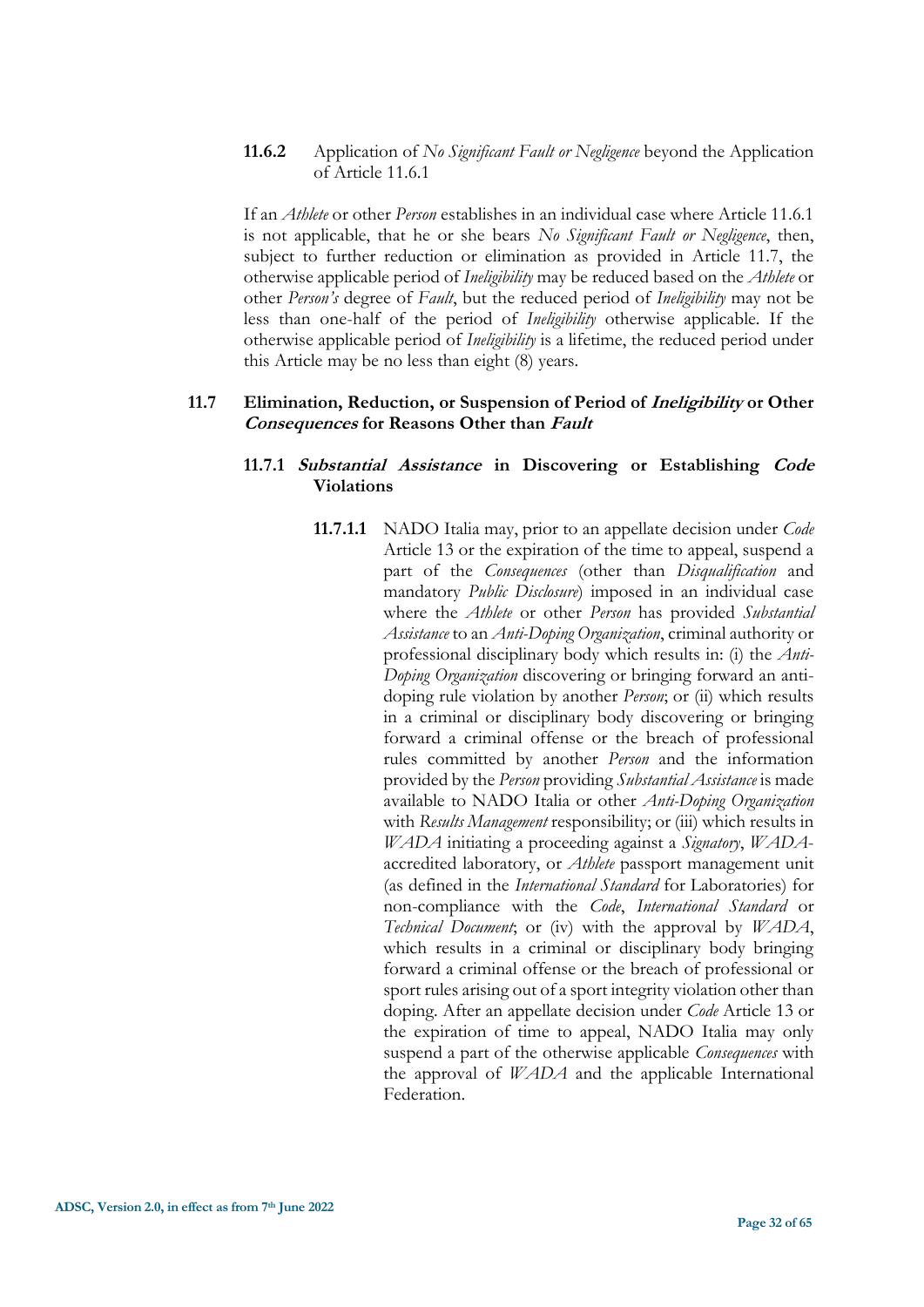The extent to which the otherwise applicable period of *Ineligibility* may be suspended shall be based on the seriousness of the anti-doping rule violation committed by the *Athlete* or other *Person* and the significance of the *Substantial Assistance* provided by the *Athlete* or other *Person*  to the effort to eliminate doping in sport, non-compliance with the *Code* and/or sport integrity violations. No more than three-quarters of the otherwise applicable period of *Ineligibility* may be suspended. If the otherwise applicable period of *Ineligibility* is a lifetime, the non-suspended period under this Article must be no less than eight (8) years. For purposes of this paragraph, the otherwise applicable period of *Ineligibility* shall not include any period of *Ineligibility* that could be added under Article 11.9.3.2.

If so requested by an *Athlete* or other *Person* who seeks to provide *Substantial Assistance*, NADO Italia shall allow the *Athlete* or other *Person* to provide the information to it subject to a *Without Prejudice Agreement*.

If the *Athlete* or other *Person* fails to continue to cooperate and to provide the complete and credible *Substantial Assistance* upon which a suspension of *Consequences* was based, NADO Italia shall reinstate the original *Consequences*. If NADO Italia decides to reinstate suspended *Consequences*  or decides not to reinstate suspended *Consequences*, that decision may be appealed by any *Person* entitled to appeal under *Code* Article 13.

**11.7.1.2** To further encourage *Athletes* and other *Persons* to provide *Substantial Assistance* to *Anti-Doping Organizations*, at the request of NADO Italia or at the request of the *Athlete* or other *Person* who has, or has been asserted to have, committed an anti-doping rule violation, or other violation of the *Code*, *WADA* may agree at any stage of the *Results Management* process, including after an appellate decision under *Code* Article 13, to what it considers to be an appropriate suspension of the otherwise-applicable period of *Ineligibility* and other *Consequences*. In exceptional circumstances, *WADA* may agree to suspensions of the period of *Ineligibility* and other *Consequences* for *Substantial Assistance* greater than those otherwise provided in this Article, or even no period of *Ineligibility*, no mandatory *Public Disclosure* and/or no return of prize money or payment of fines or costs. *WADA's* approval shall be subject to reinstatement of *Consequences*, as otherwise provided in this Article. Notwithstanding *Code* Article 13, *WADA's* decisions in the context of this Article 11.7.1.2 may not be appealed.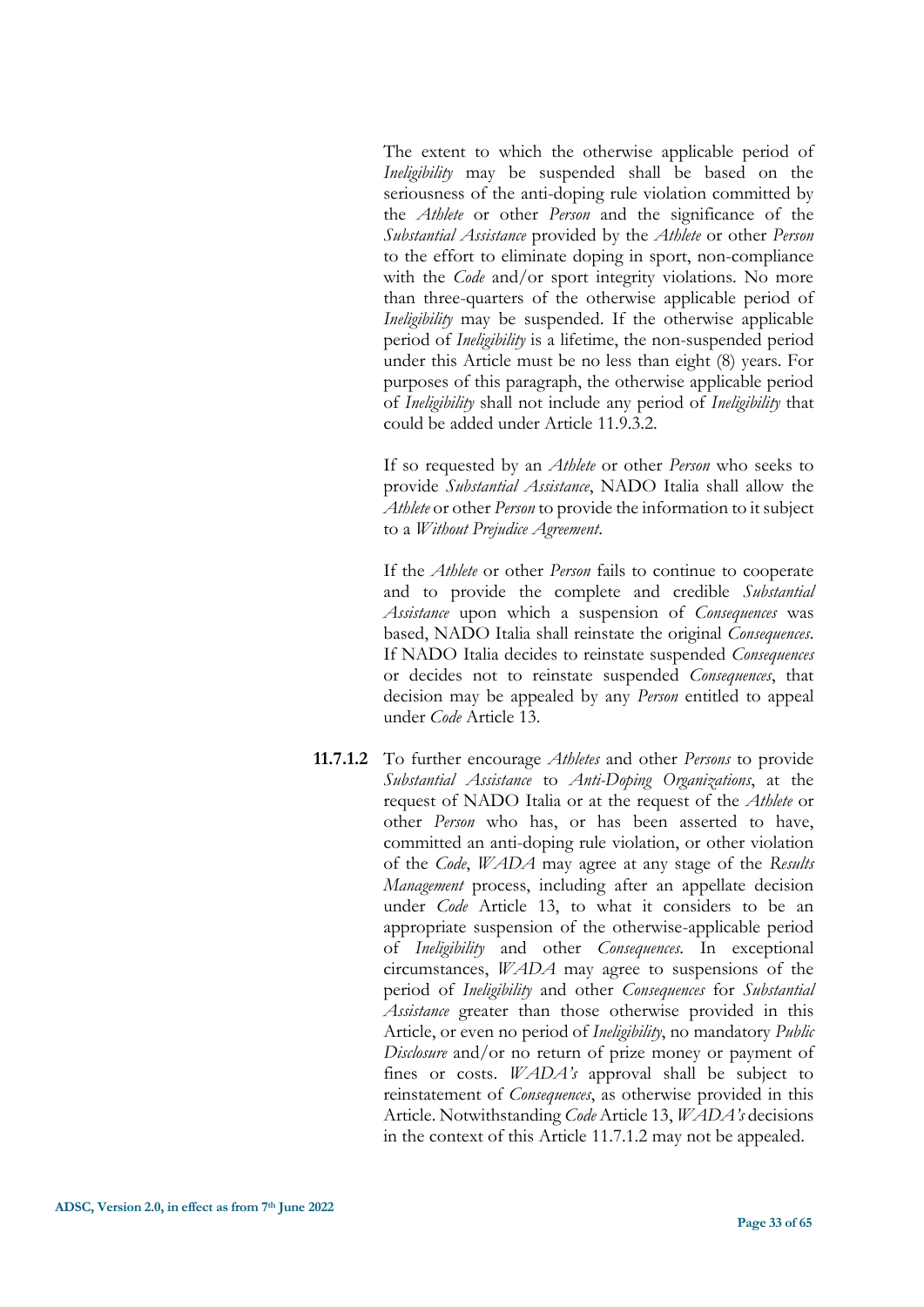**11.7.1.3** If NADO Italia suspends any part of an otherwise applicable sanction because of *Substantial Assistance*, then notice providing justification for the decision shall be provided to the other *Anti-Doping Organizations* with a right to appeal under *Code* Article 13, as provided in Article 18. In unique circumstances where *WADA* determines that it would be in the best interest of anti-doping, *WADA* may authorize NADO Italia to enter into appropriate confidentiality agreements limiting or delaying the disclosure of the *Substantial Assistance* agreement or the nature of *Substantial Assistance* being provided.

# **11.7.2 Admission of an Anti-Doping Rule Violation in the Absence of Other Evidence**

Where an *Athlete* or other *Person* voluntarily admits the commission of an antidoping rule violation before having received notice of a *Sample* collection which could establish an anti-doping rule violation (or, in the case of an anti-doping rule violation other than Article 2.1, before receiving first notice of the admitted violation pursuant to Article 8) and that admission is the only reliable evidence of the violation at the time of admission, then the period of *Ineligibility* may be reduced, but not below one-half of the period of *Ineligibility* otherwise applicable.

# **11.7.3 Application of Multiple Grounds for Reduction of a Sanction**

Where an *Athlete* or other *Person* establishes entitlement to reduction in sanction under more than one provision of Article 11.5, 11.6 or 11.7, before applying any reduction or suspension under Article 11.7, the otherwise applicable period of *Ineligibility* shall be determined in accordance with Articles 11.2, 11.3, 11.5, and 11.6. If the *Athlete* or other *Person* establishes entitlement to a reduction or suspension of the period of *Ineligibility* under Article 11.7, then the period of *Ineligibility* may be reduced or suspended, but not below one-fourth of the otherwise applicable period of *Ineligibility*.

# **11.8 Results Management Agreements**

# **11.8.1 One-Year Reduction for Certain Anti-Doping Rule Violations Based on Early Admission and Acceptance of Sanction**

Where an *Athlete* or other *Person*, after being notified by NADO Italia of a potential anti-doping rule violation that carries an asserted period of *Ineligibility* of four (4) or more years (including any period of *Ineligibility* asserted under Article 11.4, admits the violation and accepts the asserted period of *Ineligibility* no later than twenty (20) days after receiving notice of an anti-doping rule violation charge, the *Athlete* or other *Person* may receive a one-year reduction in the period of *Ineligibility* asserted by NADO Italia. Where the *Athlete* or other *Person* receives the one-year reduction in the asserted period of *Ineligibility* under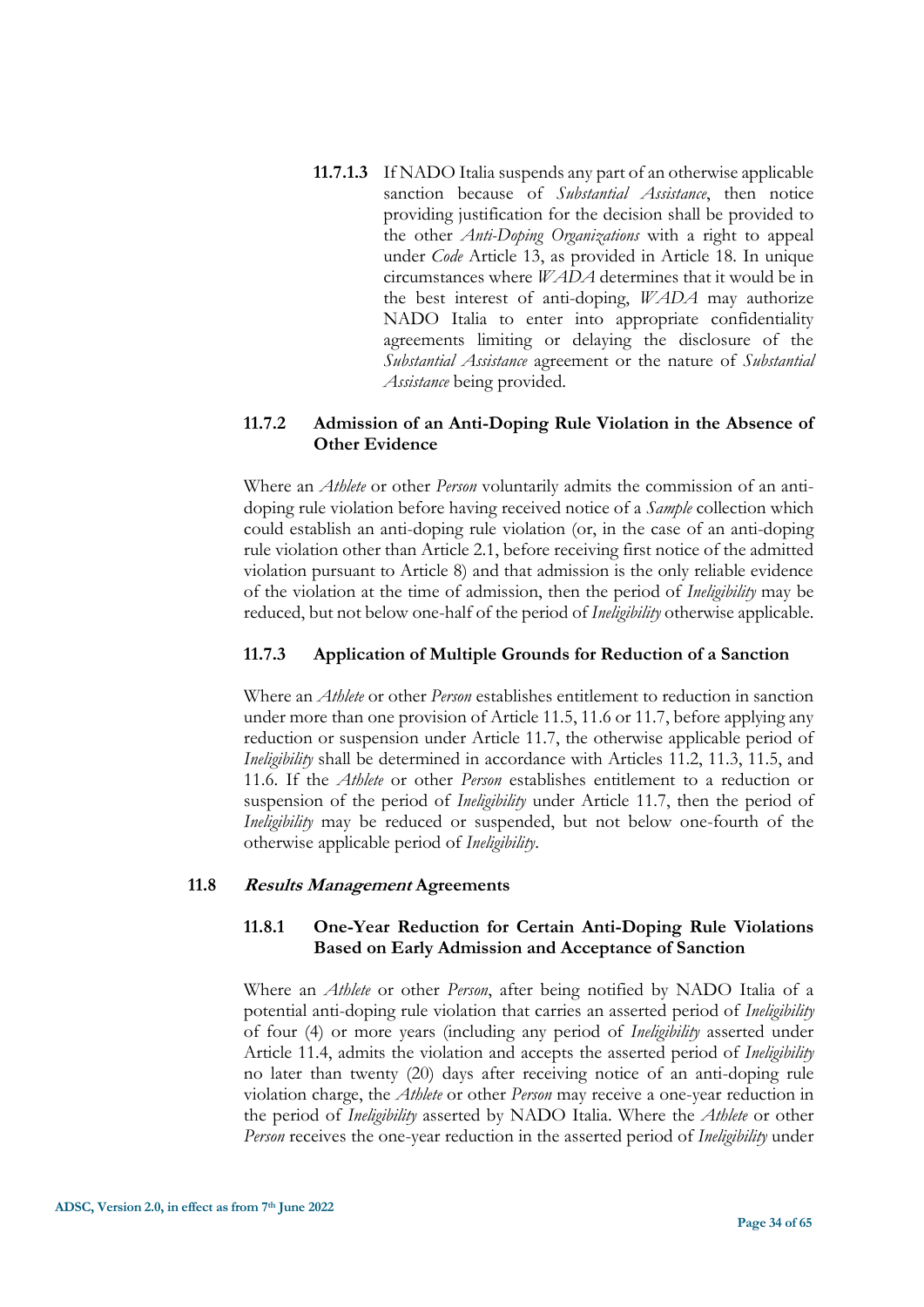this Article 11.8.1, no further reduction in the asserted period of *Ineligibility* shall be allowed under any other Article.

#### **11.8.2 Case Resolution Agreement**

Where the *Athlete* or other *Person* admits an anti-doping rule violation after being confronted with the anti-doping rule violation by NADO Italia and agrees to *Consequences* acceptable to NADO Italia and *WADA*, at their sole discretion, then: (a) the *Athlete* or other *Person* may receive a reduction in the period of *Ineligibility* based on an assessment by NADO Italia and *WADA* of the application of Articles 11.1 through 11.7 to the asserted anti-doping rule violation, the seriousness of the violation, the *Athlete* or other *Person*'s degree of *Fault* and how promptly the *Athlete* or other *Person* admitted the violation; and (b) the period of *Ineligibility* may start as early as the date of *Sample* collection or the date on which another anti-doping rule violation last occurred. In each case, however, where this Article is applied, the *Athlete* or other *Person* shall serve at least one-half of the agreed-upon period of *Ineligibility* going forward from the earlier of the date the *Athlete* or other *Person* accepted the imposition of a sanction or a *Provisional Suspension* which was subsequently respected by the *Athlete* or other *Person*. The decision by *WADA* and NADO Italia to enter or not enter into a case resolution agreement, and the amount of the reduction to, and the starting date of the period of *Ineligibility,* are not matters for determination or review by a hearing body and are not subject to appeal under *Code* Article 13.

If so requested by an *Athlete* or other *Person* who seeks to enter into a case resolution agreement under this Article, NADO Italia shall allow the *Athlete* or other *Person* to discuss an admission of the anti-doping rule violation with it subject to a *Without Prejudice Agreement*.

#### **11.9 Multiple Violations**

#### **11.9.1 Second or Third Anti-Doping Rule Violation**

- **11.9.1.1** For an *Athlete* or other *Person's* second anti-doping rule violation, the period of *Ineligibility* shall be the greater of:
	- (a) a six-month period of *Ineligibility*; or
	- (b) a period of *Ineligibility* in the range between:
		- (i) the sum of the period of *Ineligibility* imposed for the first anti-doping rule violation plus the period of *Ineligibility* otherwise applicable to the second antidoping rule violation treated as if it were a first violation, and
		- (ii) twice the period of *Ineligibility* otherwise applicable to the second anti-doping rule violation treated as if it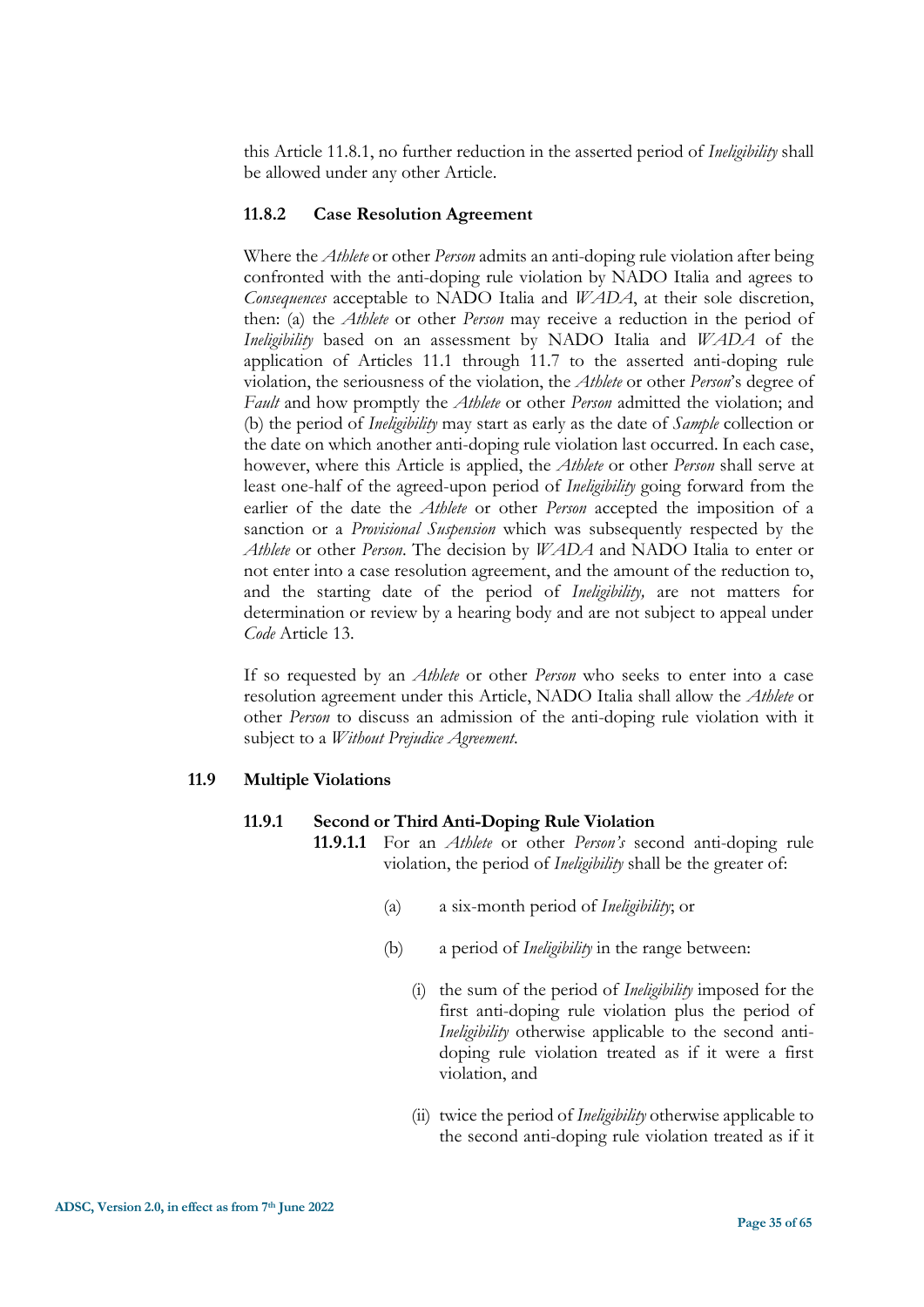were a first violation.

The period of *Ineligibility* within this range shall be determined based on the entirety of the circumstances and the *Athlete* or other *Person*'s degree of *Fault* with respect to the second violation.

- **11.9.1.2** A third anti-doping rule violation will always result in a lifetime period of *Ineligibility*, except if the third violation fulfills the condition for elimination or reduction of the period of *Ineligibility* under Article 11.5 or 11.6, or involves a violation of Article 2.4. In these particular cases, the period of *Ineligibility* shall be from eight (8) years to lifetime *Ineligibility*.
- **11.9.1.3** The period of *Ineligibility* established in Articles 11.9.1.1 and 11.9.1.2 may then be further reduced by the application of Article 11.7.
- **11.9.2** An anti-doping rule violation for which an *Athlete* or other *Person* has established *No Fault* or *Negligence* shall not be considered a violation for purposes of this Article 11.9. In addition, an anti-doping rule violation sanctioned under Article 11.2.4.1 shall not be considered a violation for purposes of Article 11.9.

#### **11.9.3 Additional Rules for Certain Potential Multiple Violations**

- **11.9.3.1** For purposes of imposing sanctions under Article 11.9, except as provided in Articles 11.9.3.2 and 11.9.3.3, an antidoping rule violation will only be considered a second violation if NADO Italia can establish that the *Athlete* or other *Person* committed the additional anti-doping rule violation after the *Athlete* or other *Person* received notice pursuant to Article 8, or after NADO Italia made reasonable efforts to give notice of the first anti-doping rule violation. If NADO Italia cannot establish this, the violations shall be considered together as one single first violation, and the sanction imposed shall be based on the violation that carries the more severe sanction, including the application of *Aggravating Circumstances*. Results in all *Competitions* dating back to the earlier anti-doping rule violation will be *Disqualified* as provided in Article 11.10.
- **11.9.3.2** If NADO Italia establishes that an *Athlete* or other *Person* committed an additional anti-doping rule violation prior to notification, and that the additional violation occurred twelve (12) months or more before or after the first-noticed violation, then the period of *Ineligibility* for the additional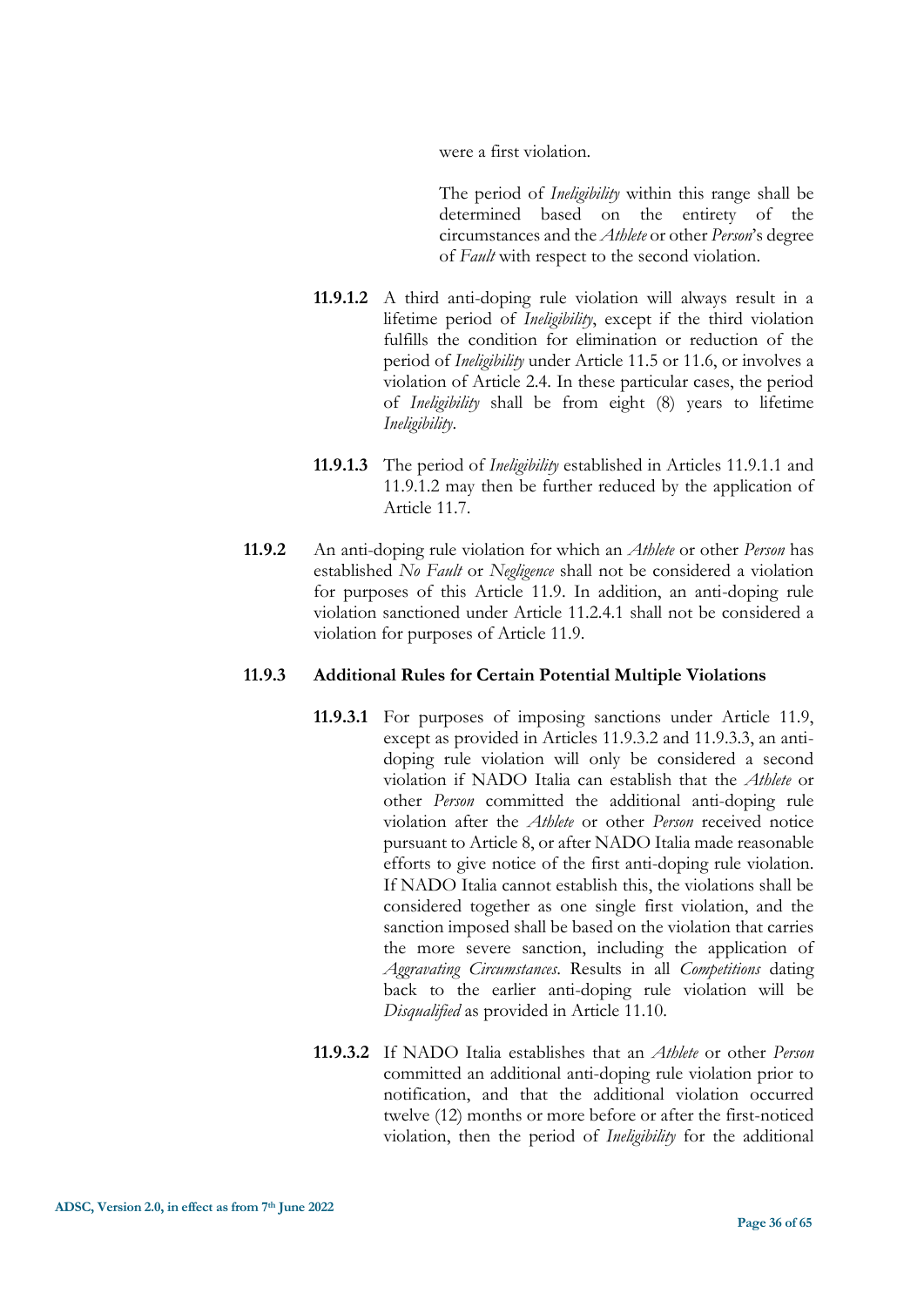violation shall be calculated as if the additional violation were a stand-alone first violation and this period of *Ineligibility* is served consecutively, rather than concurrently, with the period of *Ineligibility* imposed for the earlier-noticed violation. Where this Article 11.9.3.2 applies, the violations taken together shall constitute a single violation for purposes of Article 11.9.1.

- **11.9.3.3** If NADO Italia establishes that an *Athlete* or other *Person* committed a violation of Article 2.5 in connection with the *Doping Control* process for an underlying asserted anti-doping rule violation, the violation of Article 2.5 shall be treated as a stand-alone first violation and the period of *Ineligibility* for such violation shall be served consecutively, rather than concurrently, with the period of *Ineligibility*, if any, imposed for the underlying anti-doping rule violation. Where this Article 11.9.3.3 is applied, the violations taken together shall constitute a single violation for purposes of Article 11.9.1.
- **11.9.3.4** If NADO Italia establishes that an *Athlete* or other *Person* has committed a second or third anti-doping rule violation during a period of *Ineligibility*, the periods of *Ineligibility* for the multiple violations shall run consecutively, rather than concurrently.

#### **11.9.4 Multiple Anti-Doping Rule Violations during Ten-Year Period**

For purposes of Article 11.9, each anti-doping rule violation must take place within the same ten-year period in order to be considered multiple violations.

# **11.10 Disqualification of Results in Competitions Subsequent to Sample Collection or Commission of an Anti-Doping Rule Violation**

In addition to the automatic *Disqualification* of the results in the *Competition* which produced the positive *Sample* under Article 10, all other competitive results of the *Athlete* obtained from the date a positive *Sample* was collected (whether *In-Competition* or *Out-of-Competition*), or other anti-doping rule violation occurred, through the commencement of any *Provisional Suspension* or *Ineligibility* period, shall, unless fairness requires otherwise, be *Disqualified* with all of the resulting *Consequences* including forfeiture of any medals, points and prizes.

# **11.11 Forfeited Prize Money**

If NADO Italia recovers prize money forfeited as a result of an anti-doping rule violation, it shall take reasonable measures to allocate and distribute this prize money to the *Athletes* who would have been entitled to it had the forfeiting *Athlete* not competed.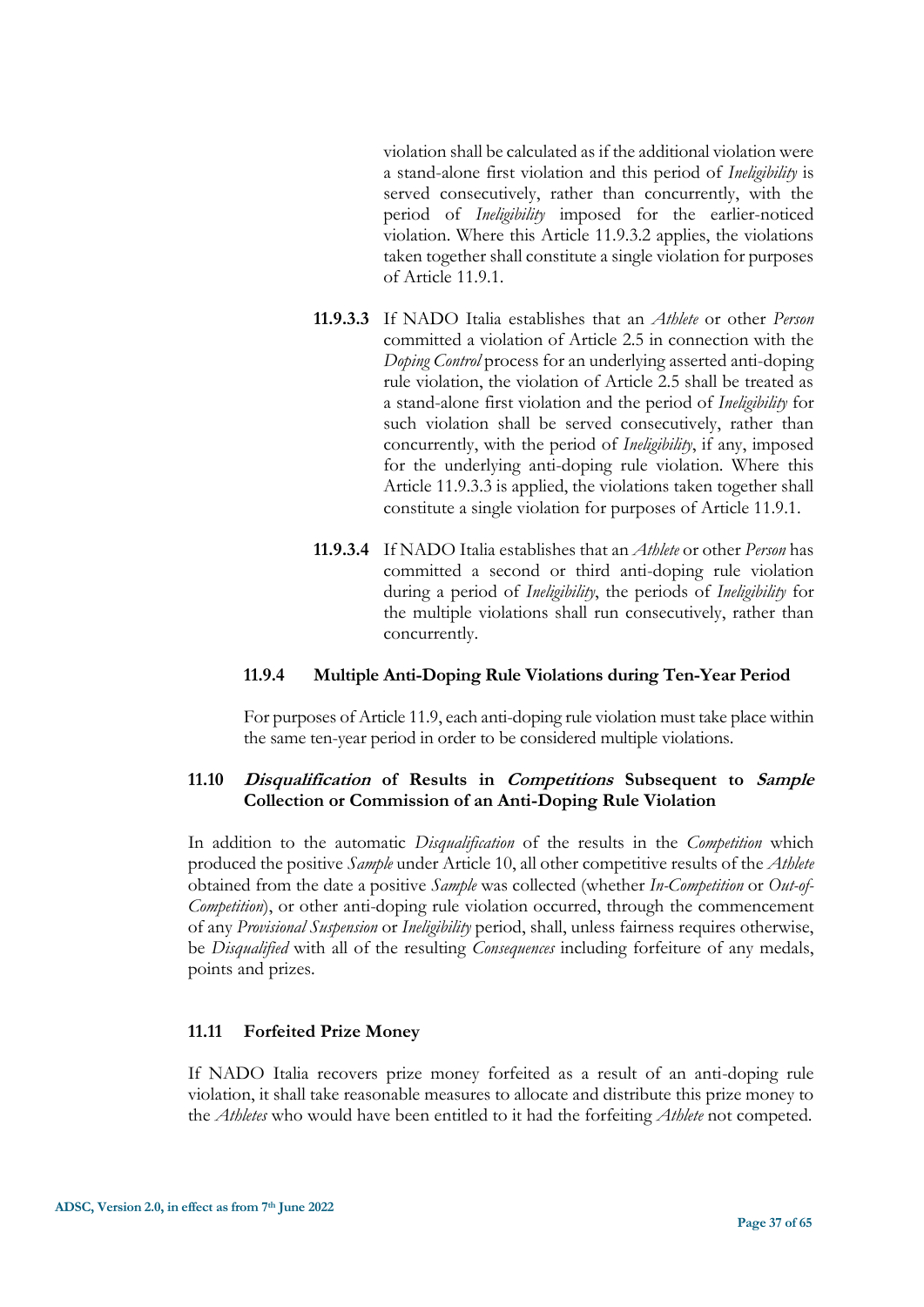#### **11.12 Financial Consequences**

Financial consequences are regulated under Article 16.

#### **11.13 Commencement of Ineligibility Period**

Where an *Athlete* is already serving a period of *Ineligibility* for an anti-doping rule violation, any new period of *Ineligibility* shall commence on the first day after the current period of *Ineligibility* has been served. Otherwise, except as provided below, the period of *Ineligibility* shall start on the date of the final hearing decision providing for *Ineligibility* or, if the hearing is waived or there is no hearing, on the date *Ineligibility* is accepted or otherwise imposed.

**11.13.1** Delays Not Attributable to the *Athlete* or other *Person*

Where there have been substantial delays in the hearing process or other aspects of *Doping Control*, and the *Athlete* or other *Person* can establish that such delays are not attributable to the *Athlete* or other *Person*, NADO Italia may start the period of *Ineligibility* at an earlier date commencing as early as the date of *Sample*  collection or the date on which another anti-doping rule violation last occurred. All competitive results achieved during the period of *Ineligibility*, including retroactive *Ineligibility*, shall be *Disqualified*.

- **11.13.2** Credit for *Provisional Suspension* or Period of *Ineligibility* Served
	- **11.13.2.1** If a *Provisional Suspension* is respected by the *Athlete* or other *Person*, then the *Athlete* or other *Person* shall receive a credit for such period of *Provisional Suspension* against any period of *Ineligibility* which may ultimately be imposed. If the *Athlete* or other *Person* does not respect a *Provisional Suspension*, then the *Athlete* or other *Person* shall receive no credit for any period of *Provisional Suspension* served. If a period of *Ineligibility* is served pursuant to a decision that is subsequently appealed, then the *Athlete* or other *Person* shall receive a credit for such period of *Ineligibility* served against any period of *Ineligibility* which may ultimately be imposed on appeal.
	- **11.13.2.2** If an *Athlete* or other *Person* voluntarily accepts a *Provisional Suspension* in writing from NADO Italia and thereafter respects the *Provisional Suspension*, the *Athlete* or other *Person* shall receive a credit for such period of voluntary *Provisional Suspension* against any period of *Ineligibility* which may ultimately be imposed. A copy of the *Athlete* or other *Person's* voluntary acceptance of a *Provisional Suspension* shall be provided promptly to each party entitled to receive notice of an asserted anti-doping rule violation under Article 19.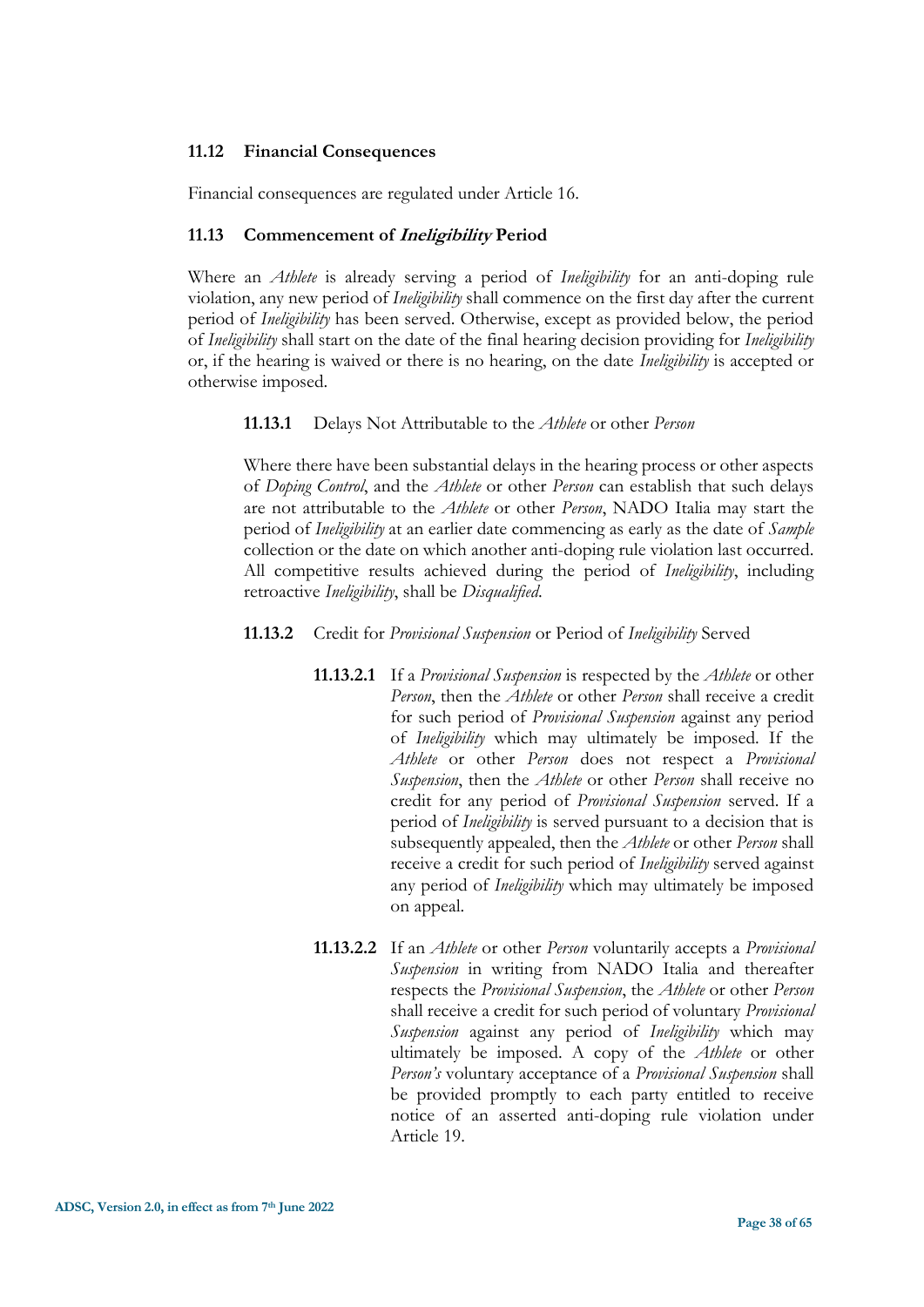- **11.13.2.3** No credit against a period of *Ineligibility* shall be given for any time period before the effective date of the *Provisional Suspension* or voluntary *Provisional Suspension* regardless of whether the *Athlete* elected not to compete or was suspended by a team.
- **11.13.2.4** In *Team Sports*, where a period of *Ineligibility* is imposed upon a team, unless fairness requires otherwise, the period of *Ineligibility* shall start on the date of the final hearing decision providing for *Ineligibility* or, if the hearing is waived, on the date *Ineligibility* is accepted or otherwise imposed. Any period of team *Provisional Suspension* (whether imposed or voluntarily accepted) shall be credited against the total period of *Ineligibility* to be served.

#### **11.14 Status During Ineligibility or Provisional Suspension**

**11.14.1** Prohibition Against Participation During *Ineligibility* or *Provisional Suspension*

No *Athlete* or other *Person* who has been declared *Ineligible* or is subject to a *Provisional Suspension* may, during a period of *Ineligibility* or *Provisional Suspension*, participate in any capacity in a *Competition* or activity (other than anti-doping *Education* or rehabilitation programs authorized by NADO Italia) authorized or organized by any *Signatory, Signatory's* member organization, or a club or other member organization of a *Signatory's* member organization, or in *Competitions* authorized or organized by any professional league or any international- or national-level *Event* organization or any elite or national-level sporting activity funded by a governmental agency.

An *Athlete* or other *Person* subject to a period of *Ineligibility* longer than four (4) years may, after completing four (4) years of the period of *Ineligibility*, participate as an *Athlete* in local sport events not sanctioned or otherwise under the authority of a *Code Signatory* or member of a *Code Signatory*, but only so long as the local sport event is not at a level that could otherwise qualify such *Athlete* or other *Person* directly or indirectly to compete in (or accumulate points toward) a national championship or *International Event*, and does not involve the *Athlete* or other *Person* working in any capacity with *Protected Persons*.

An *Athlete* or other *Person* subject to a period of *Ineligibility* shall remain subject to *Testing* and any requirement by NADO Italia to provide whereabouts information.

#### **11.14.2 Return to Training**

As an exception to Article 11.14.1, an *Athlete* may return to train with a team or to use the facilities of a club or other *Signatory's* member organization during the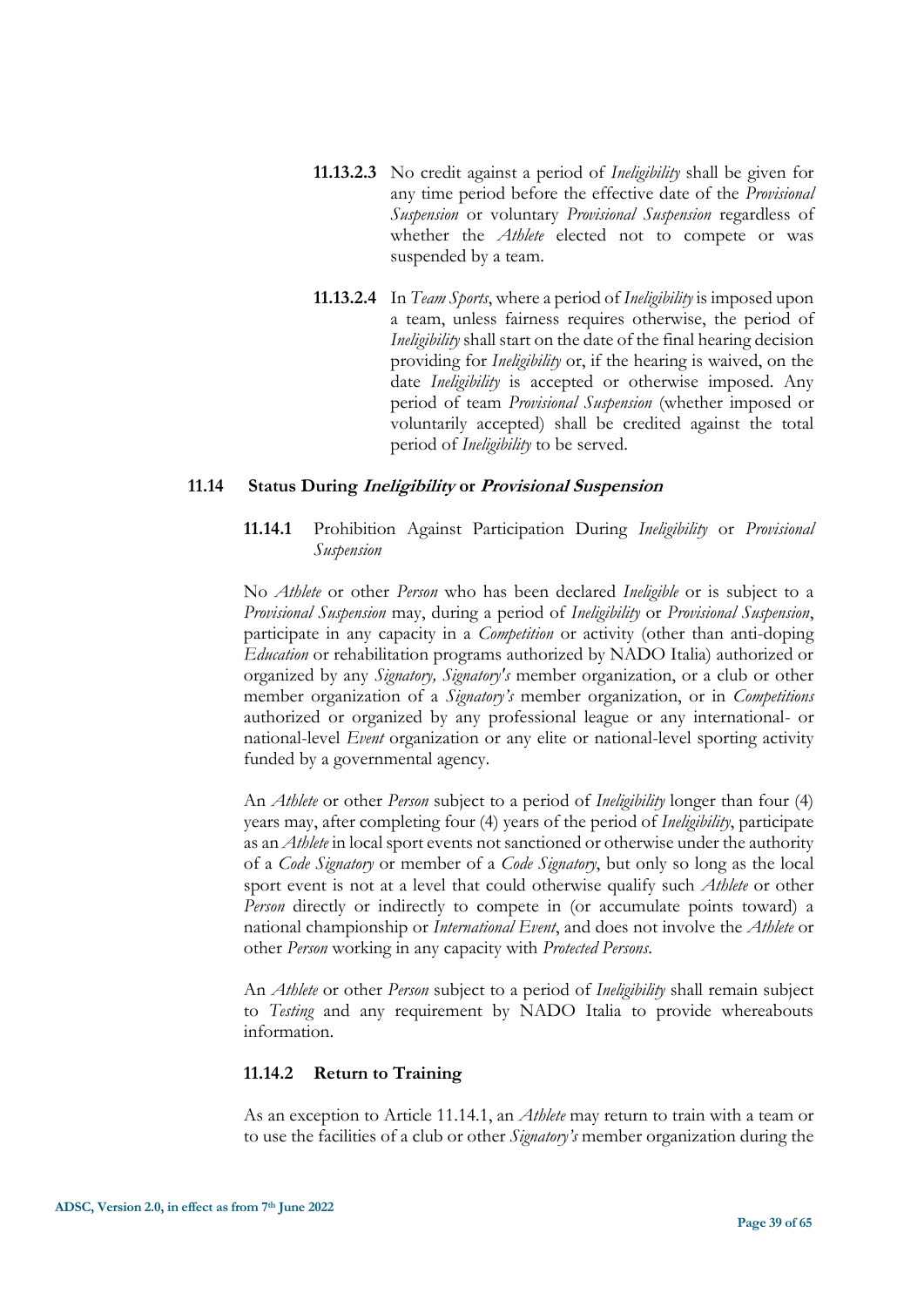shorter of: (1) the last two months of the *Athlete's* period of *Ineligibility*, or (2) the last one-quarter of the period of *Ineligibility* imposed.

#### **11.14.3 Violation of the Prohibition of Participation During Ineligibility or Provisional Suspension**

Where an *Athlete* or other *Person* who has been declared *Ineligible* violates the prohibition against participation during *Ineligibility* described in Article 11.14.1, the results of such participation shall be *Disqualified* and a new period of *Ineligibility* equal in length to the original period of *Ineligibility*shall be added to the end of the original period of *Ineligibility*. The new period of *Ineligibility*, including a reprimand and no period of *Ineligibility*, may be adjusted based on the *Athlete* or other *Person's* degree of *Fault* and other circumstances of the case. The determination of whether an *Athlete* or other *Person* has violated the prohibition against participation, and whether an adjustment is appropriate, shall be made by NADO Italia (if its *Results Management* led to the imposition of the initial period of *Ineligibility*) as set out in the RMP. This decision may be appealed under *Code* Article 13.

An *Athlete* or other *Person* who violates the prohibition against participation during a *Provisional Suspension* described in Article 11.14.1 shall receive no credit for any period of *Provisional Suspension* served and the results of such participation shall be *Disqualified*.

Where an *Athlete Support Person* or other *Person* assists a *Person* in violating the prohibition against participation during *Ineligibility* or a *Provisional Suspension*, NADO Italia shall impose sanctions for a violation of Article 2.9 for such assistance.

#### **11.14.4 Withholding of Financial Support during Ineligibility**

In addition, for any anti-doping rule violation not involving a reduced sanction as described in Article 11.5 or 11.6, some or all sport-related financial support or other sport-related benefits received by such *Person* will be withheld by NADO Italia, the *Italian National Olympic Committee*, the Italian *National Paralympic Committee* the *National Sports Federations*, and Government.

#### **11.15 Automatic Publication of Sanction**

<span id="page-39-0"></span>A mandatory part of each sanction shall include automatic publication, as provided in *Code* Article 14.3.

#### **ARTICLE 12 CONSEQUENCES TO TEAMS**

#### **12.1 Testing of Team Sports**

Where more than one (1) member of a team in a *Team Sport* has been notified of an antidoping rule violation in connection with an *Event*, the ruling body for the *Event* shall conduct appropriate *Target Testing* of the team during the *Event Period*.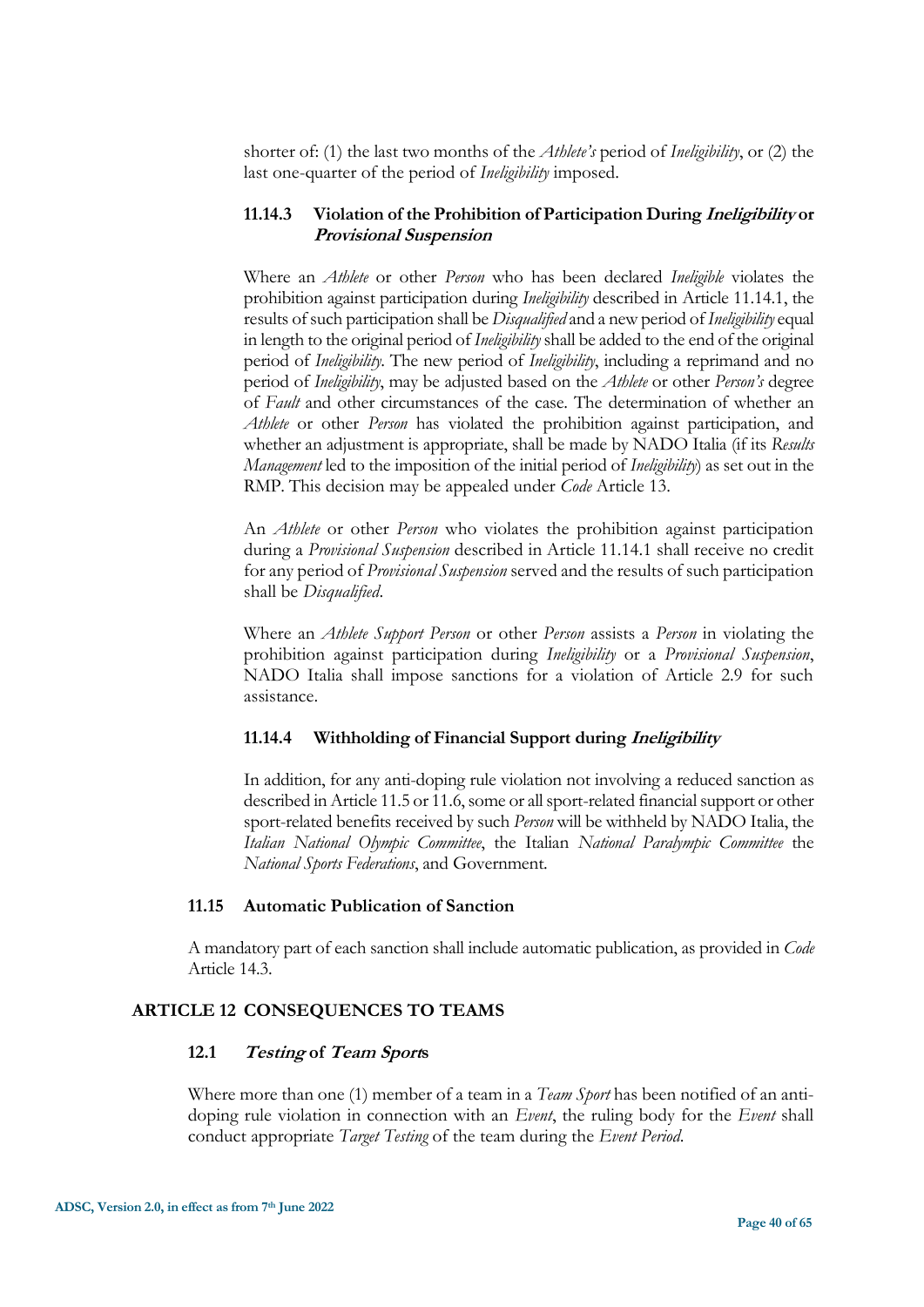# **12.2 Consequences for Team Sports**

If more than two (2) members of a team in a *Team Sport* are found to have committed an anti-doping rule violation during an *Event Period*, the ruling body of the *Event* shall impose an appropriate sanction on the team (e.g., loss of points, *Disqualification* from a *Competition* or *Event*, or other sanction) in addition to any *Consequences* imposed upon the individual *Athlete*s committing the anti-doping rule violation.

#### **12.3 Event Ruling Body may establish stricter Consequences for Team Sports**

<span id="page-40-0"></span>The ruling body for an *Event* may elect to establish rules for the *Event* which impose *Consequences* for *Team Sports* stricter than those in Article 12.2 for purposes of the *Event*.

# **ARTICLE 13 CONSEQUENCES FOR OTHER ANTI-DOPING SPORTS CODE VIOLATIONS**

- **13.1** For violation of Article 3.1 hereof, the period of *Ineligibility* and/or ban shall be, at a minimum, a reprimand and, at a maximum, six (6) months of *Ineligibility*. In case of reiteration, the period of *Ineligibility* and/or ban shall be proportionally increased up to two (2) years.
- <span id="page-40-1"></span>**13.2** For violation of Article 3.2 hereof, the period of *Ineligibility* and/or ban shall be, at a minimum, a reprimand and, at a maximum, six (6) months of *Ineligibility*. In case of reiteration, the period of *Ineligibility* and/or ban shall be proportionally increased up to one (1) year.

# **ARTICLE 14 CONSEQUENCES ON INDIVIDUALS WHO ARE NOT REGISTERED OR HAVE RETIRED FROM SPORT**

- **14.1** Individuals who are not registered under the Italian sports system and commit anti-doping rule violations shall be banned from registering with and/or holding offices or positions within the Italian National Olympic Committee (CONI), National Sports Federations, Associated Sports Disciplines or Sports Promotion Entities, or accessing sports grounds, areas designated for *Athletes* and authorized personnel, participating in sports *Events* held in Italy across the national territory or organized by the aforesaid sports entities for the *Ineligibility* period corresponding to the violation committed.
- **14.2** The consequences for the violations stated here above may be in addition to those stated by *WADA* as well as financial consequences under Article 16.

If an *Athlete* or other *Person* retires while NADO Italia is conducting a *Results Management* process, NADO Italia retains jurisdiction to complete its *Results Management* process. If an *Athlete* or other *Person* retires before any *Results Management* process has begun, and NADO Italia would have had *Results*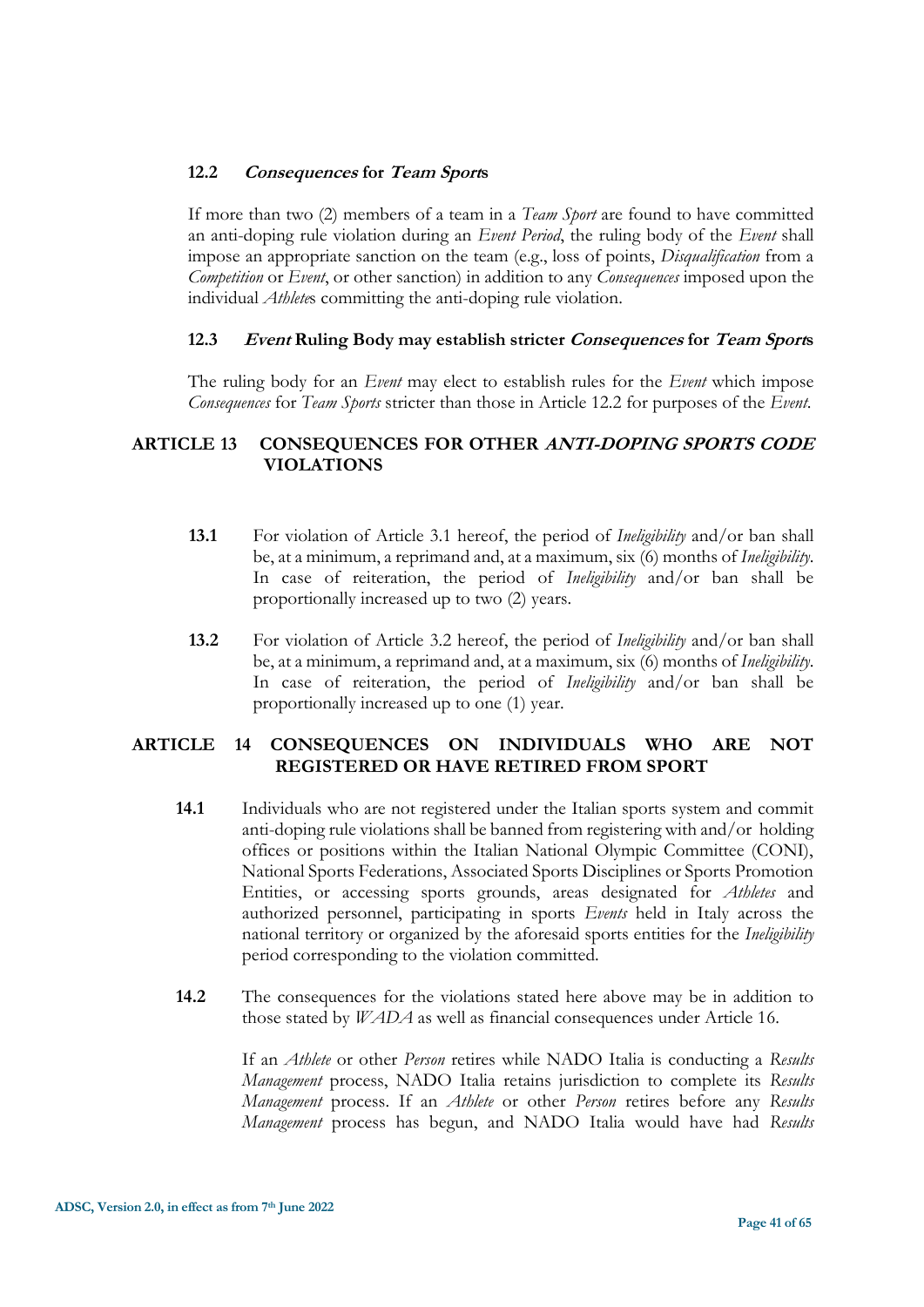*Management* authority over the *Athlete* or other *Person* at the time the *Athlete* or other *Person* committed an anti-doping rule violation, NADO Italia has authority to conduct *Results Management* in respect of that anti-doping rule violation.

# <span id="page-41-0"></span>**ARTICLE 15 SANCTIONS BY NADO ITALIA AGAINST OTHER SPORTING BODIES**

When NADO Italia becomes aware that a *National Sports Federation* or any other sporting body in Italy over which it has authority has failed to comply with, implement, uphold, and enforce this *ADSC* within that organization's or body's area of competence, NADO Italia may elect to request the CONI, the Italian Government or International Federations to take the following additional disciplinary actions, or, where it has the authority, may itself take the following additional disciplinary actions:

- a) exclude all, or some group of, members of that organization or body from specified future *Events* or all *Events* conducted within a specified period of time;
- b) withhold some or all funding or other financial and non-financial support to that organization or body;
- <span id="page-41-1"></span>c) oblige that organization or body to reimburse NADO Italia's for all costs (including but not limited to laboratory fees, hearing expenses, and travel) related to a violation of this *ADSC* committed by an *Athlete* or other *Person* affiliated with that organization or body.

#### **ARTICLE 16 FINANCIAL CONSEQUENCES AND COST OF PROCEEDINGS**

- **16.1** As part of the decision settling the proceedings, the NADT may, in addition to imposing the individual sanctions as under Article 11, decree that the unsuccessful party should pay financial sanctions as well as covering court fees as per Financial Schedule of Fees available on NADO Italia's website [\(www.nadoitalia.it\).](http://www.nadoitalia.it)./)
- **16.2** Financial consequences are ancillary penalties imposed in addition to *Ineligibility*. As a result, they do not constitute a valid reason for a reduction of the *Ineligibility* period or any otherwise applicable sanction under this *ADSC*.
- **16.3** For the purposes of determining the amount of the sanction to be imposed, in reaching its decision the NADT must take account of the severity of the violation committed, the established degree of responsibility, the likelihood of repetition of breaches as well as the conduct shown during the proceedings.
- **16.4** Failure to pay the amounts due under this Article and the amounts deemed as payable to NADO Italia by the Court of Arbitration for Sport (CAS) in Lausanne and/or by Swiss Federal Tribunal shall result in enforced collection of such amounts before the relevant Court. NADO Italia may in its absolute discretion establish an instalment plan for payment of any prize money forfeited under this Rules.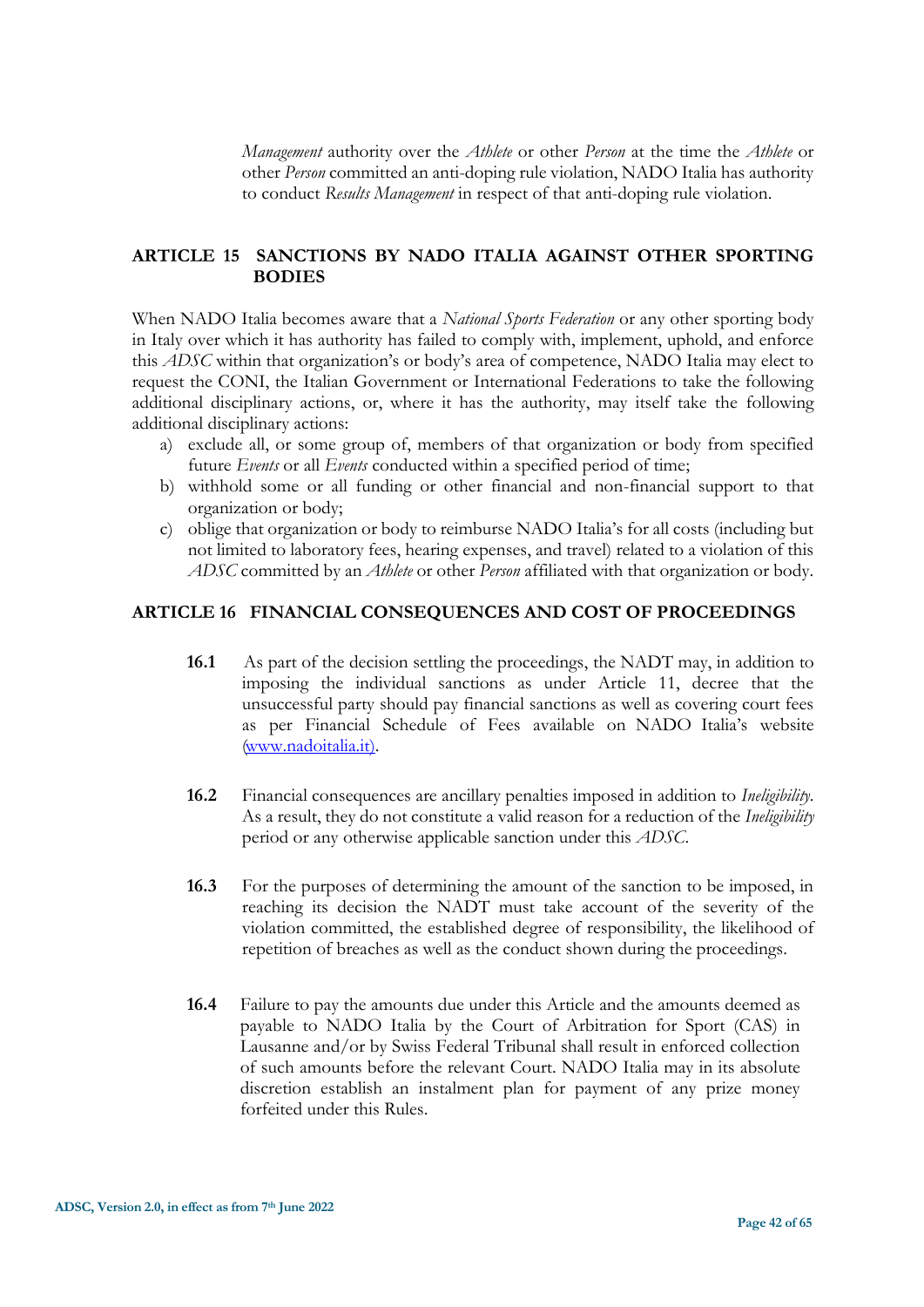<span id="page-42-0"></span>**16.5** The relevant National Sports Federations, Associated Sports Disciplines and Sports Promotion Entities shall be held jointly and severally responsible together with the registered member for failure to pay the amounts determined by the NADT, NADAB, CAS and/or Swiss Federal Tribunal.

#### **ARTICLE 17 LENIENCY MEASURES**

<span id="page-42-1"></span>Pardon, amnesty, and grace measures shall not be applicable to anyone who is found to be responsible for *ADSC* violations.

#### **ARTICLE 18 RESULTS MANAGEMENT: APPEALS**

#### **18.1 Appeals Proceeding and Decisions Subject to Appeal**

The rules governing appeals are set out in the RMP and in the NADAB applicable procedural rules.

# **18.1.1 Scope of Review Not Limited**

The scope of review on appeal includes all issues relevant to the matter and is expressly not limited to the issues or scope of review before the initial decision maker. Any party to the appeal may submit evidence, legal arguments and claims that were not raised in the first instance hearing so long as they arise from the same cause of action or same general facts or circumstances raised or addressed in the first instance hearing.

# **18.1.2 CAS Shall Not Defer to the Findings Being Appealed**

In making its decision, *CAS* shall not give deference to the discretion exercised by the body whose decision is being appealed.

# **18.1.3 WADA Not Required to Exhaust Internal Remedies**

Where *WADA* has a right to appeal under *Code* Article 13 and no other party has appealed a final decision within NADO Italia's process, *WADA* may appeal such decision directly to *CAS* without having to exhaust other remedies in NADO Italia's process.

# **18.2 Appeals from Decisions Regarding Anti-Doping Rule Violations, Consequences, Provisional Suspensions, Implementation of Decisions and Authority**

A decision that an anti-doping rule violation was committed, a decision imposing *Consequences* or not imposing *Consequences* for an anti-doping rule violation, or a decision that no anti-doping rule violation was committed; a decision that an anti-doping rule violation proceeding cannot go forward for procedural reasons (including, for example, prescription); a decision by *WADA* not to grant an exception to the six-months notice requirement for a retired *Athlete* to return to competition under Article 6.6.1; a decision by *WADA* assigning *Results Management* under *Code* Article 7.1; a decision by NADO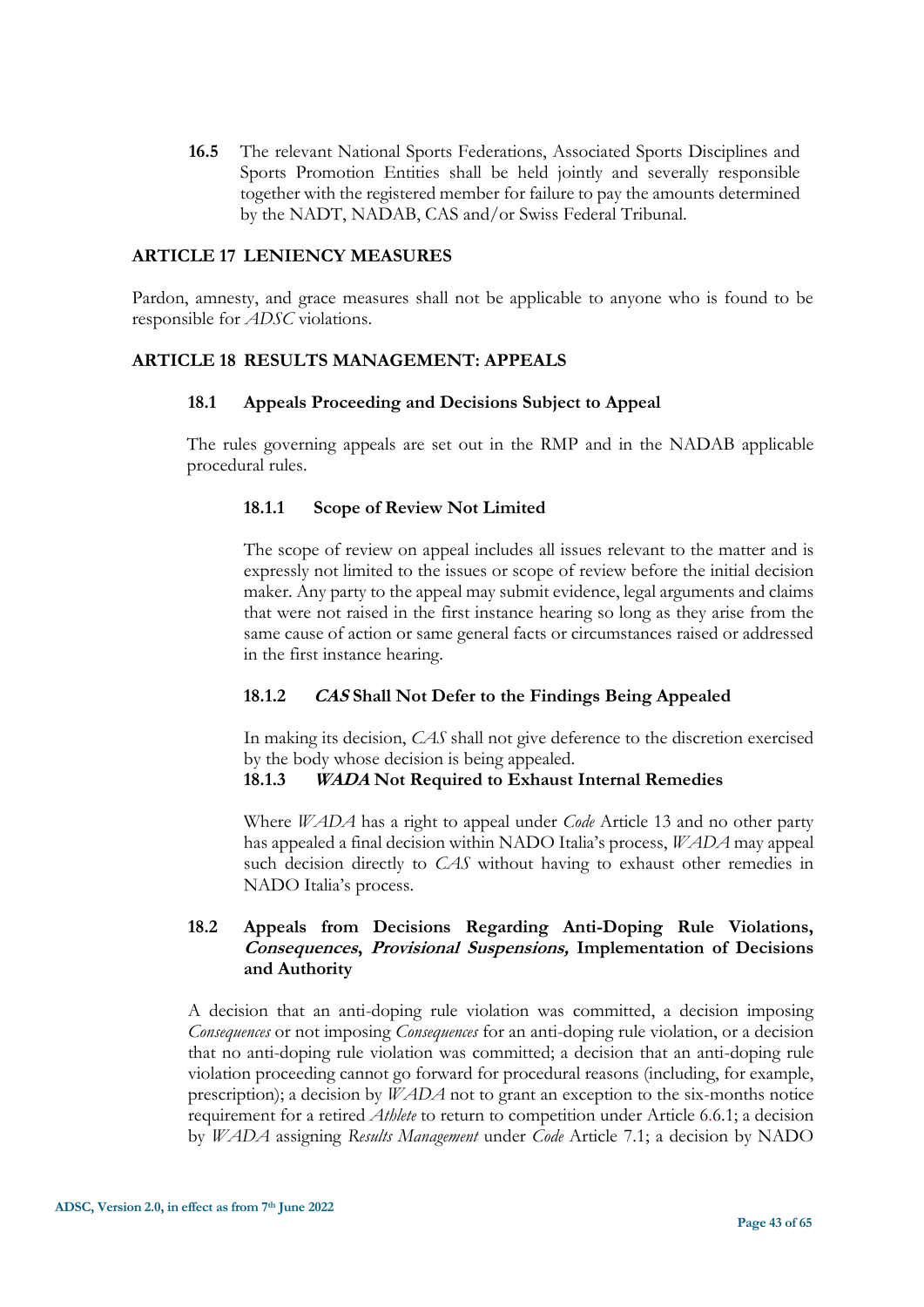Italia not to bring forward an *Adverse Analytical Finding* or an *Atypical Finding* as an antidoping rule violation, or a decision not to go forward with an anti-doping rule violation after an investigation in accordance with the ISRM; a decision to impose, or lift, a *Provisional Suspension* as a result of a *Provisional Hearing;* NADO Italia's failure to comply with *Code* Article 7.4; a decision that NADO Italia's lacks authority to rule on an alleged anti-doping rule violation or its *Consequences*; a decision to suspend, or not suspend, *Consequences* or to reinstate, or not reinstate, *Consequences* under Article 11.7.1; failure to comply with *Code* Articles 7.1.4 and 7.1.5; failure to comply with Article 11.8.1; a decision under Article 11.14.3; a decision by NADO Italia's not to implement another *Anti-Doping Organization's* decision under Article 20; and a decision under *Code* Article 27.3 may be appealed exclusively as provided in this Article 18.2.

Such decisions shall remain in effect while under appeal unless the appellate body orders otherwise.

# **18.2.1 Appeals Involving International-Level Athletes or International Events**

In cases arising from participation in an *International Event* or in cases involving *International-Level Athletes*, the decision may be appealed exclusively to *CAS*.

# **18.2.2 Appeals Involving Other Athletes or Other Persons**

In cases where Article 18.2.1 is not applicable, the decision may be appealed exclusively to NADAB, in accordance with the applicable procedural rules*.*

# **18.2.3 Persons Entitled to Appeal**

# **18.2.3.1** Appeals Involving *International-Level Athletes* or *International Events*

In cases under Article 18.2.1, the following parties shall have the right to appeal to *CAS*: (a) the *Athlete* or other *Person* who is the subject of the decision being appealed; (b) the other party to the case in which the decision was rendered; (c) the relevant International Federation; (d) NADO Italia and the *National Anti-Doping Organization* of the *Person's* country of residence or countries where the *Person* is a national or license holder, if different from NADO Italia; (e) the International Olympic Committee or International Paralympic Committee, as applicable, where the decision may have an effect in relation to the Olympic Games or Paralympic Games, including decisions affecting eligibility for the Olympic Games or Paralympic Games; and (f) *WADA*.

# **18.2.3.2 Appeals Involving Other Athletes or Other Persons**

In cases under Article 18.2.2, the following parties shall have the right to appeal to NADAB (a) the *Athlete* or other *Person* who is the subject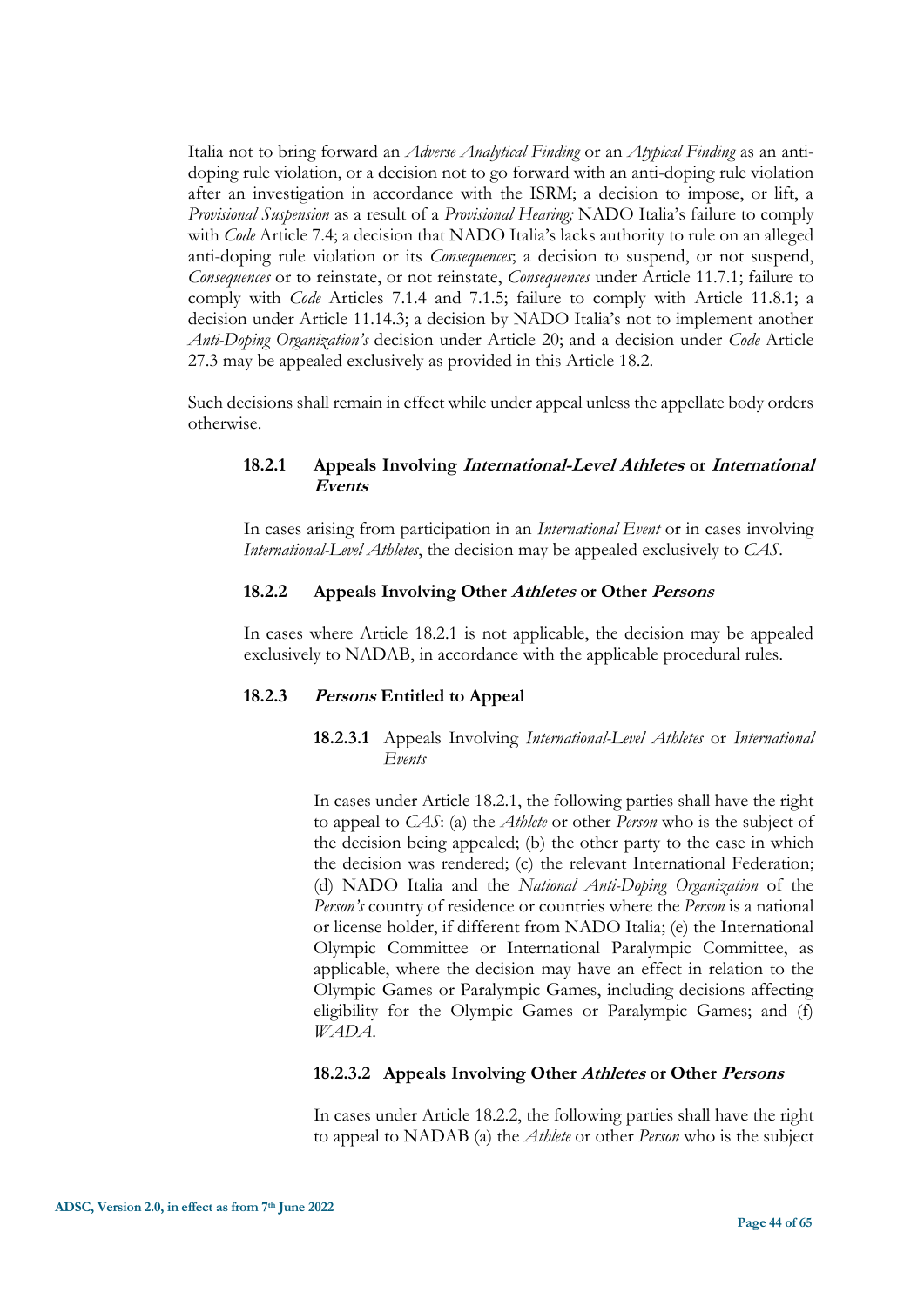of the decision being appealed; (b) NADP; (c) the relevant International Federation; (d) NADO Italia and the *National Anti-Doping Organization* of the *Person*'s country of residence or countries where the *Person* is a national or license holder, if different from NADO Italia; (e) the International Olympic Committee or International Paralympic Committee, as applicable, where the decision may have an effect in relation to the Olympic Games or Paralympic Games, including decisions affecting eligibility for the Olympic Games or Paralympic Games; and (f) *WADA*.

For cases under Article 18.2.2, *WADA*, the International Olympic Committee, the International Paralympic Committee, and the relevant International Federation shall also have the right to appeal to *CAS*  with respect to the decision of the NADAB.

Any party filing an appeal shall be entitled to assistance from *CAS* to obtain all relevant information from the *Anti-Doping Organization*  whose decision is being appealed and the information shall be provided if *CAS* so directs.

# **18.2.3.3 Duty to Notify**

All parties to any *CAS* appeal must ensure that *WADA* and all other parties with a right to appeal have been given timely notice of the appeal.

# **18.2.3.4 Appeal form Imposition of Provisional Suspension**

Notwithstanding any other provision set out in the RMP, the only *Person* who may appeal from the imposition of a *Provisional Suspension* is the *Athlete* or other *Person* upon whom the *Provisional Suspension* is imposed.

# **18.2.3.5 Appeal from decision under Article 15**

Decisions by NADO Italia pursuant to Article 15 may be appealed exclusively to *CAS* by the National Federation or other body.

# **18.2.4 Cross Appeals and other Subsequent Appeals Allowed**

Cross appeals and other subsequent appeals by any respondent named in cases brought to *CAS* under the *Code* are specifically permitted. Any party with a right to appeal under this Article 18 must file a cross appeal or subsequent appeal at the latest with the party's answer.

# **18.3 Failure to Render a Timely Decision by the National Antidoping Tribunal**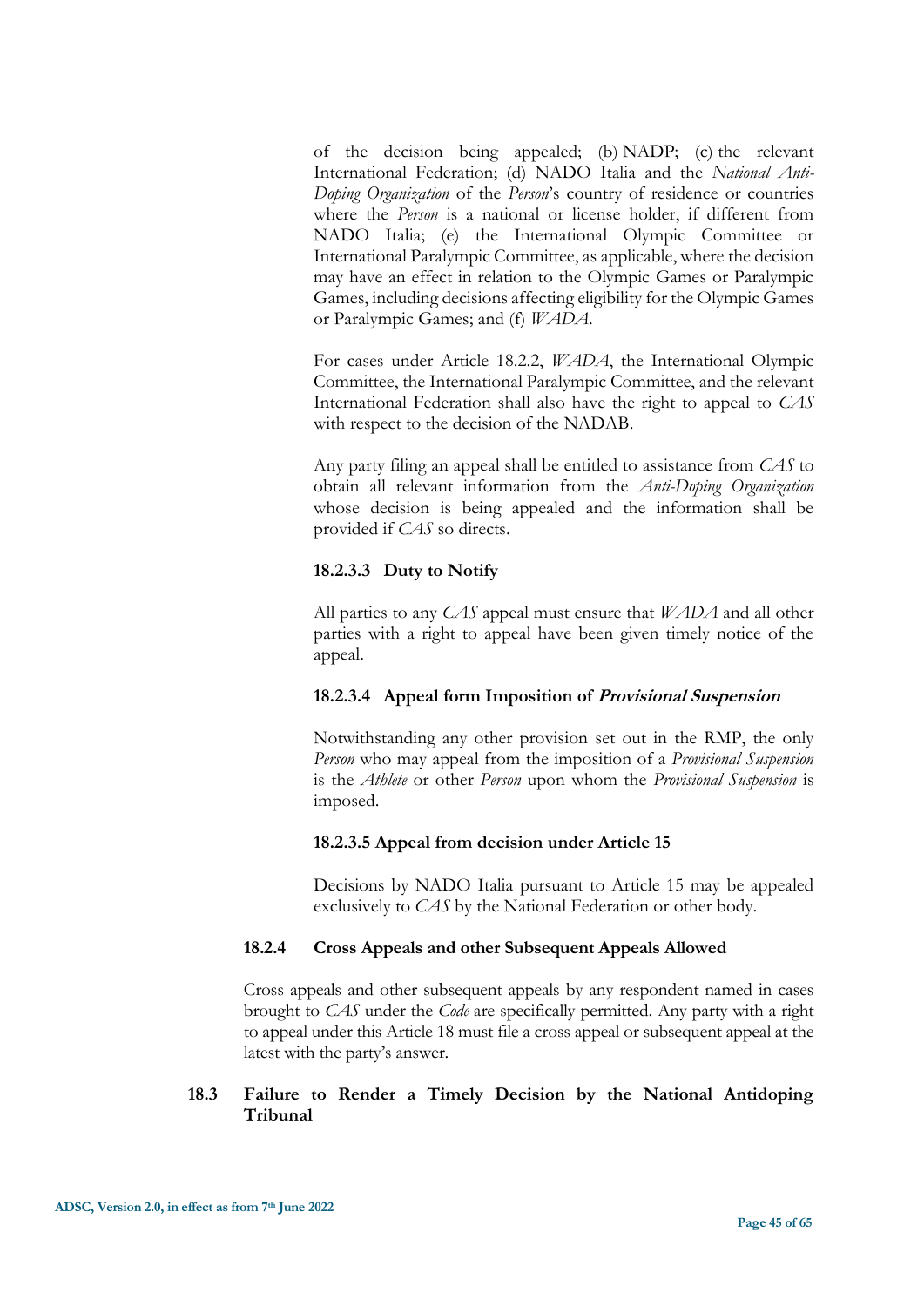Where, in a particular case the NADT fails to render a decision with respect to whether an anti-doping rule violation was committed within a reasonable deadline set by *WADA*, *WADA* may elect to appeal directly to *CAS* as if the NADT had rendered a decision finding no anti-doping rule violation. If the *CAS* hearing panel determines that an anti-doping rule violation was committed and that *WADA* acted reasonably in electing to appeal directly to *CAS*, then *WADA's* costs and attorney fees in prosecuting the appeal shall be reimbursed to *WADA* by NADO Italia.

#### **18.4 Appeals Relating to TUEs**

*TUE* decisions may be appealed exclusively as provided in the RMP and in the NADAB applicable procedural rules.

#### **18.5 Time for Filing Appeals**

#### **18.5.1 Appeals to CAS**

The time to file an appeal to *CAS* shall be twenty-one (21) days from the date of receipt of the decision by the appealing party. The above notwithstanding, the following shall apply in connection with appeals filed by a party entitled to appeal but which was not a party to the proceedings that led to the decision being appealed:

- (a) within fifteen (15) days from the notice of the decision, such party/ies shall have the right to request a copy of the full case file pertaining to the decision from NADO Italia;
- (b) if such a request is made within the fifteen (15) day period, then the party making such request shall have twenty-one (21) days from receipt of the file to file an appeal to *CAS*.

The above notwithstanding, the filing deadline for an appeal filed by *WADA* shall be the later of:

- (a) twenty-one (21) days after the last day on which any other party having a right to appeal could have appealed, or
- (b) twenty-one (21) days after *WADA's* receipt of the complete file relating to the decision.

#### **18.5.2 Appeals to the NADAB**

The time to file an appeal to the NADAB shall be fifteen (15) days from the date of receipt of the decision by the appealing party. The above notwithstanding, the following shall apply in connection with appeals filed by a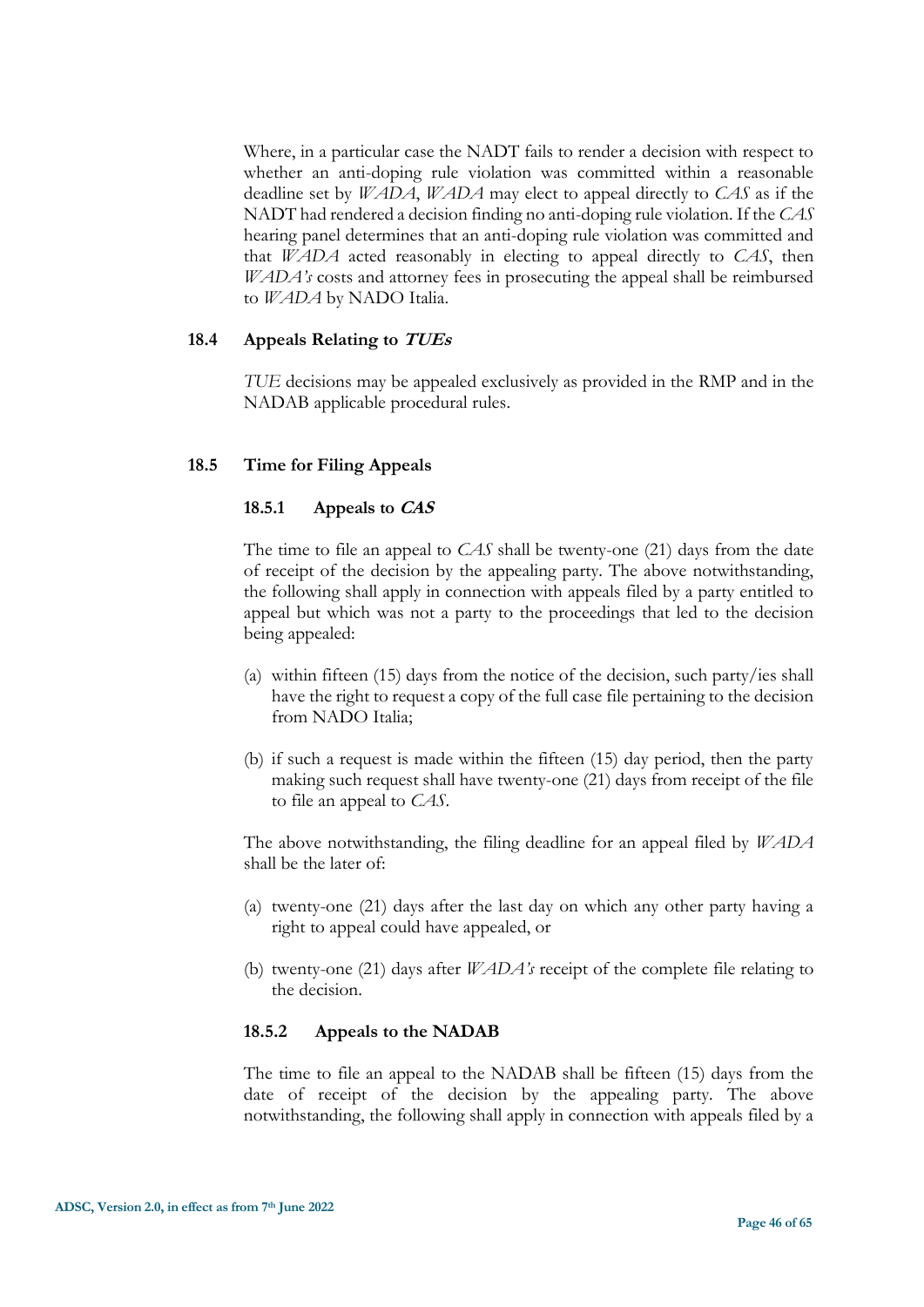party entitled to appeal, but which was not a party to the proceedings having led to the decision subject to appeal:

- (a) within fifteen (15) days from notice of the decision, such party/ies shall have the right to request a copy of the full case file pertaining to the decision from NADO Italia;
- (b) if such a request is made within the fifteen (15) day period, then the party making such request shall have twenty-one (21) days from receipt of the file to file an appeal to the NADAB.

The above notwithstanding, the filing deadline for an appeal filed by *WADA* shall be the later of:

- (a) twenty-one (21) days after the last day on which any other party having a right to appeal could have appealed, or
- (b) twenty-one (21) days after *WADA's* receipt of the complete file relating to the decision.

#### <span id="page-46-0"></span>**ARTICLE 19 CONFIDENTIALITY AND REPORTING**

#### **19.1 Information Concerning Adverse Analytical Findings, Atypical Findings, and Other Asserted Anti-Doping Rule Violations**

# **19.1.1 Notice of Anti-Doping Rule Violations to Athletes and other Persons**

Notice to *Athletes* or other *Persons* of anti-doping rule violations asserted against them shall occur as provided under Articles 8 and 19.

If at any point during *Results Management* up until the anti-doping rule violation charge, NADO Italia decides not to move forward with a matter, it must notify the *Athlete* or other *Person* (provided that the *Athlete* or other *Person* had been already informed of the ongoing *Results Management*).

#### **19.1.2 Notice of Anti-Doping Rule Violations to National Anti-Doping Organizations, International Federations and WADA**

Notice of the assertion of an anti-doping rule violation to the *Athlete's* or other *Person's National Anti-Doping Organization*, if different from NADO Italia, International Federation and *WADA* shall occur as provided under Articles 8 and 19, simultaneously with the notice to the *Athlete* or other *Person*.

If at any point during *Results Management* up until the anti-doping rule violation charge, NADO Italia decides not to move forward with a matter, it must give notice (with reasons) to the *Anti-Doping Organizations* with a right of appeal under *Code* Article 13.2.3.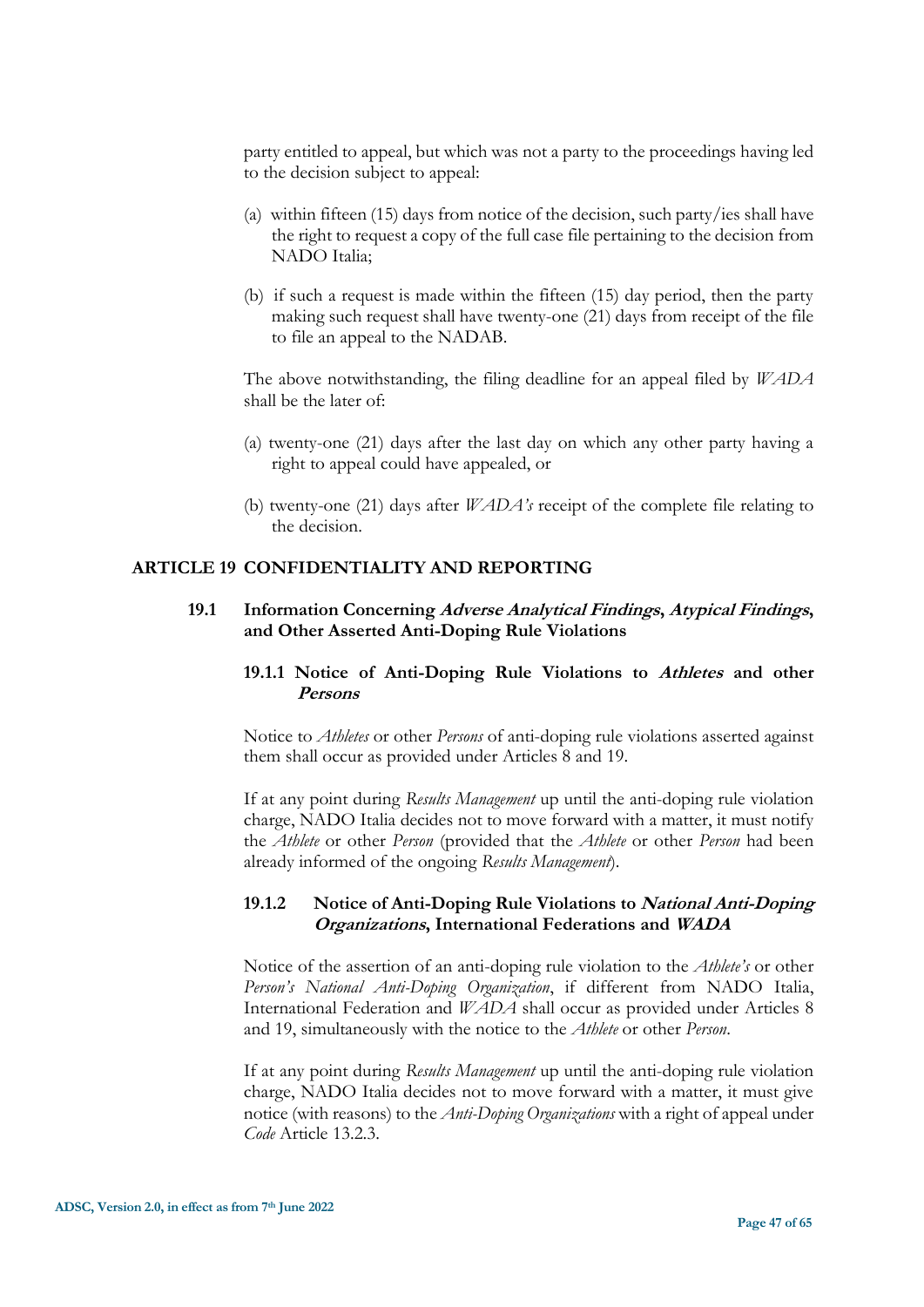# **19.1.3 Content of an Anti-Doping Rule Violation Notice**

Notification of an anti-doping rule violation shall include: the *Athlete's* or other *Person's* name, country, sport and discipline within the sport, the *Athlete's*  competitive level, whether the test was *In-Competition* or *Out-of-Competition*, the date of *Sample* collection, the analytical result reported by the laboratory and other information as required by the *International Standard* for *Results Management.*

Notification of anti-doping rule violations other than under Article 2.1 shall also include the rule violated and the basis of the asserted violation.

# **19.1.4 Status Reports**

Except with respect to investigations which have not resulted in a notice of an anti-doping rule violation pursuant to Article 19.1.1, the *Athlete's* or other *Person's National Anti-Doping Organization*, if different from NADO Italia, International Federation and *WADA* shall be regularly updated on the status and findings of any review or proceedings conducted pursuant to Articles 8, 9 or 18 and shall be provided with a prompt written reasoned explanation or decision explaining the resolution of the matter.

# **19.1.5 Confidentiality**

The recipient organizations shall not disclose this information beyond those *Persons* with a need to know (which would include the appropriate personnel at the applicable *National Olympic Committee*, *National Federation*, and team in a *Team Sport*) until NADO Italia has made *Public Disclosure* as permitted by Article 19.3.

# **19.1.6 Protection of Confidential Information by an Employee or Agent of NADO Italia**

NADO Italia shall ensure that information concerning *Adverse Analytical Findings*, *Atypical Findings*, and other asserted anti-doping rule violations remains confidential until such information is *Publicly Disclosed* in accordance with Article 19.3. NADO Italia shall ensure that its employees (whether permanent or otherwise), contractors, agents, consultants, and *Delegated Third Parties* are subject to a fully enforceable contractual duty of confidentiality and to fully enforceable procedures for the investigation and disciplining of improper and/or unauthorized disclosure of such confidential information.

# **19.2 Notice of Anti-Doping Rule Violation or Violations of Ineligibility or Provisional Suspension Decisions and Request for Files**

**19.2.1** Anti-doping rule violation decisions or decisions related to violations of *Ineligibility* or *Provisional Suspension* shall include the full reasons for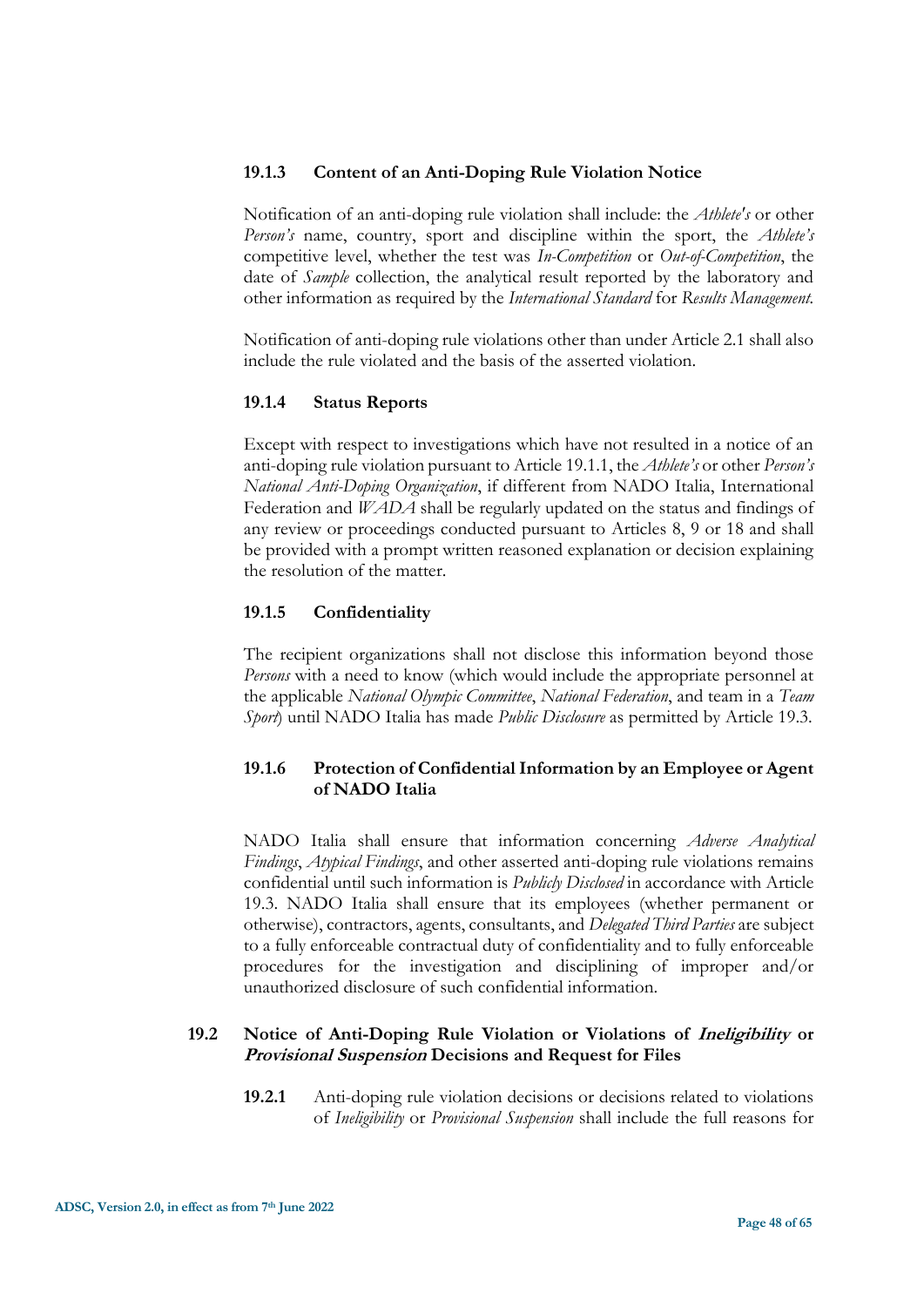the decision, including, if applicable, a justification for why the maximum potential sanction was not imposed. Where the decision is not in English or French, NADO Italia shall provide an English or French summary of the decision and the supporting reasons.

**19.2.2** An *Anti-Doping Organization* having a right to appeal a decision received pursuant to Article 19.2.1 may, within fifteen (15) days of receipt, request a copy of the full case file pertaining to the decision.

#### **19.3 Public Disclosure**

- **19.3.1** After notice has been provided to the *Athlete* or other *Person* in accordance with the *International Standard* for *Results Management*, and to the applicable *Anti-Doping Organizations* in accordance with Article 19.1.2, the identity of any *Athlete* or other *Person* who is notified of a potential anti-doping rule violation, the *Prohibited Substance* or *Prohibited Method* and the nature of the violation involved, and whether the *Athlete* or other *Person* is subject to a *Provisional Suspension* may be *Publicly Disclosed* by NADO Italia.
- **19.3.2** No later than twenty (20) days after it has been determined in an appellate decision under Article 18.2.1 or 18.2.2, or such appeal has been waived, or a hearing has been waived, or the assertion of an antidoping rule violation has not otherwise been timely challenged, or the matter has been resolved under Article 11.8, or a new period of *Ineligibility*, or reprimand, has been imposed under Article 11.14.3, NADO Italia must *Publicly Disclose* the disposition of the anti-doping matter including the sport, the anti-doping rule violated, the name of the *Athlete* or other *Person* committing the violation, the *Prohibited Substance* or *Prohibited Method* involved (if any) and the *Consequences* imposed, except for information related to review of TUEC's decisions and decisions regarding "filing failure" and/or "missed test" – pursuant to the terms and conditions of the "Regulations governing the processing of sensitive and judicial information (Legislative Decree n. 196/2003 as amended by the Legislative Decree n. 101/2018), adopted by NADO Italia. NADO Italia must also *Publicly Disclose*  within twenty (20) days the results of appellate decisions concerning anti-doping rule violations, under the terms and condition of the above-mentioned Regulations.
- **19.3.3** After an anti-doping rule violation has been determined to have been committed in an appellate decision under Article 18.2.1 or 18.2.2 or such appeal has been waived, or in a hearing in accordance with Article 9 or where such hearing has been waived, or the assertion of an antidoping rule violation has not otherwise been timely challenged, or the matter has been resolved under Article 11.8, NADO Italia may make public such determination or decision and may comment publicly on the matter.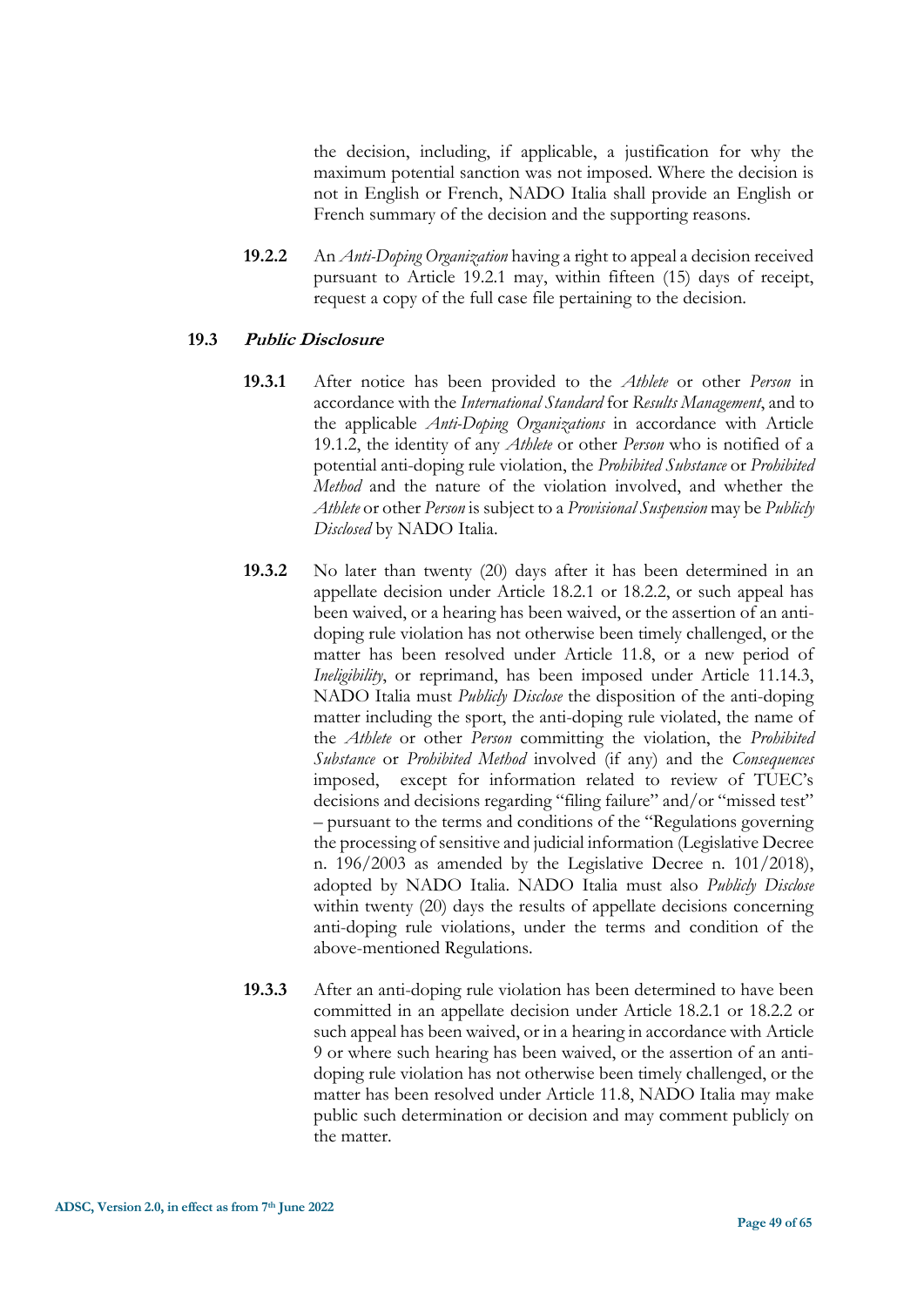- **19.3.4** In any case where it is determined, after a hearing or appeal, that the *Athlete* or other *Person* did not commit an anti-doping rule violation, the fact that the decision has been appealed may be *Publicly Disclosed*. However, the decision itself and the underlying facts may not be *Publicly Disclosed* except with the consent of the *Athlete* or other *Person* who is the subject of the decision. NADO Italia shall use reasonable efforts to obtain such consent, and if consent is obtained, shall *Publicly Disclose* the decision in its entirety or in such redacted form as the *Athlete* or other *Person* may approve.
- **19.3.5** Publication shall be accomplished by placing the required information, according to the above-mentioned regulations, on NADO Italia's website and leaving the information up for the longer of one (1) month or the duration of any period of *Ineligibility*.
- **19.3.6** Except as provided in Articles 19.3.1 and 19.3.3, no *Anti-Doping Organization*, *National Federation* or *WADA*-accredited laboratory, or any official of any such body, shall publicly comment on the specific facts of any pending case (as opposed to general description of process and science) except in response to public comments attributed to, or based on information provided by the *Athlete*, other *Person* or their entourage or other representatives.
- **19.3.7** The mandatory *Public Disclosure* required in Article 19.3.2 shall not be required where the *Athlete* or other *Person* who has been found to have committed an anti-doping rule violation is a *Minor, Protected Person* or *Recreational Athlete*. Any optional *Public Disclosure* in a case involving a *Minor, Protected Person* or *Recreational Athlete* shall be proportionate to the facts and circumstances of the case.

# **19.4 Statistical Reporting**

NADO Italia, at least annually, publishes publicly a general statistical report of its *Doping Control* activities, and provide a copy to *WADA*.

# **19.5 Data Privacy**

**19.5.1** NADO Italia may collect, store, process or disclose personal information relating to *Athletes* and other *Persons* where necessary and appropriate to conduct its *Anti-Doping Activities* under the *Code*, the *International Standards* (including specifically the *International Standard* for the Protection of Privacy and Personal Information), these *Anti-Doping Sports Code* , in compliance with Legislative Decree n. 196/2003 as amended by the Legislative Decree n. 101/2018, EU Regulation n. 2016/679 and with decisions, opinions and other prescriptions adopted by the Italian Data Protection Authority.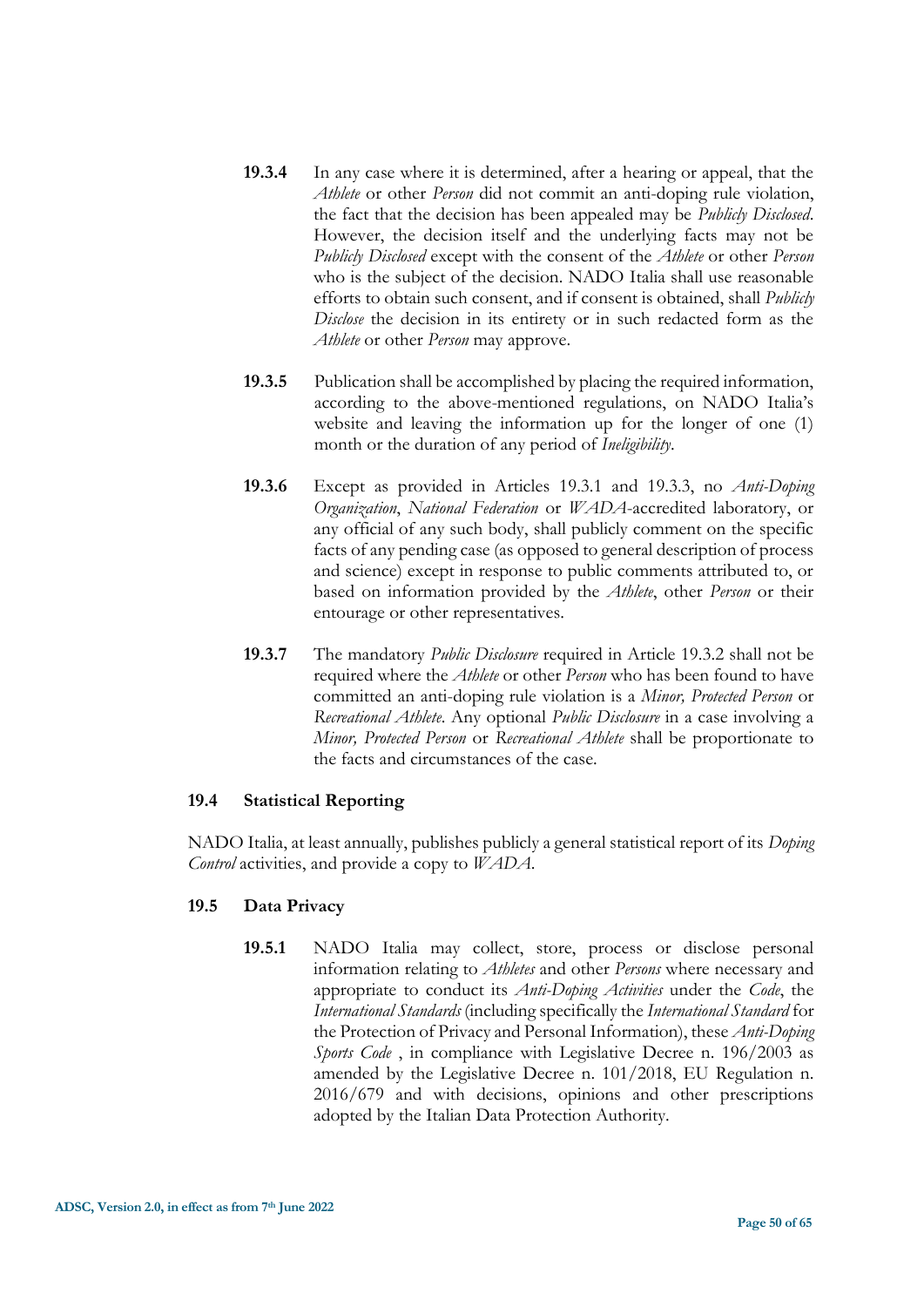- **19.5.2** Without limiting the foregoing, NADO Italia shall:
	- (a) only process personal information in accordance with a valid legal ground;
	- (b) notify any *Participant* or *Person* subject to this *Anti-Doping Sports Code*, in a manner and form that complies with applicable laws and the *International Standard* for the Protection of Privacy and Personal Information, that their personal information may be processed by NADO Italia and other *Persons* for the purpose of the implementation of this *ADSC*;
	- (c) ensure that any third-party agents (including any *Delegated Third Party*) with whom NADO Italia shares the personal information of any *Participant* or *Person* is subject to appropriate technical and contractual controls to protect the confidentiality and privacy of such information.

#### <span id="page-50-0"></span>**ARTICLE 20 IMPLEMENTATION OF DECISIONS**

# **20.1 Automatic Binding Effect of Decisions by Signatory Anti-Doping Organizations**

- **20.1.1** A decision of an anti-doping rule violation made by a *Signatory Anti-Doping Organization*, an appellate body (*Code* Article 13.2.2) or *CAS* shall, after the parties to the proceeding are notified, automatically be binding beyond the parties to the proceeding upon NADO Italia and any *National Federation* in Italy, as well as every *Signatory* in every sport with the effects described below:
	- **20.1.1.1** A decision by any of the above-described bodies imposing a *Provisional Suspension* (after a *Provisional Hearing* has occurred or the *Athlete* or other *Person* has either accepted the *Provisional Suspension* or has waived the right to a *Provisional Hearing*, expedited hearing or expedited appeal offered in accordance with *Code* Article 7.4.3) automatically prohibits the *Athlete* or other *Person* from participation (as described in *Code* Article 10.14.1) in all sports within the authority of any *Signatory* during the *Provisional Suspension*.
	- **20.1.1.2** A decision by any of the above-described bodies imposing a period of *Ineligibility* (after a hearing has occurred or been waived) automatically prohibits the *Athlete* or other *Person* from participation (as described in *Code* Article 10.14.1) in all sports within the authority of any *Signatory* for the period of *Ineligibility*.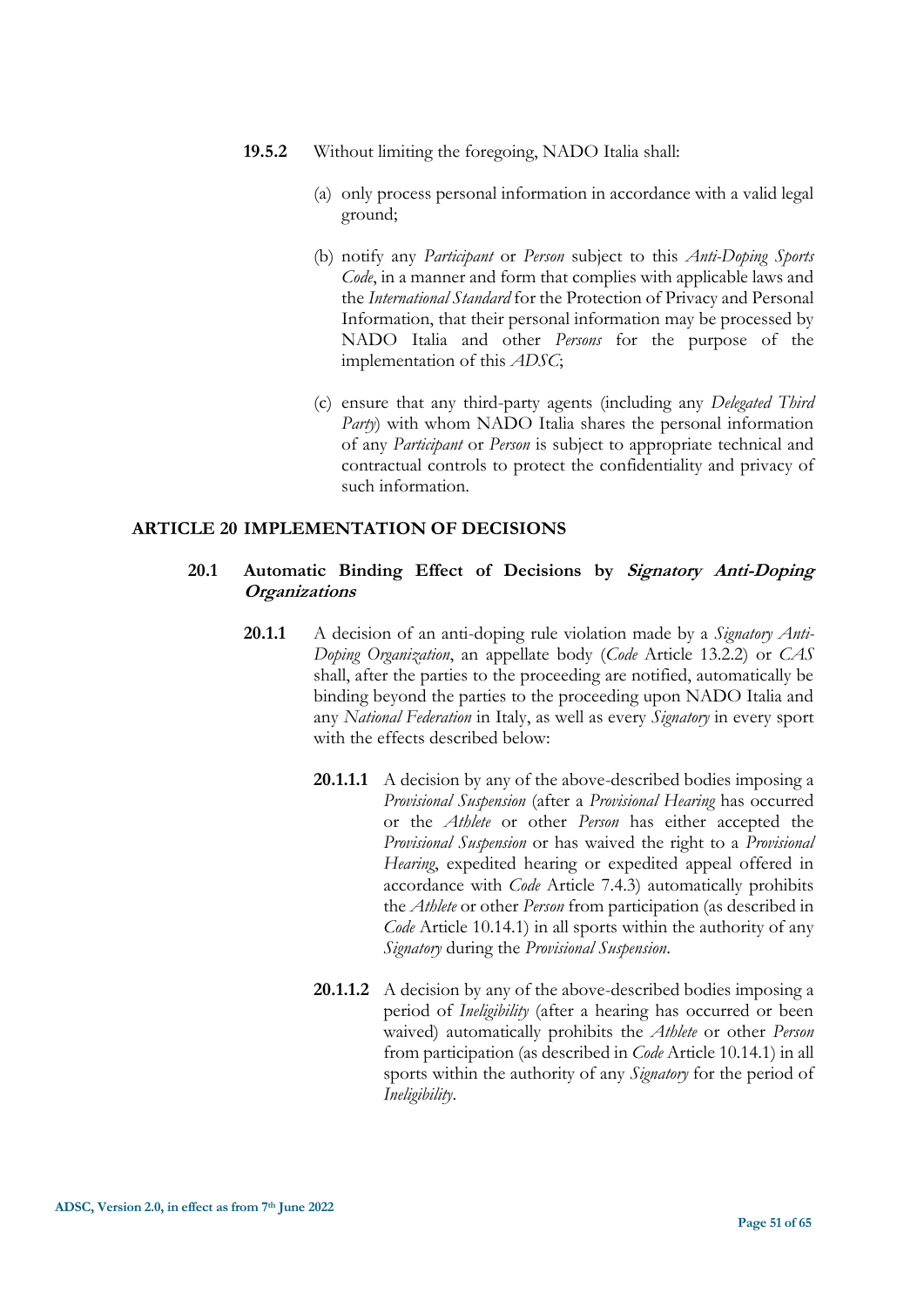- **20.1.1.3** A decision by any of the above-described bodies accepting an anti-doping rule violation automatically binds all *Signatories*.
- **20.1.1.4** A decision by any of the above-described bodies to *Disqualify* results under *Code* Article 10.10 for a specified period automatically *Disqualifies* all results obtained within the authority of any *Signatory* during the specified period.
- **20.1.2** NADO Italia and any *National Federation* in *Italy* shall recognize and implement a decision and its effects as required by Article 20.1.1, without any further action required, on the earlier of the date NADO Italia receives actual notice of the decision or the date the decision is placed into *ADAMS*.
- **20.1.3** A decision by an *Anti-Doping Organization*, an appellate body or *CAS* to suspend, or lift, *Consequences* shall be binding upon NADO Italia, and any *National Federation* in *Italy*, without any further action required, on the earlier of the date NADO Italia receives actual notice of the decision or the date the decision is placed into *ADAMS*.
- **20.1.4** Notwithstanding any provision in Article 20.1.1, however, a decision of an anti-doping rule violation by a *Major Event Organization* made in an expedited process during an *Event* shall not be binding on NADO Italia or *National Federations* in *Italy* unless the rules of the *Major Event Organization* provide the *Athlete* or other *Person* with an opportunity to an appeal under non-expedited procedures.

# <span id="page-51-0"></span>**ARTICLE 21 STATUTE OF LIMITATIONS**

<span id="page-51-1"></span>No anti-doping rule violation proceeding may be commenced against an *Athlete* or other *Person* unless he or she has been notified of the anti-doping rule violation, or notification has been reasonably attempted, within ten (10) years from the date the violation is asserted to have occurred.

# **ARTICLE 22 EDUCATION**

NADO Italia, through the Anti-Doping Education, Learning and Research Committee, plans, implements, evaluates and promotes *Education* in line with the requirements of *Code* Article 18.2 and the *International Standard* for *Education*.

The Anti-doping Education, Learning and Research Committee drafts and implements information and training programmes aimed at defending the spirit of sport and protecting the health of *Athletes*, with a view to preventing the intentional or unintentional Use of *Prohibited Substances*, *Prohibited Methods* or practices.

These programmes, always accompanied by accurate and up-to-date information on the fight against doping, are aimed at *Athletes*, especially the youngest ones, for whom the themes of indepth anti-doping *Education* will be developed also in school courses. The in-depth studies will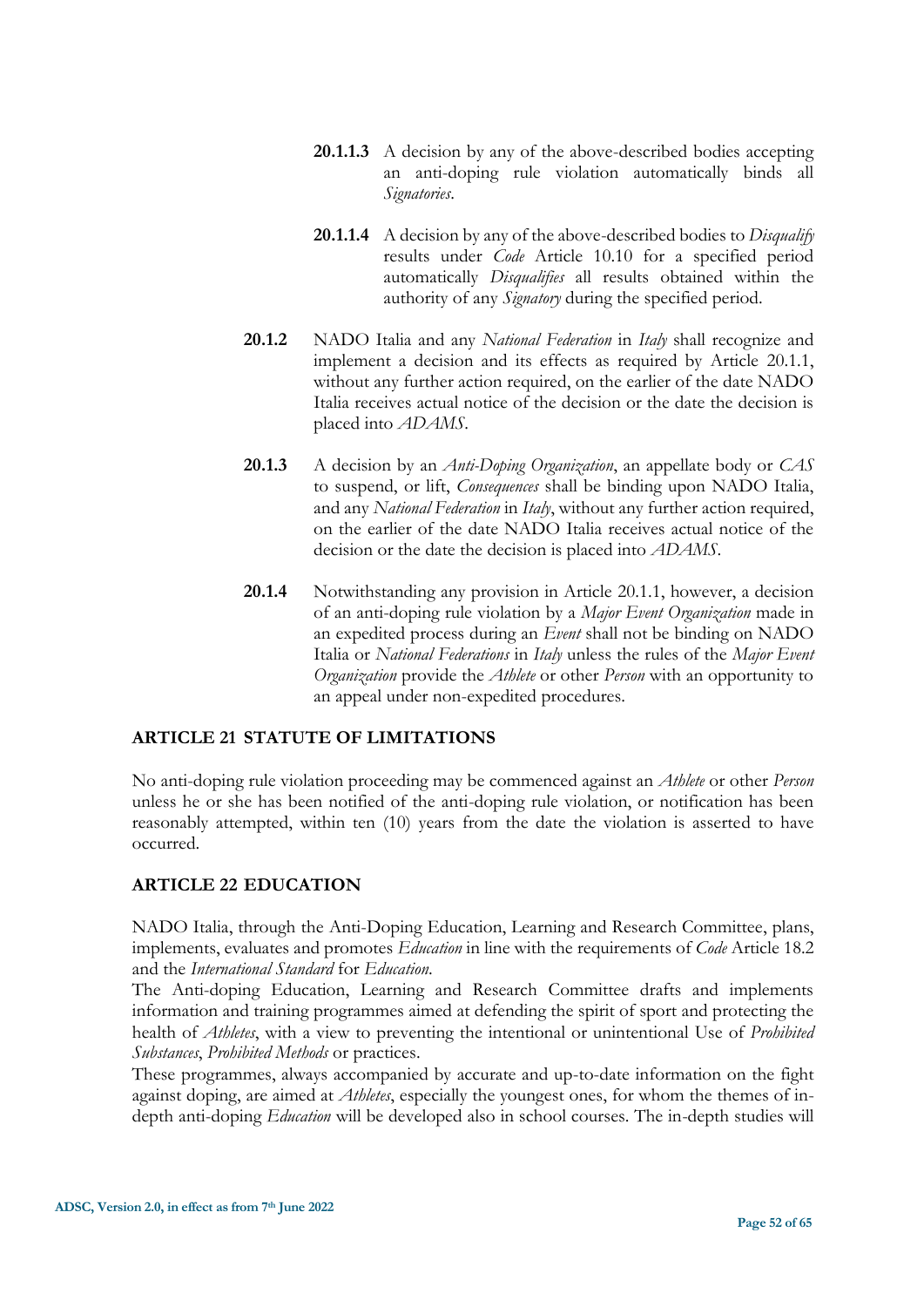also be dedicated to families, sports managers, coaches, medical staff and communication agencies.

The activities will be directed to the development of the values of the individual *Athlete*, so as to encourage an increase in their autonomous decision-making capacity, based on the principle of ethically appropriate behavior.

<span id="page-52-0"></span>The Anti-doping Education, Learning and Research Committee also promotes research projects in compliance with the ethical practices recognized at national and international level, also in collaboration with *WADA*.

#### **ARTICLE 23 INTERPRETATION OF THE CODE**

- **23.1** The official text of the *Code* shall be maintained by *WADA* and shall be published in English and French. In the event of any conflict between the English and French versions, the English version shall prevail.
- **23.2** The comments annotating various provisions of the *Code* shall be used to interpret the *Code*.
- **23.3** The *Code* shall be interpreted as an independent and autonomous text and not by reference to the existing law or statutes of the *Signatories* or governments.
- **23.4** The headings used for the various Parts and Articles of the *Code* are for convenience only and shall not be deemed part of the substance of the *Code* or to affect in any way the language of the provisions to which they refer.
- **23.5** Where the term "days" is used in the *Code* or an *International Standard*, it shall mean calendar days unless otherwise specified.
- **23.6** The *Code* shall not apply retroactively to matters pending before the date the *Code* is accepted by a *Signatory* and implemented in its rules. However, pre-*Code* anti-doping rule violations would continue to count as "First violations" or "Second violations" for purposes of determining sanctions under *Code* Article 10 for subsequent post-*Code* violations.
- <span id="page-52-1"></span>**23.7** The Purpose, Scope and Organization of the World Anti-Doping Program and the *Code* and *Code* Appendix 1, Definitions, shall be considered integral parts of the *Code*.

# **ARTICLE 24 FINAL PROVISIONS**

- **24.1** Where the term "days" is used in this *ADSC*, it shall mean calendar days unless otherwise specified.
- **24.2** This *ADSC* shall be interpreted as an independent and autonomous text and not by reference to existing law or statutes.
- **24.3** This *ADSC* have been adopted pursuant to the applicable provisions of the *Code*  and the *International Standards* and shall be interpreted in a manner that is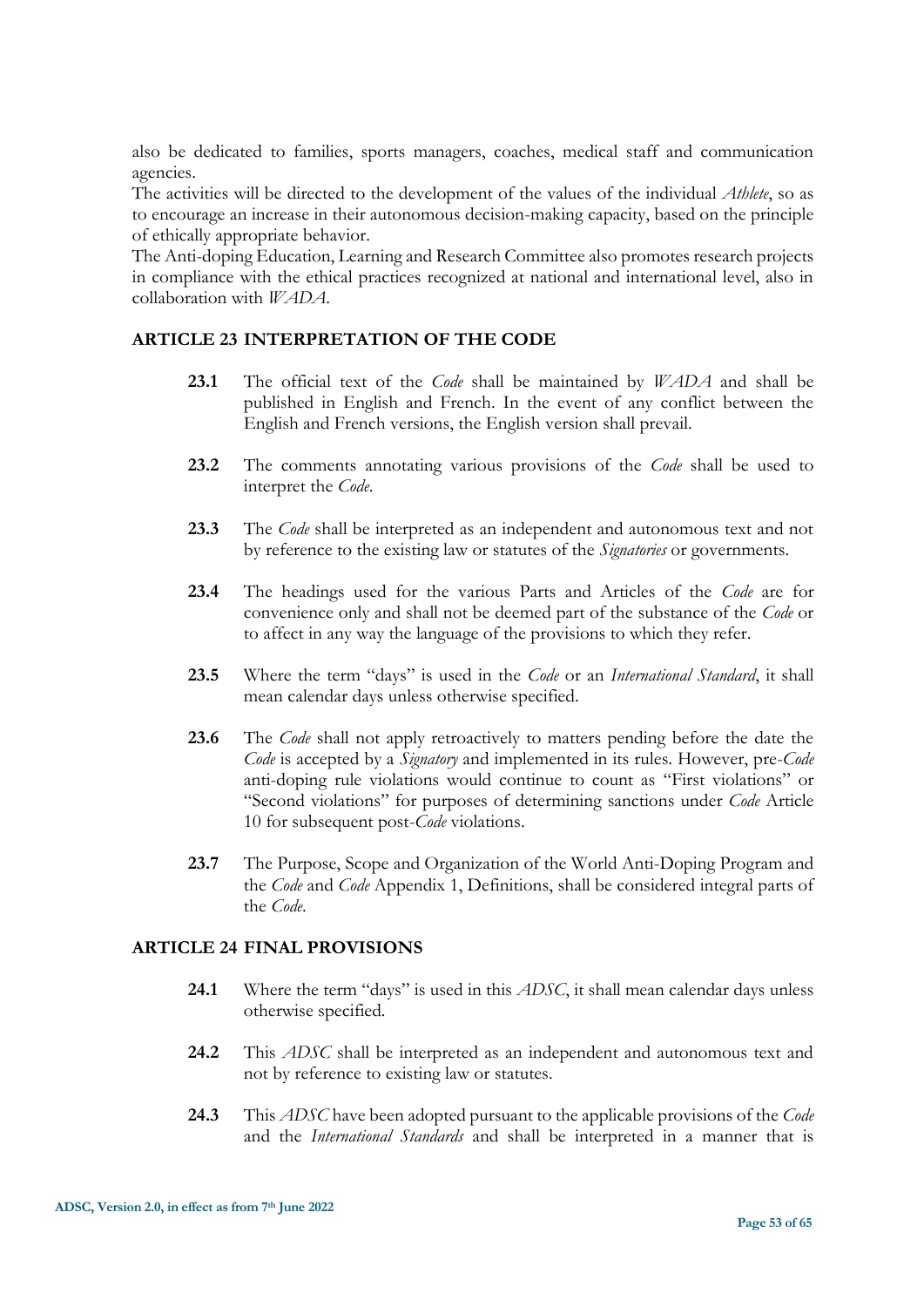consistent with applicable provisions of the *Code* and the *International Standards*. The *Code* and the *International Standards* shall be considered integral parts of this *ADSC* and shall prevail in case of conflict.

- **24.4** The Introduction and the Appendix 1 shall be considered integral parts of this *ADSC*.
- **24.5** The comments annotating various provisions of the *Code* are incorporated by reference into the *ADSC*, shall be treated as if set out fully herein, and shall be used to interpret this *ADSC*.
- **24.6** This *ADSC* shall enter into force on 1 January 2021 (the "Effective Date"). It repeals any previous version of NADO Italia's anti-doping sports rules.
- **24.7** This *ADSC* shall not apply retroactively to matters pending before the Effective Date. However:
	- **24.7.1** Anti-doping rule violations taking place prior to the Effective Date count as "first violations" or "second violations" for purposes of determining sanctions under Article 11 for violations taking place after the Effective Date.
	- **24.7.2** Any anti-doping rule violation case which is pending as of the Effective Date and any anti-doping rule violation case brought after the Effective Date based on an anti-doping rule violation which occurred prior to the Effective Date, shall be governed by the substantive anti-doping rules in effect at the time the alleged antidoping rule violation occurred, and not by the substantive anti-doping rules set out in this *ADSC*, unless the panel hearing the case determines the principle of "lex mitior" appropriately applies under the circumstances of the case. For these purposes, the retrospective periods in which prior violations can be considered for purposes of multiple violations under Article 11.9.4 and the statute of limitations set forth in Article 21 are procedural rules, not substantive rules, and should be applied retroactively along with all of the other procedural rules in this *ADSC* (provided, however, that Article 21 shall only be applied retroactively if the statute of limitations period has not already expired by the Effective Date).
	- **24.7.3** Any Article 2.4 whereabouts failure (whether a filing failure or a missed test, as those terms are defined in the *International Standard* for *Results Management*) prior to the Effective Date shall be carried forward and may be relied upon, prior to expiry, in accordance with the *International Standard* for *Results Management*, but it shall be deemed to have expired twelve (12) months after it occurred*.*
	- **24.7.4** With respect to cases where a final decision finding an anti-doping rule violation has been rendered prior to the Effective Date, but the *Athlete*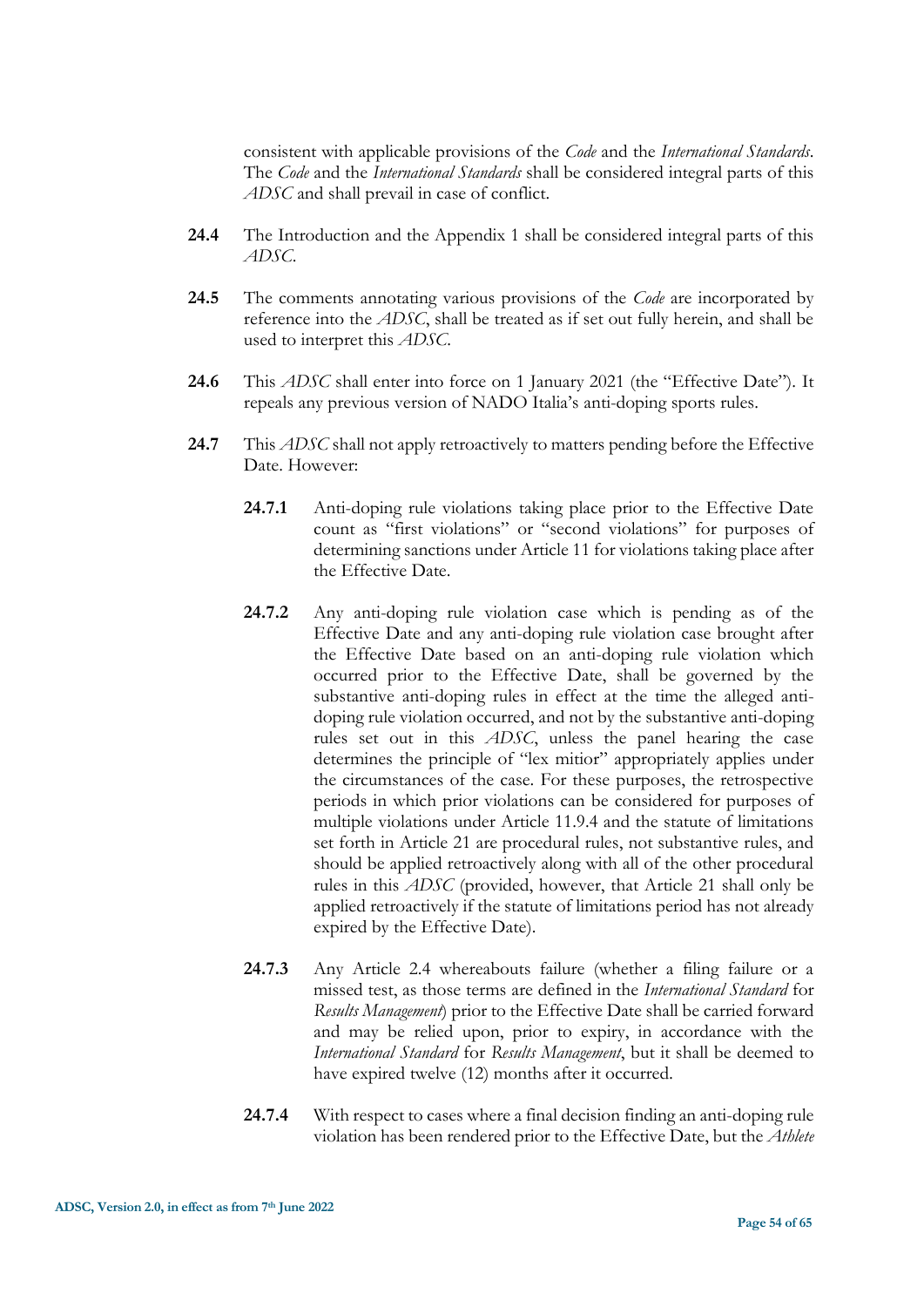or other *Person* is still serving the period of *Ineligibility* as of the Effective Date, the *Athlete* or other *Person* may apply to NADO Italia or other *Anti-Doping Organization* which had *Results Management* responsibility for the anti-doping rule violation to consider a reduction in the period of *Ineligibility* in light of this *ADSC*. Such application must be made before the period of *Ineligibility* has expired. The decision rendered may be appealed pursuant to Article 18.2. This *ADSC* shall have no application to any case where a final decision finding an antidoping rule violation has been rendered and the period of *Ineligibility*  has expired.

- **24.7.5** For purposes of assessing the period of *Ineligibility* for a second violation under Article 11.9.1, where the sanction for the first violation was determined based on rules in force prior to the Effective Date, the period of *Ineligibility* which would have been assessed for that first violation had this *ADSC* been applicable, shall be applied.
- **24.7.6** Changes to the *Prohibited List* and *Technical Documents* relating to substances or methods on the *Prohibited List* shall not, unless they specifically provide otherwise, be applied retroactively. As an exception, however, when a *Prohibited Substance* or a *Prohibited Method has* been removed from the *Prohibited List*, an *Athlete* or other *Person* currently serving a period of *Ineligibility* on account of the formerly *Prohibited Substance* or *Prohibited Method* may apply to NADO Italia or other *Anti-Doping Organization* which had *Results Management* responsibility for the anti-doping rule violation to consider a reduction in the period of *Ineligibility* in light of the removal of the substance or method from the *Prohibited List*.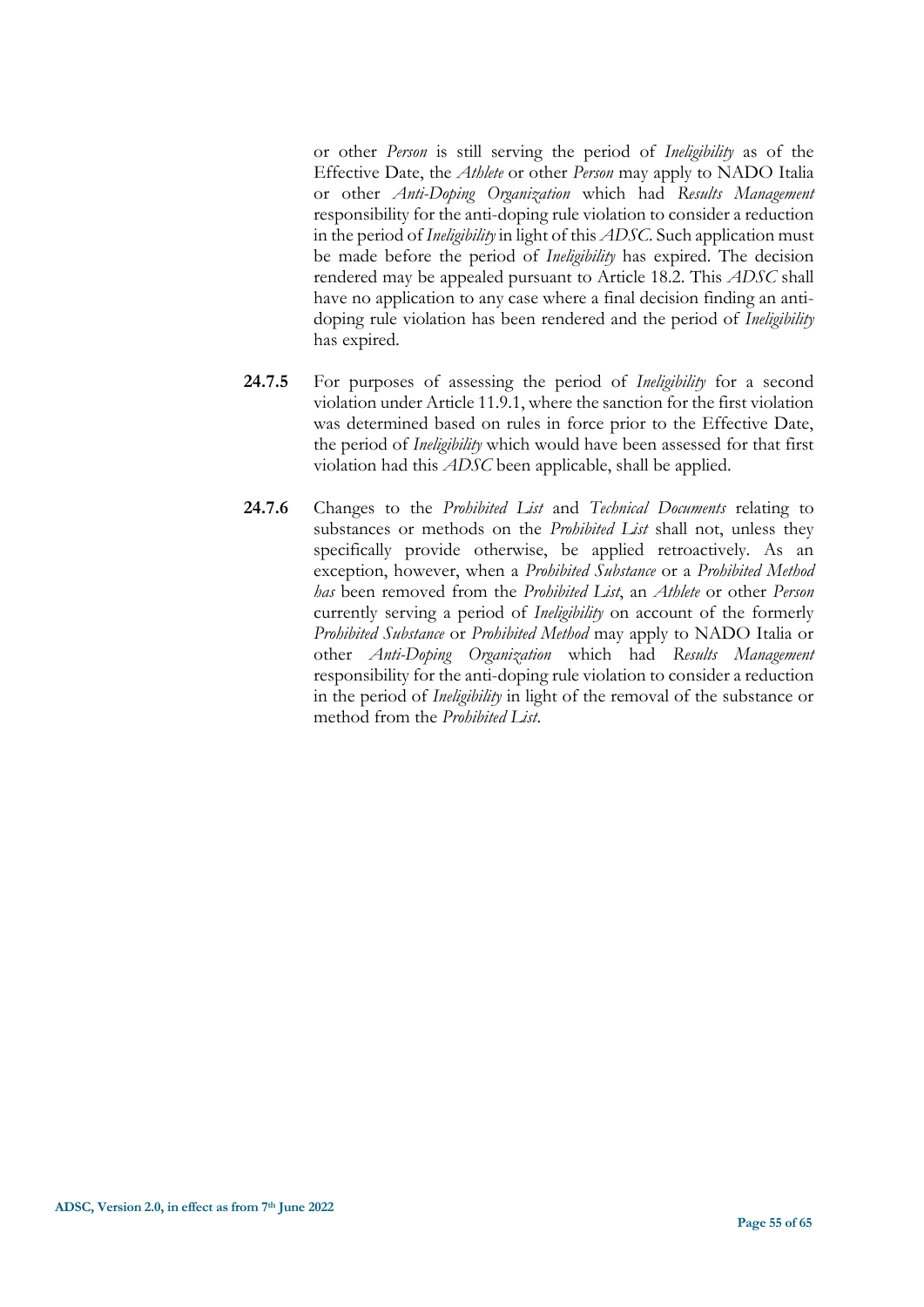# <span id="page-55-0"></span>**APPENDIX 1 DEFINITIONS**

*ADAMS*: The Anti-Doping Administration and Management System is a Web-based database management tool for data entry, storage, sharing, and reporting designed to assist stakeholders and *WADA* in their anti-doping operations in conjunction with data protection legislation.

*Administration*: Providing, supplying, supervising, facilitating, or otherwise participating in the *Use* or *Attempted Use* by another *Person* of a *Prohibited Substance* or *Prohibited Method*. However, this definition shall not include the actions of bona fide medical personnel involving a *Prohibited Substance* or *Prohibited Method Used* for genuine and legal therapeutic purposes or other acceptable justification and shall not include actions involving *Prohibited Substances* which are not prohibited in *Out-of-Competition Testing* unless the circumstances as a whole demonstrate that such *Prohibited Substances* are not intended for genuine and legal therapeutic purposes or are intended to enhance sport performance.

*Adverse Analytical Finding*: A report from a *WADA*-accredited laboratory or other *WADA*approved laboratory that, consistent with the *International Standard* for Laboratories, establishes in a *Sample* the presence of a *Prohibited Substance* or its *Metabolites* or *Markers* or evidence of the *Use* of a *Prohibited Method*.

*Adverse Passport Finding*: A report identified as an *Adverse Passport Finding* as described in the applicable *International Standards*.

*Aggravating Circumstances*: Circumstances involving, or actions by, an *Athlete* or other *Person* which may justify the imposition of a period of *Ineligibility* greater than the standard sanction. Such circumstances and actions shall include, but are not limited to: the *Athlete* or other *Person Used* or *Possessed* multiple *Prohibited Substances* or *Prohibited Methods*, *Used* or *Possessed* a *Prohibited Substance* or *Prohibited Method* on multiple occasions or committed multiple other anti-doping rule violations; a normal individual would be likely to enjoy the performance-enhancing effects of the anti-doping rule violation(s) beyond the otherwise applicable period of *Ineligibility*; the *Athlete* or *Person* engaged in deceptive or obstructive conduct to avoid the detection or adjudication of an anti-doping rule violation; or the *Athlete* or other *Person* engaged in *Tampering* during *Results Management*. For the avoidance of doubt, the examples of circumstances and conduct described herein are not exclusive and other similar circumstances or conduct may also justify the imposition of a longer period of *Ineligibility*.

*Anti-Doping Activities*: Anti-doping *Education* and information, test distribution planning, maintenance of a *Registered Testing Pool*, managing *Athlete Biological Passports*, conducting *Testing*, organizing analysis of *Samples*, gathering of intelligence and conduct of investigations, processing of *TUE* applications, *Results Management*, monitoring and enforcing compliance with any *Consequences* imposed, and all other activities related to anti-doping to be carried out by or on behalf of an *Anti-Doping Organization*, as set out in the *Code* and/or the *International Standards*.

*Anti-Doping Detective Inspector (ADDIs)*: Carabinieri from the Department for Health Protection (i.e., the Italian anti-adulteration unit locally known as "NAS" or "CCTS"), accredited by NADO Italia and authorized to take part in the anti-doping activities in conjunction with Doping Control Officers/Blood Control Officers, sample collection physicians from FMSI,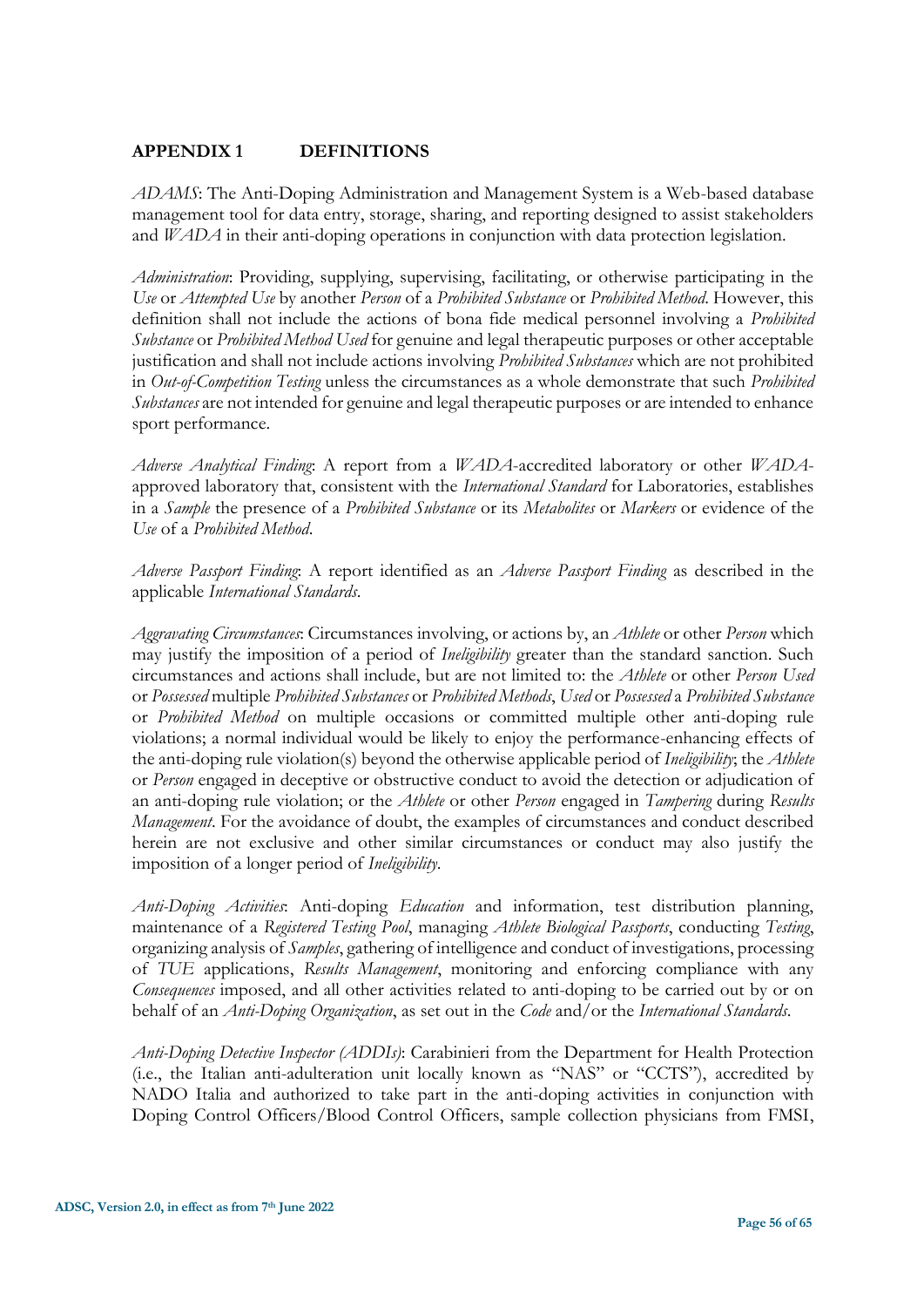pursuant to the Framework Agreement executed on 9 February 2015 between CONI and the NAS.

*Anti-Doping Organization*: *WADA* or a *Signatory* that is responsible for adopting rules for initiating, implementing or enforcing any part of the *Doping Control* process. This includes, for example, the International Olympic Committee, the International Paralympic Committee, other *Major Event Organizations* that conduct *Testing* at their *Events*, International Federations, and *National Anti-Doping Organizations.*

*Anti-Doping Sports Code (ADSC):* the Code, adopted by NADO Italia, implementing the *World Anti-Doping Code* and the *International Standards*.

*Athlete*: Any *Person* who competes in sport under the aegis of the relevant International Federation and/or the Italian National Olympic Committee (CONI) and Italian Paralympic Committee (IPC).

*Athlete Biological Passport*: The program and methods of gathering and collating data as described in the *International Standard* for *Testing* and Investigations and *International Standard* for Laboratories.

*Athlete Support Personnel*: Any coach, trainer, manager, agent, team staff, official, medical, paramedical personnel, parent or any other *Person* working with, treating or assisting an *Athlete* participating in or preparing for sports *Competition*.

*Attempt*: Purposely engaging in conduct that constitutes a substantial step in a course of conduct planned to culminate in the commission of an anti-doping rule violation. Provided, however, there shall be no anti-doping rule violation based solely on an *Attempt* to commit a violation if the *Person* renounces the *Attempt* prior to it being discovered by a third party not involved in the *Attempt*.

*Atypical Finding*: A report from a *WADA*-accredited laboratory or other *WADA*-approved laboratory which requires further investigation as provided by the *International Standard* for Laboratories or related *Technical Documents* prior to the determination of an *Adverse Analytical Finding*.

*Atypical Passport Finding*: A report described as an *Atypical Passport Finding* as described in the applicable *International Standards*.

*CAS*: The Court of Arbitration for Sport.

*Code*: The World Anti-Doping *Code*.

*Competition*: A single race, match, game or singular sport contest. For example, a basketball game or the finals of the Olympic 100-meter race in athletics. For stage races and other sport contests where prizes are awarded on a daily or other interim basis the distinction between a *Competition* and an *Event* will be as provided in the rules of the applicable International Federation.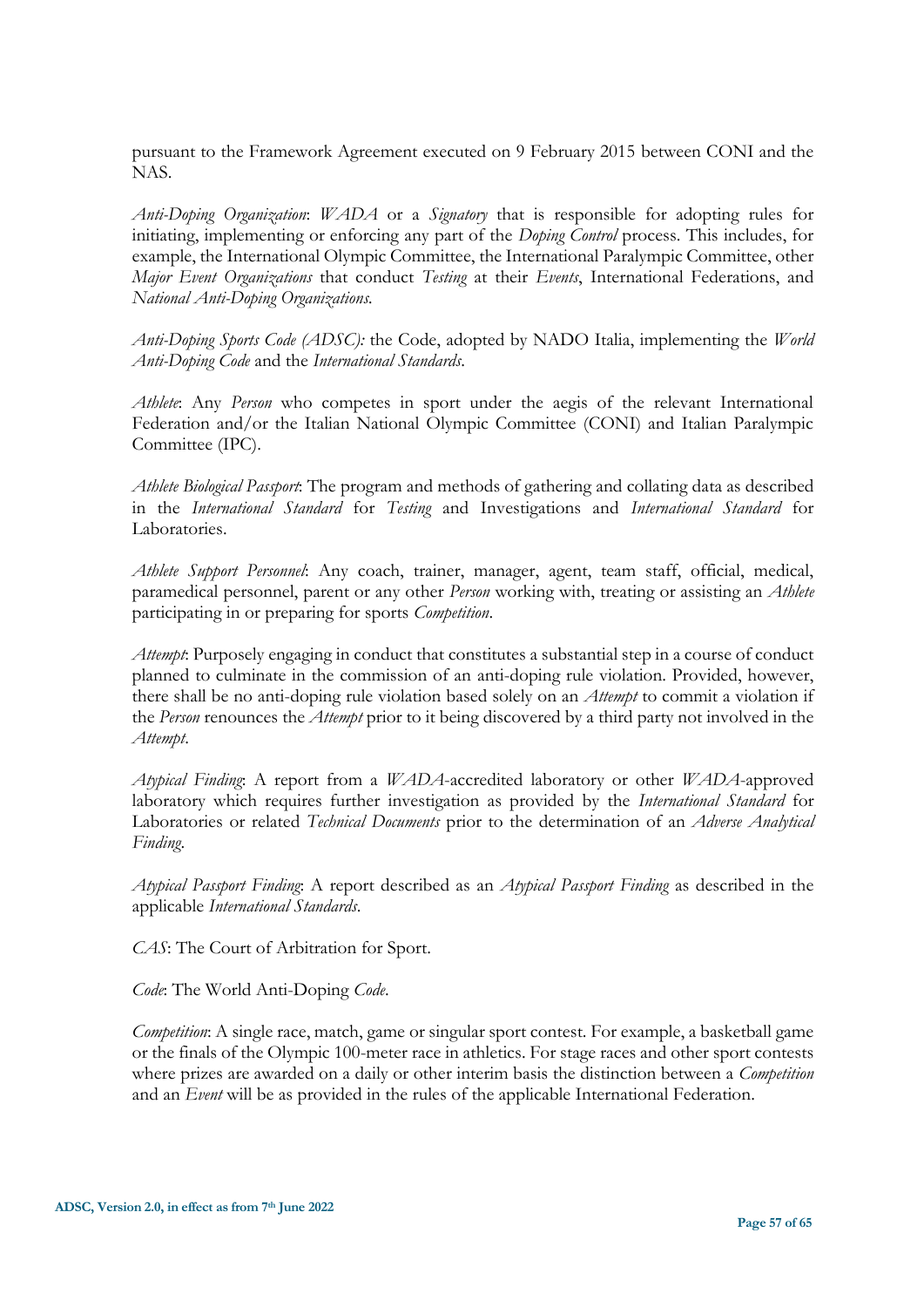*Consequences of Anti-Doping Rule Violations* ("*Consequences*"): An *Athlete's* or other *Person's* violation of an anti-doping rule may result in one or more of the following: (a) *Disqualification* means the *Athlete's* results in a particular *Competition* or *Event* are invalidated, with all resulting *Consequences* including forfeiture of any medals, points and prizes; (b) *Ineligibility* means the *Athlete* or other *Person* is barred on account of an anti-doping rule violation for a specified period of time from participating in any *Competition* or other activity or funding as provided in *ADSC* Article 11.14; (c) *Provisional Suspension* means the *Athlete* or other *Person* is barred temporarily from participating in any *Competition* or activity prior to the final decision at a hearing conducted under *ADSC* Article 9; (d) *Financial Consequences* means a financial sanction imposed for an anti-doping rule violation or to recover costs associated with an anti-doping rule violation; and (e) *Public Disclosure* means the dissemination or distribution of information to the general public or *Persons* beyond those *Persons* entitled to earlier notification in accordance with *ADSC* Article 18. Teams in *Team Sports* may also be subject to *Consequences* as provided in *ADSC* Article 12.

*Contaminated Product*: A product that contains a *Prohibited Substance* that is not disclosed on the product label or in information available in a reasonable Internet search.

*Decision Limit*: The value of the result for a threshold substance in a *Sample*, above which an *Adverse Analytical Finding* shall be reported, as defined in the *International Standard* for Laboratories.

*Delegated Third Party*: Any *Person* to which an *Anti-Doping Organization* delegates any aspect of *Doping Control* or anti-doping *Education* programs including, but not limited to, third parties or other *Anti-Doping Organizations* that conduct *Sample* collection or other *Doping Control* services or anti-doping *Educational* programs for the *Anti-Doping Organization*, or individuals serving as independent contractors who perform *Doping Control* services for the *Anti-Doping Organization* (e.g., non-employee *Doping Control* officers or chaperones). This definition does not include *CAS*.

*Disqualification*: See *Consequences of Anti-Doping Rule Violations* above.

*Doping Control*: All steps and processes from test distribution planning through to ultimate disposition of any appeal and the enforcement of *Consequences*, including all steps and processes in between, including but not limited to, *Testing*, investigations, whereabouts, *TUEs*, *Sample* collection and handling, laboratory analysis, *Results Management* and investigations or proceedings relating to violations of *ADSC* Article 11.14 (Status During *Ineligibility* or *Provisional Suspension*).

*Education*: The process of learning to instill values and develop behaviors that foster and protect the spirit of sport, and to prevent intentional and unintentional doping.

*Event*: A series of individual *Competitions* conducted together under one ruling body (e.g., the Olympic Games, World Championships of an International Federation, or Pan American Games).

*Event Period*: The time between the beginning and end of an *Event*, as established by the ruling body of the *Event*.

*Event Venues*: Those venues so designated by the ruling body for the *Event.*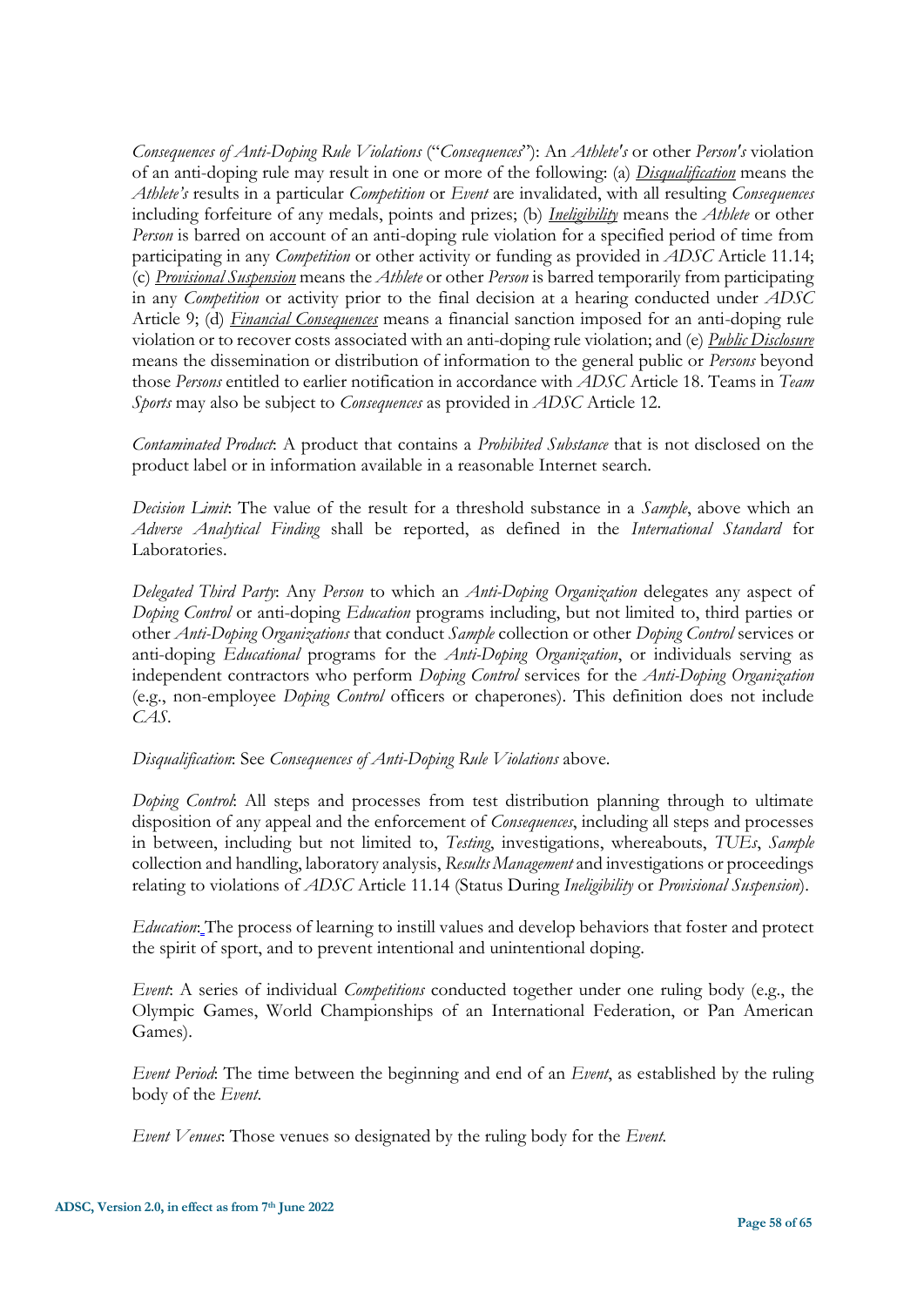*Fault*: *Fault* is any breach of duty or any lack of care appropriate to a particular situation. Factors to be taken into consideration in assessing an *Athlete's* or other *Person's* degree of *Fault* include, for example, the *Athlete's* or other *Person's* experience, whether the *Athlete* or other *Person* is a *Protected Person*, special considerations such as impairment, the degree of risk that should have been perceived by the *Athlete* and the level of care and investigation exercised by the *Athlete* in relation to what should have been the perceived level of risk. In assessing the *Athlete's* or other *Person's* degree of *Fault*, the circumstances considered must be specific and relevant to explain the *Athlete's* or other *Person's* departure from the expected standard of behavior. Thus, for example, the fact that an *Athlete* would lose the opportunity to earn large sums of money during a period of *Ineligibility*, or the fact that the *Athlete* only has a short time left in a career, or the timing of the sporting calendar, would not be relevant factors to be considered in reducing the period of *Ineligibility* under *ADSC* Article 11.6.1 or 11.6.2.

#### *Financial Consequences*: See *Consequences of Anti-Doping Rule Violations* above.

*In-Competition*: The period commencing at 11:59 p.m. on the day before a *Competition* in which the *Athlete* is scheduled to participate through the end of such *Competition* and the *Sample* collection process related to such *Competition*. Provided, however, *WADA* may approve, for a particular sport, an alternative definition if an International Federation provides a compelling justification that a different definition is necessary for its sport; upon such approval by *WADA*, the alternative definition shall be followed by all *Major Event Organizations* for that particular sport.

*Independent Observer Program*: A team of observers and/or auditors, under the supervision of *WADA*, who observe and provide guidance on the *Doping Control* process prior to or during certain *Events* and report on their observations as part of *WADA*'s compliance monitoring program.

*Individual Sport*: Any sport that is not a *Team Sport.*

# *Ineligibility*: See *Consequences of Anti-Doping Rule Violations* above.

*Institutional Independence*: Hearing panels on appeal shall be fully independent institutionally from the *Anti-Doping Organization* responsible for *Results Management*. They must therefore not in any way be administered by, connected or subject to the *Anti-Doping Organization* responsible for *Results Management*.

*International Event*: An *Event* or *Competition* where the International Olympic Committee, the International Paralympic Committee, an International Federation, a *Major Event Organization,* or another international sport organization is the ruling body for the *Event* or appoints the technical officials for the *Event.*

*International-Level Athlete*: *Athletes* who compete in sport at the international level, as defined by each International Federation, consistent with the *International Standard* for *Testing* and Investigations.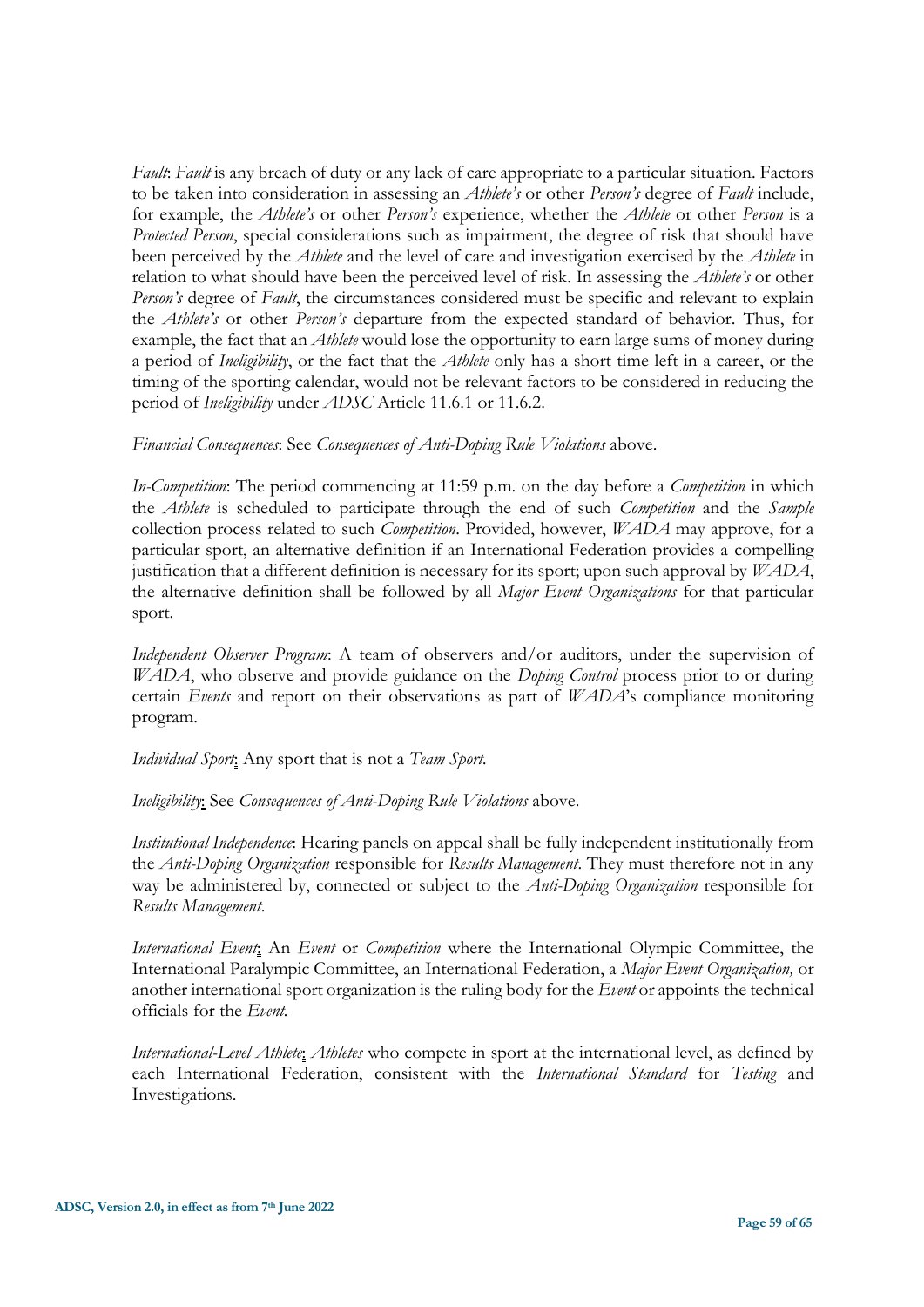*International Standard*: A standard adopted by *WADA* in support of the *Code*. Compliance with an *International Standard* (as opposed to another alternative standard, practice or procedure) shall be sufficient to conclude that the procedures addressed by the *International Standard* were performed properly. *International Standards* shall include any *Technical Documents* issued pursuant to the *International Standard*.

*Italian Sports Medicine Federation* (FMSI): The only National Entity recognized as a member of the International Sports Medicine Federation (FIMS), recognized by the International Olympic Committee (IOC) and the European Sports Medicine Federation (EFSM) that ensures the (i) execution of *In-Competition* and *Out-of-Competition* doping controls through its own DCOs/BCOs, sample collection physicians, (ii) delivery of sample tests through the WADA-accredited Laboratory based in Rome or other WADA-accredited laboratories.

*Law no. 376/2000*: Italian law on health protection of sports activities and the fight against doping.

*Legislative Decree no. 196/2003*: Italian Code on personal data protection, as amended from time to time.

*Major Event Organizations*: The continental associations of *National Olympic Committees* and other international multi-sport organizations that function as the ruling body for any continental, regional or other *International Event*.

*Marker*: A compound, group of compounds or biological variable(s) that indicates the *Use* of a *Prohibited Substance* or *Prohibited Method.*

*Metabolite*: Any substance produced by a biotransformation process.

*Minimum Reporting Level*: The estimated concentration of a *Prohibited Substance* or its *Metabolite(s)* or *Marker(s)* in a *Sample* below which *WADA*-accredited laboratories should not report that *Sample* as an *Adverse Analytical Finding.*

*Minor*: A natural *Person* who has not reached the age of eighteen (18) years.

*National Anti-Doping Appeal Body* (NADAB)*:* The National Anti-Doping Appeal Panel competent to judge appeals against first instance decisions of the NADT as pursuant to *Code* Article 13.2 and against any decision of rejection of a *TUE* by the TUEC of NADO Italia.

*National Anti-Doping Organization*: The entity(ies) designated by each country as possessing the primary authority and responsibility to adopt and implement anti-doping rules, direct the collection of *Samples*, manage test results and conduct *Results Management* at the national level. If this designation has not been made by the competent public authority(ies), the entity shall be the country's *National Olympic Committee* or its designee. In Italy, the *National Anti-Doping Organization* is NADO Italia.

*National Event*: A sport *Event* or *Competition* involving *International-* or *National-Level Athletes* that is not an *International Event*.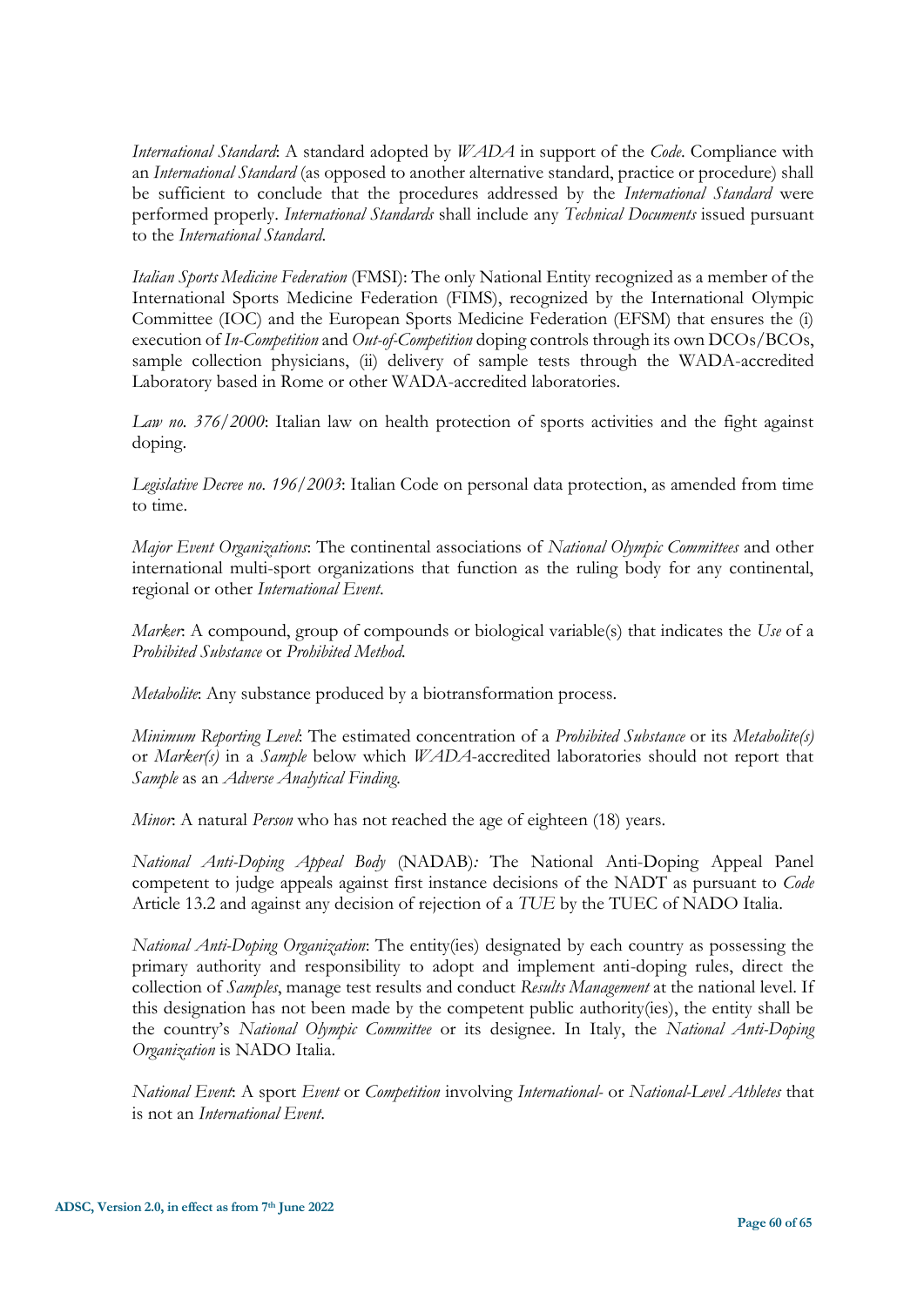*National Sports Federation*: A national or regional entity in Italy which is a member of – or is recognized by – an International Federation as the entity governing the International Federation's sport in that nation or region in Italy.

*National-Level Athlete*: An *Athlete* included in the national RTP; *Athletes* included in the Club Olimpico (who receive funding from Sports movement); an Athlete who currently or in the last six (6) months has represented Italy at senior level; an Athlete who has been selected to represent Italy in International *Events* or Competitions, not classified as International-Level *Athlete* by the relevant International Federation.

*National Olympic Committee*: The organization recognized by the International Olympic Committee. The term *National Olympic Committee* shall also include the National Sport Confederation in those countries where the National Sport Confederation assumes typical *National Olympic Committee* responsibilities in the anti-doping area. In Italy, the *National Olympic Committee* is *Comitato Olimpico Nazionale Italiano* (CONI).

*No Fault or Negligence*: The *Athlete* or other *Person's* establishing that he or she did not know or suspect, and could not reasonably have known or suspected even with the exercise of utmost caution, that he or she had *Used* or been administered the *Prohibited Substance* or *Prohibited Method* or otherwise violated an anti-doping rule*.* Except in the case of a *Protected Person* or *Recreational Athlete*, for any violation of Article 2.1, the *Athlete* must also establish how the *Prohibited Substance* entered the *Athlete's* system.

*No Significant Fault or Negligence*: The *Athlete* or other *Person's* establishing that any *Fault* or *Negligence*, when viewed in the totality of the circumstances and taking into account the criteria for *No Fault* or *Negligence*, was not significant in relationship to the anti-doping rule violation. Except in the case of a *Protected Person* or *Recreational Athlete*, for any violation of Article 2.1, the *Athlete* must also establish how the *Prohibited Substance* entered the *Athlete's* system.

*Operational Independence*: This means that (1) board members, staff members, commission members, consultants and officials of the *Anti-Doping Organization* with responsibility for *Results Management* or its affiliates (e.g., member federation or confederation), as well as any *Person* involved in the investigation and pre-adjudication of the matter cannot be appointed as members and/or clerks (to the extent that such clerk is involved in the deliberation process and/or drafting of any decision) of hearing panels of that *Anti-Doping Organization* with responsibility for *Results Management* and (2) hearing panels shall be in a position to conduct the hearing and decision-making process without interference from the *Anti-Doping Organization* or any third party. The objective is to ensure that members of the hearing panel or individuals otherwise involved in the decision of the hearing panel, are not involved in the investigation of, or decisions to proceed with, the case.

*Out-of-Competition*: Any period which is not *In-Competition*.

*Participant*: Any *Athlete* or *Athlete Support Person*.

*Person*: A natural *Person* or an organization or other entity.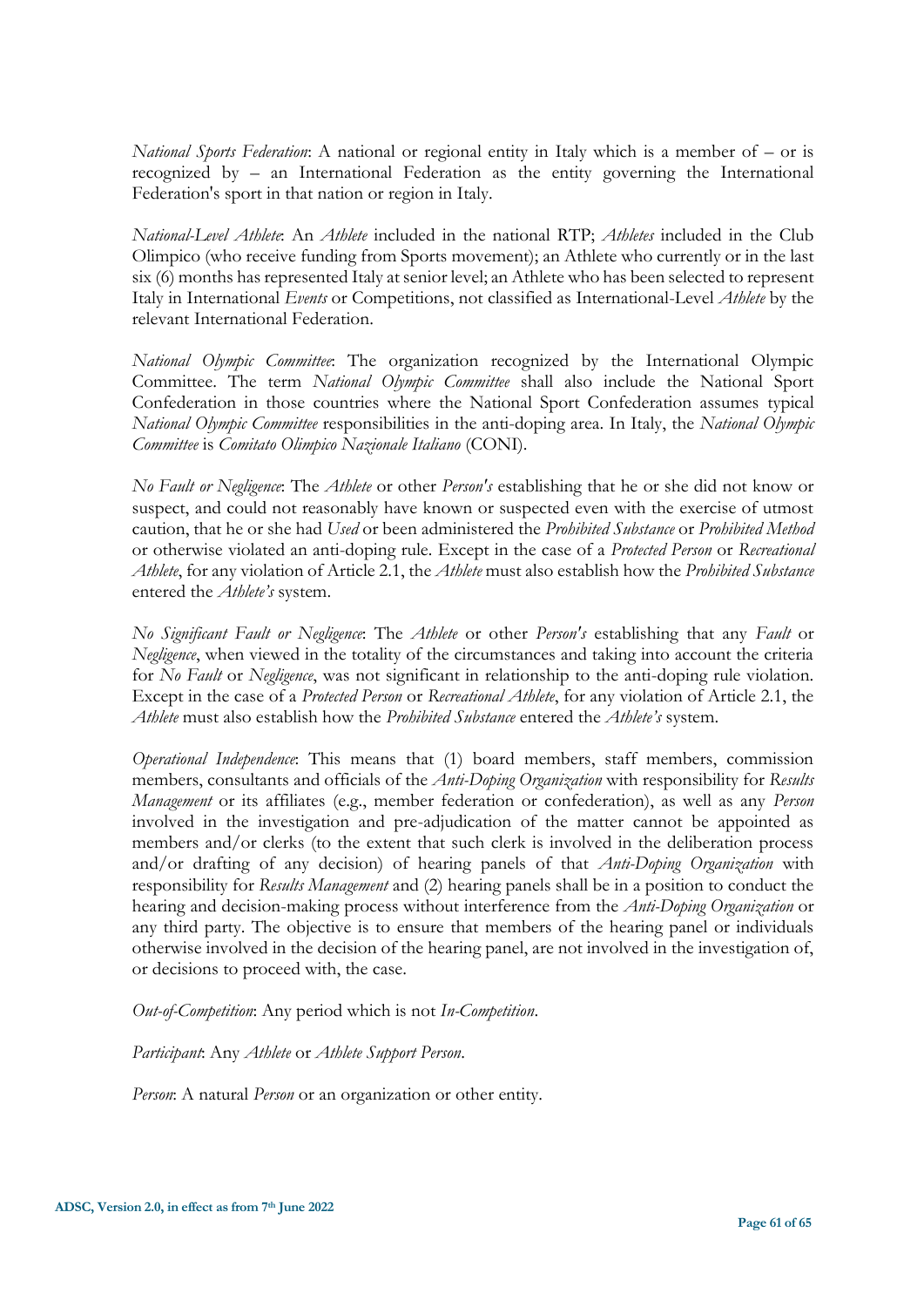*Possession*: The actual, physical *Possession*, or the constructive *Possession* (which shall be found only if the *Person* has exclusive control or intends to exercise control over the *Prohibited Substance* or *Prohibited Method* or the premises in which a *Prohibited Substance* or *Prohibited Method* exists); provided, however, that if the *Person* does not have exclusive control over the *Prohibited Substance*  or *Prohibited Method* or the premises in which a *Prohibited Substance* or *Prohibited Method* exists, constructive *Possession* shall only be found if the *Person* knew about the presence of the *Prohibited Substance* or *Prohibited Method* and intended to exercise control over it. Provided, however, there shall be no anti-doping rule violation based solely on *Possession* if, prior to receiving notification of any kind that the *Person* has committed an anti-doping rule violation, the *Person* has taken concrete action demonstrating that the *Person* never intended to have *Possession* and has renounced *Possession* by explicitly declaring it to an *Anti-Doping Organization*. Notwithstanding anything to the contrary in this definition, the purchase (including by any electronic or other means) of a *Prohibited Substance* or *Prohibited Method* constitutes *Possession* by the *Person* who makes the purchase.

*Prohibited List*: The list identifying the *Prohibited Substances* and *Prohibited Methods*.

*Prohibited Method*: Any method so described on the *Prohibited List*.

*Prohibited Substance*: Any substance, or class of substances, so described on the *Prohibited List*.

*Protected Person*: An *Athlete* or other natural *Person* who at the time of the anti-doping rule violation: (i) has not reached the age of sixteen (16) years; (ii) has not reached the age of eighteen (18) years and is not included in any *Registered Testing Pool* and has never competed in any *International Event* in an open category; or (iii) for reasons other than age has been determined to lack legal capacity under applicable national legislation.

*Provisional Hearing*: For purposes of Article 8.4, an expedited abbreviated hearing occurring prior to a hearing under RMP Article 3.3 that provides the *Athlete* with notice and an opportunity to be heard in either written or oral form.

*Provisional Suspension*: See *Consequences of Anti-Doping Rule Violations* above.

*Publicly Disclose*: See *Consequences of Anti-Doping Rule Violations* above.

*Recreational Athlete*: In Italy, *Recreational Athlete* is any *Person* member of a Sport Promotion Entity, or any *Person* who takes part in local *Competitions* or competes at lower level *Team Sports*.

In any case, *Recreational Athlete* does not include who, within the five (5) years prior to committing any anti-doping rule violation: (i) has been an *International-Level Athlete* (as defined by each International Federation consistent with the *International Standard* for *Testing* and Investigations) or *National-Level Athlete* (as defined by NADO Italia or other *National Anti-Doping Organization* consistent with the *International Standard* for *Testing* and Investigations); (i) has represented Italy or any other country in an *International Event* in an open category; (iii) or has been included within any *Registered Testing Pool* or other whereabouts information pool maintained by any International Federation, NADO Italia or other *National Anti-Doping Organization*.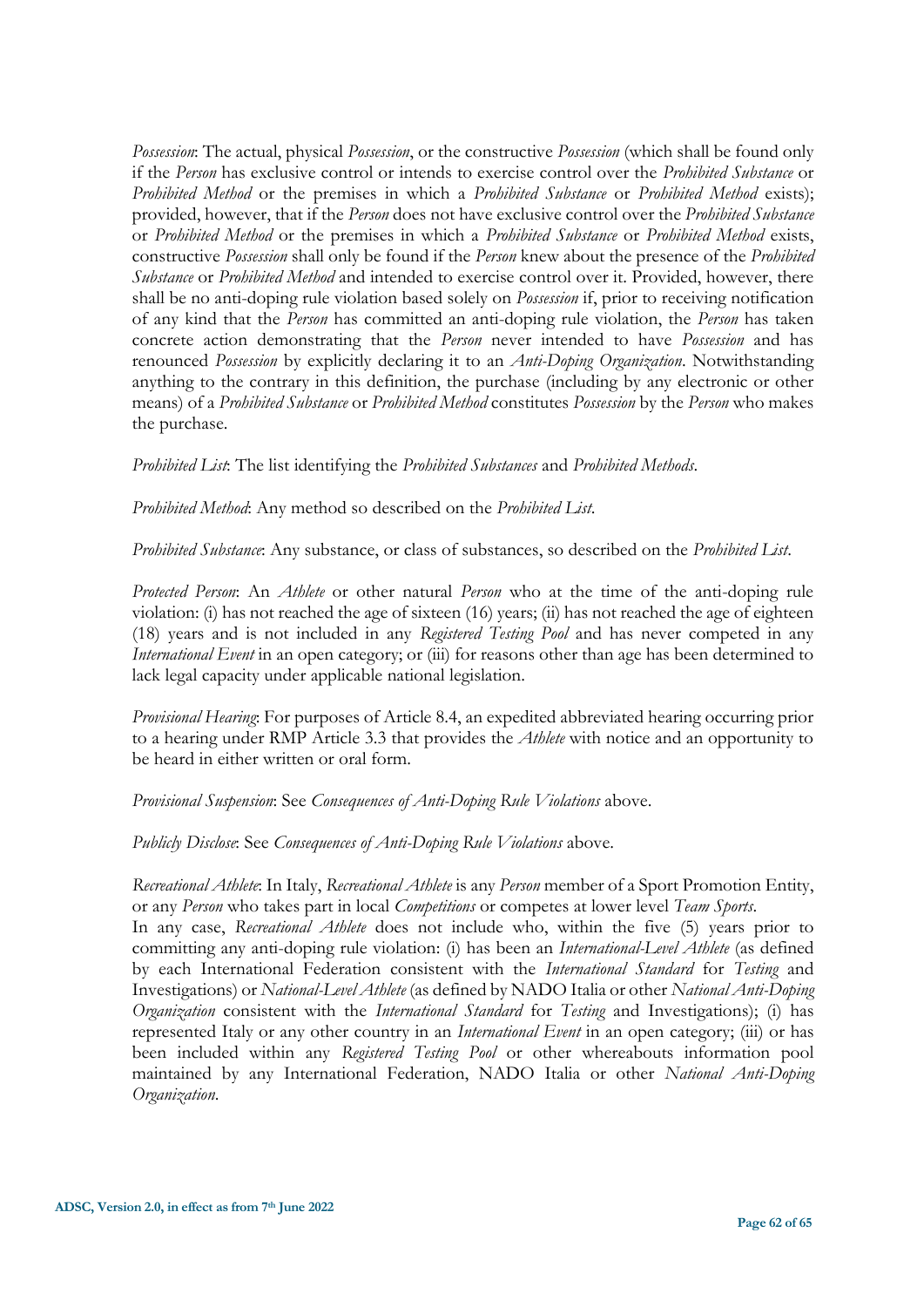*Regional Anti-Doping Organization*: A regional entity designated by member countries to coordinate and manage delegated areas of their national anti-doping programs, which may include the adoption and implementation of anti-doping rules, the planning and collection of *Samples*, the management of results, the review of *TUEs*, the conduct of hearings, and the conduct of *Educational* programs at a regional level.

*Registered Testing Pool* (RTP): The pool of highest-priority *Athletes* established separately at the international level by International Federations and at the national level by *National Anti-Doping Organizations,* who are subject to focused *In-Competition* and *Out-of-Competition Testing* as part of that International Federation's or *National Anti-Doping Organization's* test distribution plan and therefore are required to provide whereabouts information as provided in *Code* Article 5.5 and the *International Standard* for *Testing* and Investigations. In Italy, NADO Italia's *Registered Testing Pool* is defined as set out in *ADSC* Article 6.5.

*Results Management*: The process encompassing the timeframe between notification as per Article 5 of the *International Standard* for *Results Management*, or in certain cases (e.g., *Atypical Finding*, *Athlete Biological Passport*, whereabouts failure), such pre-notification steps expressly provided for in Article 5 of the *International Standard* for *Results Management*, through the charge until the final resolution of the matter, including the end of the hearing process at first instance or on appeal (if an appeal was lodged).

*Results Management Procedure* (RMP): The document adopted by NADO Italia implementing the *International Standard for Results Management*, regulating the *Results Management* procedure from the review and notification of a potential anti-doping rule violation until the appeals. The RMP is published on NADO Italia's website (www.nadoitalia.it).

*Sample* or *Specimen*: Any biological material collected for the purposes of *Doping Control*.

*Signatories*: Those entities accepting the *Code* and agreeing to implement the *Code*, as provided in Article 23 of the *Code*.

*Specified Method*: See Article 5.2.2.

*Specified Substance*: See Article 5.2.2.

*Strict Liability*: The rule which provides that under Article 2.1 and Article 2.2, it is not necessary that intent, *Fault*, *Negligence*, or knowing *Use* on the *Athlete's* part be demonstrated by the *Anti-Doping Organization* in order to establish an anti-doping rule violation.

*Substance of Abuse*: See Article 5.2.3.

*Substantial Assistance*: For purposes of Article 11.7.1, a *Person* providing *Substantial Assistance* must: (1) fully disclose in a signed written statement or recorded interview all information he or she possesses in relation to anti-doping rule violations or other proceeding described in Article 11.7.1.1, and (2) fully cooperate with the investigation and adjudication of any case or matter related to that information, including, for example, presenting testimony at a hearing if requested to do so by an *Anti-Doping Organization* or hearing panel. Further, the information provided must be credible and must comprise an important part of any case or proceeding which is initiated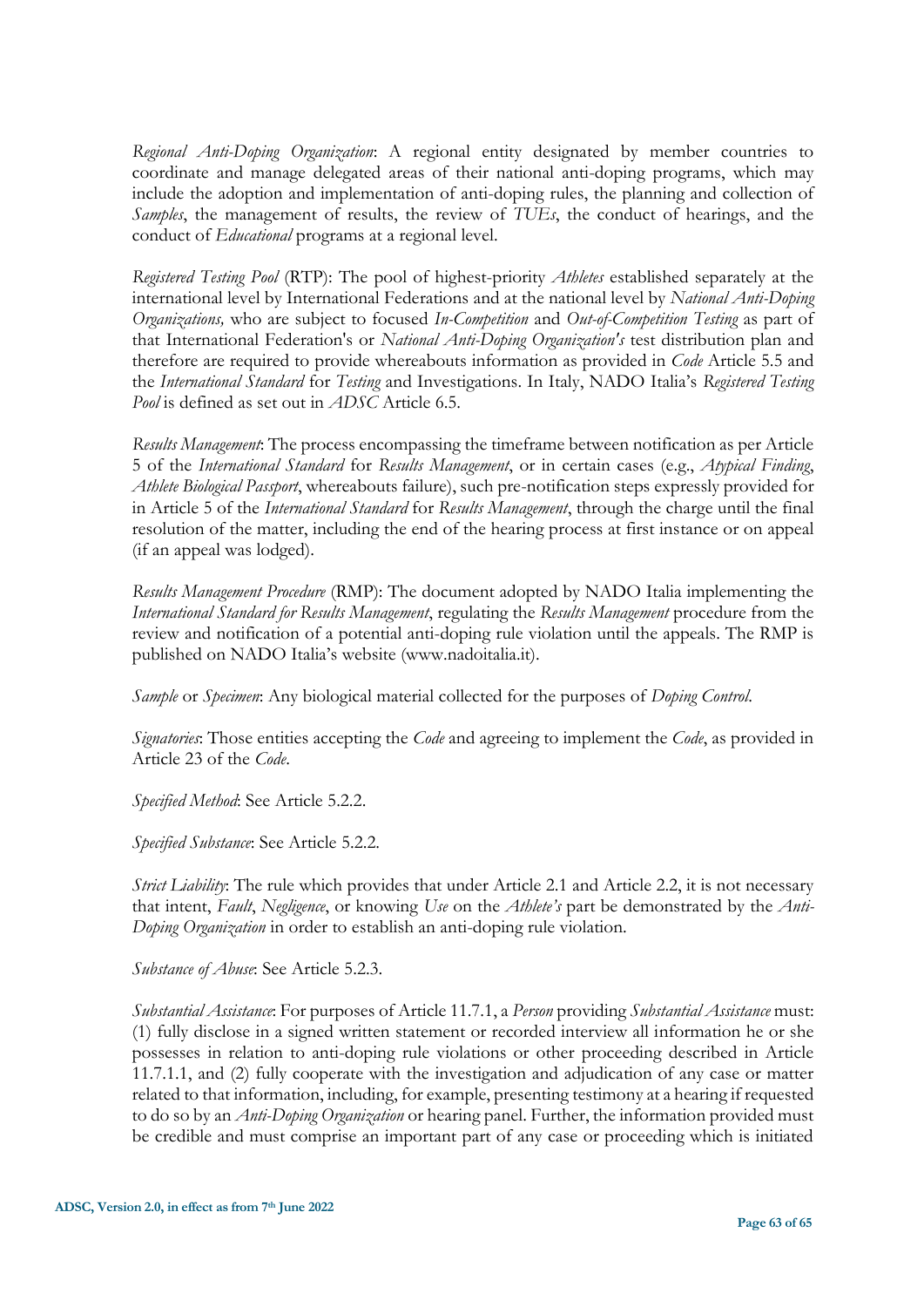or, if no case or proceeding is initiated, must have provided a sufficient basis on which a case or proceeding could have been brought.

*Tampering*: Intentional conduct which subverts the *Doping Control* process but which would not otherwise be included in the definition of *Prohibited Methods*. *Tampering* shall include, without limitation, offering or accepting a bribe to perform or fail to perform an act, preventing the collection of a *Sample*, affecting or making impossible the analysis of a *Sample*, falsifying documents submitted to an *Anti-Doping Organization* or *TUE* committee or hearing panel, procuring false testimony from witnesses, committing any other fraudulent act upon the *Anti-Doping Organization* or hearing body to affect *Results Management* or the imposition of *Consequences*, and any other similar intentional interference or *Attempted* interference with any aspect of *Doping Control*.

*Target Testing*: Selection of specific *Athletes* for *Testing* based on criteria set forth in the *International Standard* for *Testing* and Investigations.

*Team Sport*: A sport in which the substitution of players is permitted during a *Competition*.

*Technical Document*: A document adopted and published by *WADA* from time to time containing mandatory technical requirements on specific anti-doping topics as set forth in an *International Standard*.

*Technical Document for Testing and Investigations* (TD\_TI): The document adopted by NADO Italia implementing the *International Standard for Testing and Investigations*, published on NADO Italia's website (www.nadoitalia.it).

*Testing*: The parts of the *Doping Control* process involving test distribution planning, *Sample* collection, *Sample* handling, and *Sample* transport to the laboratory.

*Therapeutic Use Exemption* (*TUE*): A *Therapeutic Use Exemption* allows an *Athlete* with a medical condition to *Use* a *Prohibited Substance* or *Prohibited Method*, but only if the conditions set out in Article 4.4 and the *International Standard* for *Therapeutic Use Exemptions* are met.

*Therapeutic Use Exemptions' Application Procedure* (TUE\_AP*)*: The procedure adopted by NADO Italia for the TUEs' application, published on NADO Italia's website (www.nadoitalia.it).

*Trafficking*: Selling, giving, transporting, sending, delivering or distributing (or *Possessing* for any such purpose) a *Prohibited Substance* or *Prohibited Method* (either physically or by any electronic or other means) by an *Athlete*, *Athlete Support Person* or any other *Person* subject to the authority of an *Anti-Doping Organization* to any third party; provided, however, this definition shall not include the actions of bona fide medical personnel involving a *Prohibited Substance Used* for genuine and legal therapeutic purposes or other acceptable justification, and shall not include actions involving *Prohibited Substances* which are not prohibited in *Out-of-Competition Testing* unless the circumstances as a whole demonstrate such *Prohibited Substances* are not intended for genuine and legal therapeutic purposes or are intended to enhance sport performance.

*UNESCO Convention*: The International Convention against Doping in Sport adopted by the 33rd session of the UNESCO General Conference on 19 October 2005, including any and all